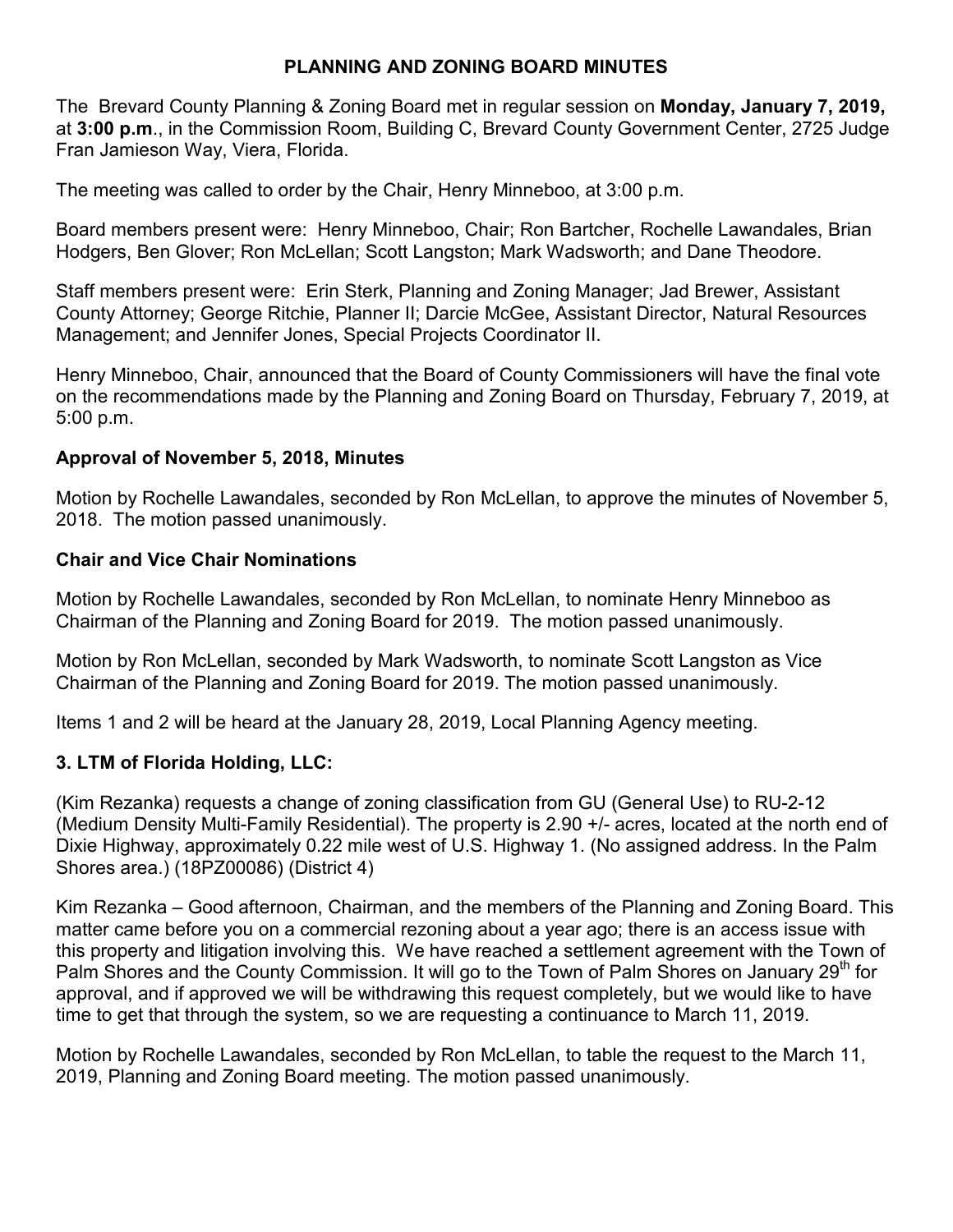#### **4. Alberto and Biviana Roman:**

(Ralph Kennedy) request an expansion of a CUP (Conditional Use Permit) for Alcoholic Beverages (full liquor) for On-Premises Consumption in conjunction with a restaurant, in a BU-1 (General Retail Commercial) zoning classification. The property is 0.24 acres, located on the southeast corner of North Grove Street and Tangerine Avenue. (170 North Grove Street, Merritt Island) (18PZ00114) (District 2)

Ralph Kennedy – The Roman's currently operate the El Tucan Mexican restaurant on Sykes Creek, so they own the liquor license, and this facility is too small and does not have enough seats to qualify for a full-liquor license required by the State, so they are willing to transfer their license because their current restaurant meets that requirement. We know the staff comments are primarily about parking, and if you've been to Merritt Park Place you're aware that parking is a little bit tight, but there is onstreet parking allowed and there is on-street parking in the area. The Roman's intend to re-do the parking on the Tangerine Avenue side, which is 10 spaces of grass parking now, to brick pavers to replace the existing driveway there that was marked as a handicapped spot, and they've modified that for parking and loading zone area. They have on-street parking that's County-owned on the west side. Additionally, they will address the handicap parking when they do the parking on the Tangerine Avenue side to coincide with the new handicap ramp that will be on the new entrance on the west side of the Grove Street side of the property. Catty-corner to the property is La Casa, a retirement home assisted living facility that has an employee parking lot that will be available in the evenings and they have said they are glad to have the Roman's as neighbors, so that parking will be available for customers. We talked to the pastor of Merritt Assembly of God, across the street on Grove Street, about using the grass parking lot towards the west end of their property for employee parking if needed, and he has graciously agreed. We have also spoken with the owner of what used to be the realtor building at McLeod Street and Myrtice Avenue, and it is now a veterinary hospital, and their parking will be available at night, too, to help keep everything off the street. La Casa said the public parking that's in front of them is hardly ever used during the evenings, so there's a lot of on-street parking there. Currently, the plans are only to be open from 5:00 p.m. to 10:00 p.m. Tuesday through Saturday; they will be closed Sunday and Monday, and they are not open for lunch. This is something intended to be something we don't have on Merritt Island right now, which is nice. We have a lot of chain restaurants, but not really anything that competes with what is in Cocoa Village, and that is going to be his market, who all offer liquor. It is not intended to be a bar, it's not intended to be anything you won't find in any restaurant for patrons who want to come in and have a mojito or margarita, and it will be Cuban-based cuisine. I think it will be a welcomed addition to get this building back in good condition; it is in pretty rough shape right now, so it will take a lot to get it up to meet current codes, but they are willing to invest the money into the property to do it.

Henry Minneboo – Do you have anything in writing from those places?

Ralph Kennedy – I don't, but I can get it. With the holidays I've been out of town and didn't get a chance to do it, but there is enough parking in the area as it is, and Merritt Park Place re-did the requirements in that area anyway, so there's enough on-street parking in the vicinity to meet the requirements that we need. Having La Casa allowing us to park on their property, and Merritt Assembly of God allowing employees to park, is a bonus.

Henry Minneboo – How large is the building?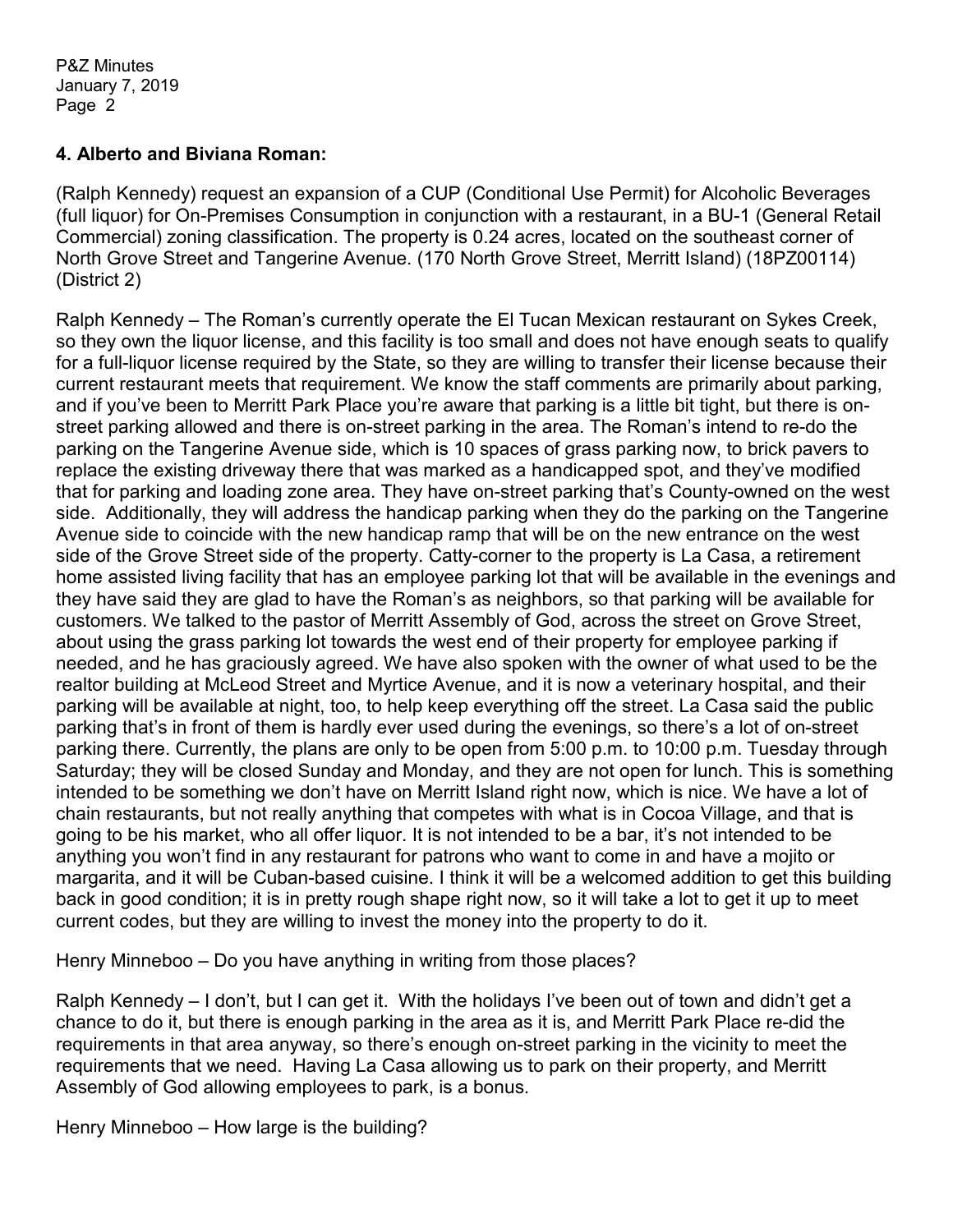Ralph Kennedy – The building is approximately 3,000 square feet.

Henry Minneboo – Wasn't that a restaurant at one time?

Ralph Kennedy – It was Courtyard on the Grove, and it has been about three different restaurants.

Scott Langston – Have you already applied for any of the permitting for the additional parking?

Ralph Kennedy – No, we're still in design, we're just trying to go through this process for now. I'm not really sure what he would do because there's existing parking there now, and all they are talking about doing is replacing grass parking with pavers. We did stormwater in that area a number of years ago to address those concerns, because there wasn't any in the area to start with, and because there is such a mixed use of businesses and residential, it's such a hodge-podge that in order to make it work and make it viable, the County had to acknowledge that kind of downtown flavor and let the people park where they can and walk to the businesses that they need.

Scott Langston – What's the occupancy?

Ralph Kennedy – I think it's 120.

Henry Minneboo – I'm going to add to Scott's concern here, and what has happened to us is an applicant will come up here and say they are going to park here or there, and then the next thing you know, that's not exactly what the truth is, and I think we'd feel better if we had something in writing.

Rochelle Lawandales – With 120 seats for this one, how does that compare with the others? Are they the same size?

Ralph Kennedy – No, this will be a little bit larger, only because they're adding and trying to meet handicap accessibility. They are adding a porch to the west end of it that will add four tables, which is 16 more seats; they're re-configuring the courtyard area to add a couple of tables, and that's what makes the difference.

Rochelle Lawandales – My next question is for staff. Is anyone from the Merritt Island Redevelopment Agency here?

Erin Sterk – I don't think so.

Rochelle Lawandales – We have a couple of restaurants on the agenda today, and I love the use, I think it's appropriate, suitable, and needed, but I'm wondering what the Agency's plans are for working within Merritt Park Place to maybe create additional parking areas, or if they have some acquisitioning, or own some property that they can create some parking so that there's enough to allow for this activity and momentum in the redevelopment district.

Ralph Kennedy – I did present this to the Merritt Island Redevelopment Agency and they supported it unanimously. I went to them before I came here. There was always a restaurant there before, and the busiest times were Friday and Saturday nights, and it always worked out.

Rochelle Lawandales – Are they not going to do a lunch business? And if they so, would they be willing to enter into a binding development plan to restrict the hours that you talked about.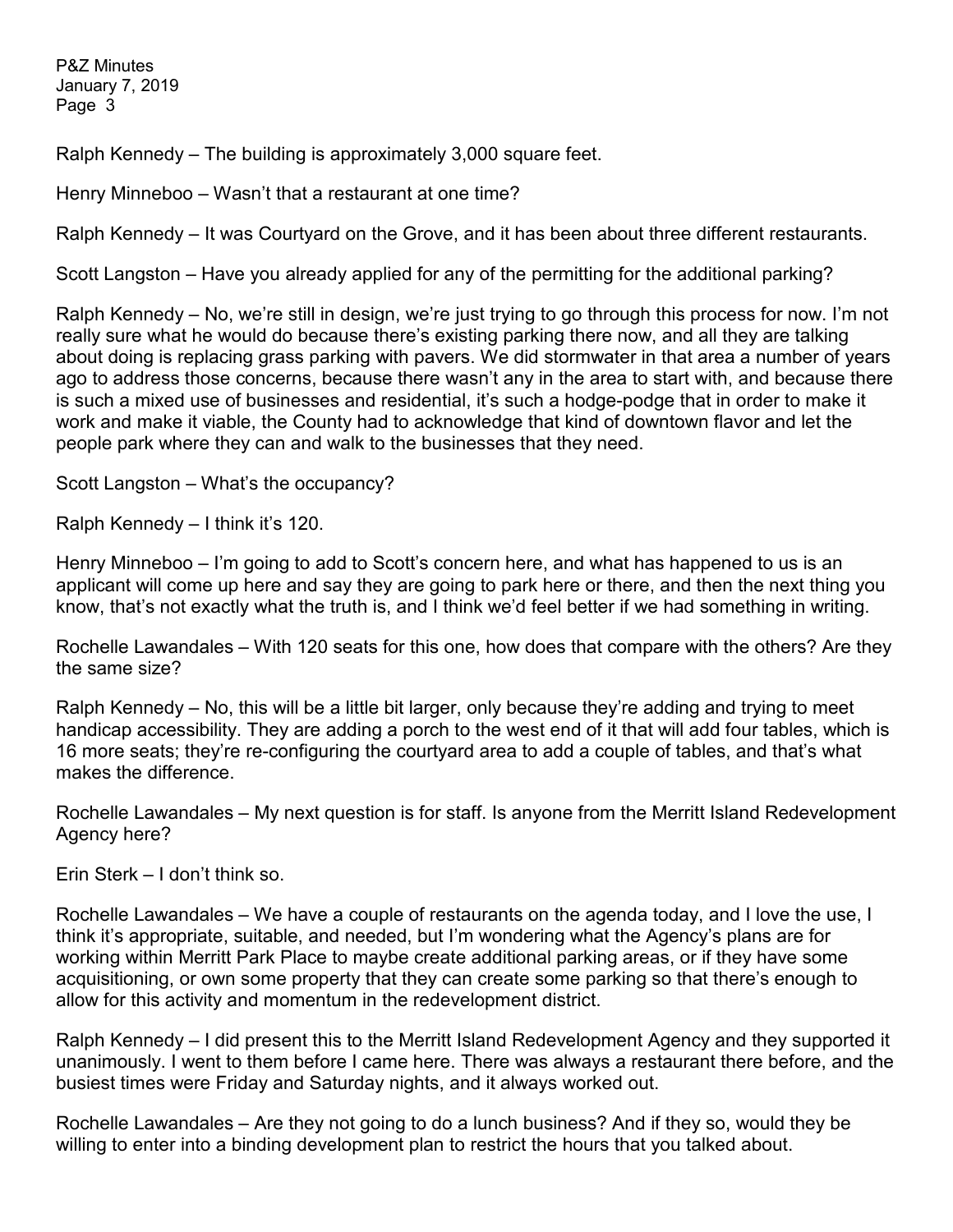Ralph Kennedy – They do not plan to open for lunch, but they would agree to that.

Rochelle Lawandales – I think that would help in balancing the parking situation, and maybe some assurances for this board that there would be available spaces in those hours.

No public comment.

Erin Sterk – I spoke with the Merritt Island Redevelopment Agency board and they heard this item before the staff comments were compiled, so some of the deficiencies in the area they didn't thoroughly evaluate, so they have offered to hear the item again at the end of this month so we can talk about things like shared parking agreements and things they have under their control, and infrastructure improvements that they can make with their redevelopment funds.

Henry Minneboo – But we can approve or deny this today?

Erin Sterk – You can. It's really for conversation purposes, because we already have the recommendation for approval on the record.

Rochelle Lawandales – In light of that, I'd like to move approval of the Conditional Use Permit with the stipulation that they enter into a binding development plan for hours of operation and that cross parking agreements be entered into to the satisfaction of the County Attorney.

Erin Sterk – You can condition the approval of the Conditional Use Permit rather than a binding development plan.

Scott Langston – I'll second the motion.

Erin Sterk – Can you clarify the hours of operation?

Ralph Kennedy – Can we ask that the hours be limited to 4:00 p.m. to 10:00 p.m. for any deliveries made before 5:00 p.m.

Erin Sterk – It would just be for the service of the alcohol that would be limited, not your overall operational hours.

Ralph Kennedy – Correct.

Henry Minneboo called for a vote on the motion as amended by staff, and it passed unanimously.

### **5. Martin Family Trust; Joseph P. Martin and Sarah Martin; Craig A. Sater and Jennifer Martin-Sater:**

(Jennifer Martin-Sater & Craig Sater) request a change of zoning classification from BU-1 (General Retail Commercial) to BU-2 (Retail, Warehousing, and Wholesale Commercial). The property is 1.39 acres, located on the west side of U.S. Highway 1, approximately 600 feet south of Cross Road. (3645 North U.S. Highway 1, Cocoa) (18PZ00117) (District 1)

Erin Sterk – This applicant could not be here today and would like to be tabled to the  $28<sup>th</sup>$ .

Henry Minneboo – Is there a motion?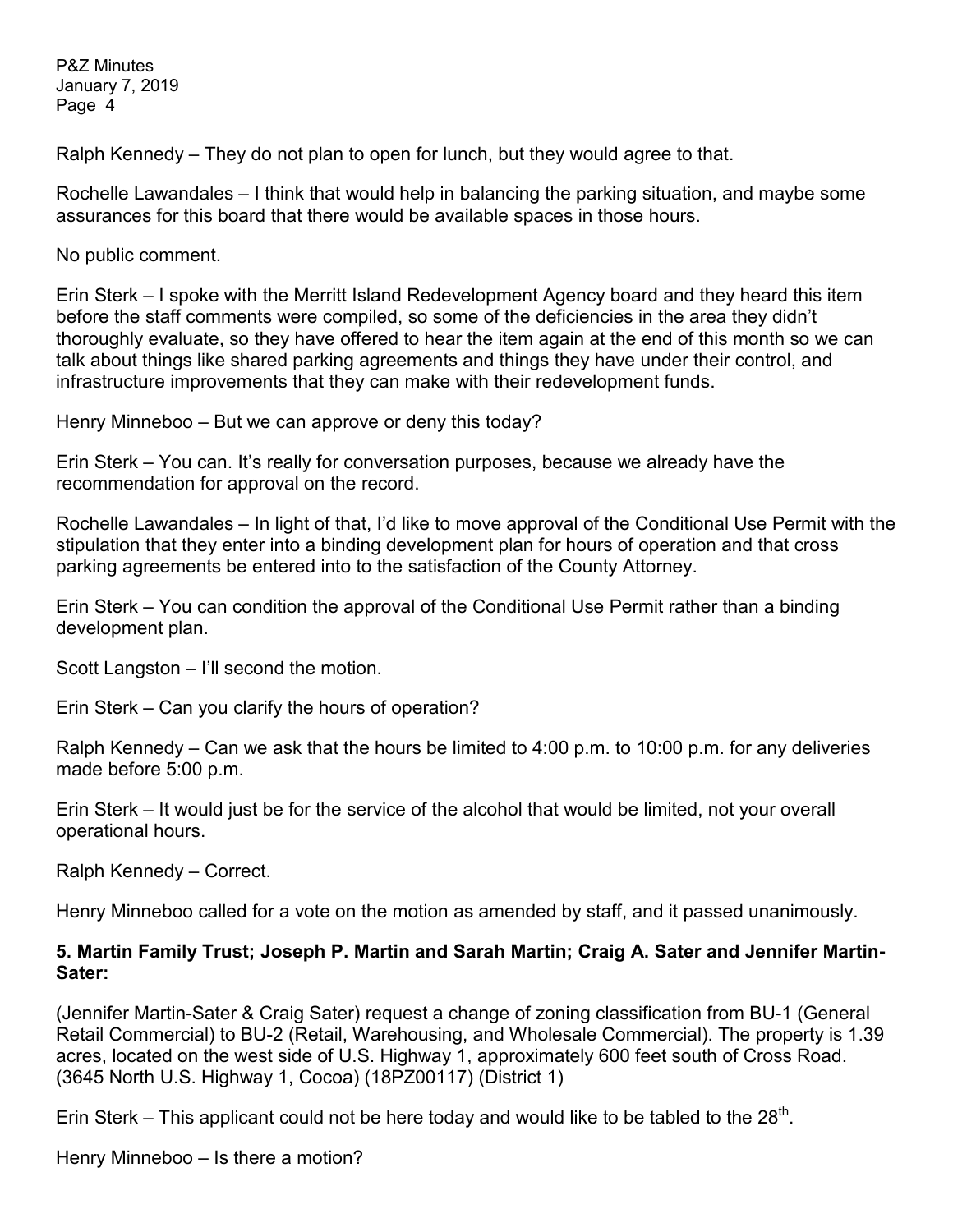Rochelle Lawandales – I move to table the request until January  $28<sup>th</sup>$ .

Ron McLellan – Second.

Henry Minneboo called for a vote on the motion as stated, and it passed unanimously.

#### **6. Sylvia Properties, Inc.:**

(Fernando Ortiz) requests a change of zoning classification from TU-2 (Transient Tourist Commercial) to BU-2 (Retail, Warehousing, and Wholesale Commercial). The property is 5 acres, located on the northwest corner of U.S. Highway 192 and Columbia Lane. (No assigned address. In the Melbourne area.) (18PZ00120) (District 5)

Fernando Ortiz – I own the property just north of the subject property, and I've been there for 15 years. My business has grown, so I purchased the property to the south so I can extend my warehouse by building a canopy.

Henry Minneboo – You have a total of 5 acres and you want to utilize the whole five acres?

Fernando Ortiz – No, just two-and a half acres.

Henry Minneboo – You don't have a preliminary site plan or anything?

Fernando Ortiz – No, nothing at all.

Ron McLellan – Explain to me again what you want to do.

Fernando Ortiz – Just north of the property is where my business is located, it is called Stone and Surface Designers, and we are a wholesale distributor of granite. We have been at that location for 17 to 18 years, and I have material everywhere now, and it shouldn't be like that, I bought the property south of me, and what I need to do is extend the canopy from my building so I can sort everything inside. I need to attach a canopy to my existing warehouse, but to do so I need to make both properties one single property.

Ron McLellan – So, you want to make more warehousing?

Fernando Ortiz – Yes, exactly.

Darcie McGee, Natural Resources Management – I just want the board and the applicant to be aware of that our Floodplain Protection Ordinance contains criteria within it that addresses fill footprint and allowable land uses in the riverine floodplain, which is what this is. We determine the floodplains based on existing elevations, and we don't have any topographical survey to know, so we just want to make you aware that we'll need to assess that. We can set up a meeting with you after this meeting to help you with that to see if it potentially could affect your development there.

Henry Minneboo – I'm not overly whelmed about putting all that kind of zoning for five acres.

Ron McLellan – No, I'm not either.

Scott Langston – No, not without a plan or anything.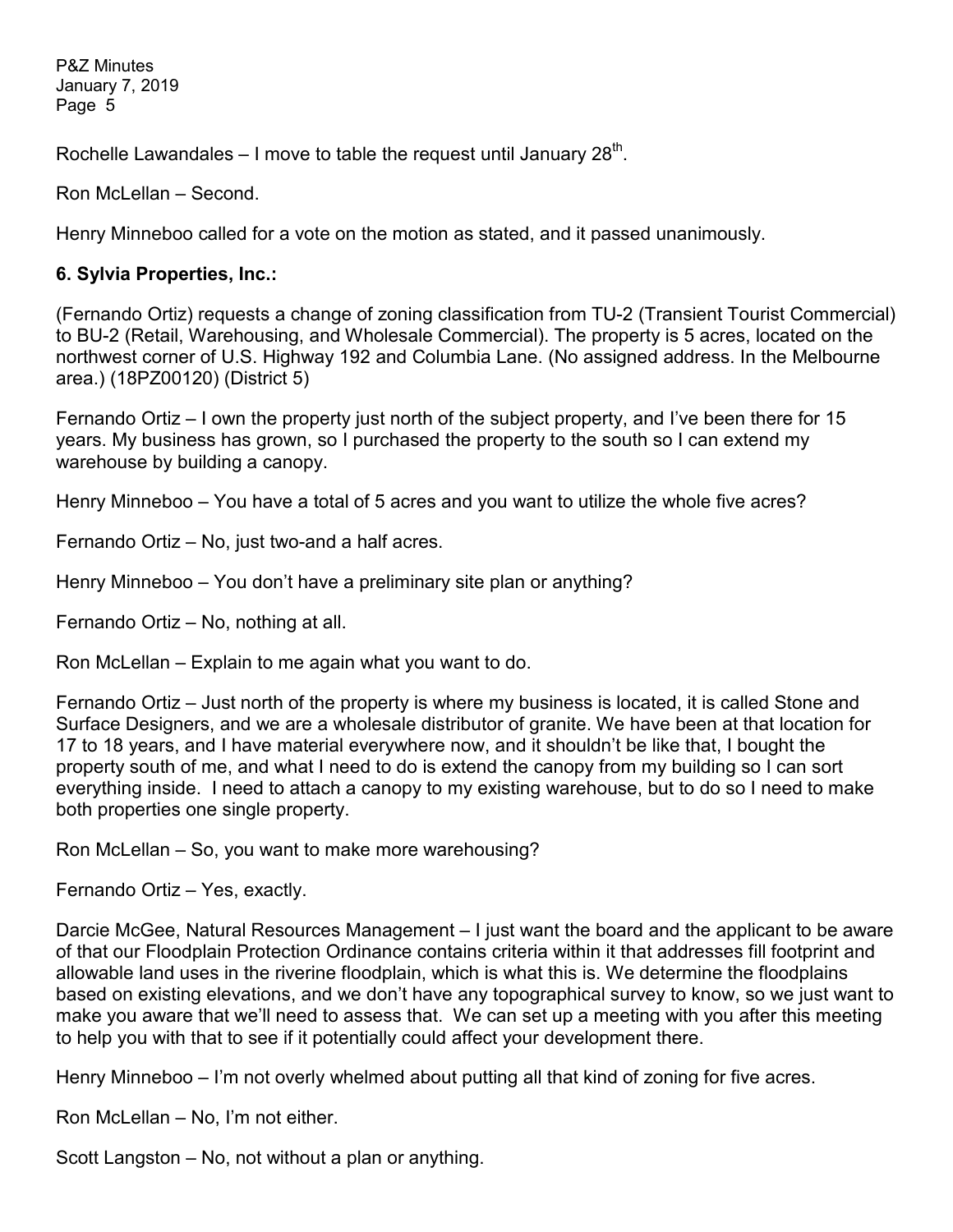Henry Minneboo – Historically, we don't just give a guy zoning and see what fits.

Ron McLellan – Every time we do that we get ourselves in a box.

Rochelle Lawandales – Erin, there are two properties, parcels 10 & 12, and is that what totals the five acres? Or is it just parcel 10 that is five acres?

Erin Sterk – His property is parcel 12, where his existing business is located, and parcel 10 is the parcel he acquired. He wants to expand to the south, but he's requesting the rezoning on the whole piece.

Rochelle Lawandales – I know in the past, along Highway 192, we have allowed for there to be BU-1 on the front and BU-2 on the back. I think that might be very appropriate here. That way, he could have some BU-2 to combine with parcel 12, but keep the frontage in the BU-1, which is very consistent with everything along Highway 192. Do you know how much room you actually need for the expansion?

Fernando Ortiz – It won't be a very large warehouse, it will be 13,000 to 14,000 square feet.

Rochelle Lawandales – Two and a half acres?

Fernando Ortiz – Two and a half acres would be more than enough.

Rochelle Lawandales – We can always lower the request, so we could stipulate, if it pleases the board, that the front two and a half acres be restricted to BU-1, and the back half be allowed to go to BU-2.

Fernando Ortiz – Is it possible just to keep the TU-2 in the front as it is today and just change the back two and a half acres?

Rochelle Lawandales – Yes, if that's your preference. That is certainly consistent with the area as well, and then we can help support his business. In the interest of disclosure, I bought my granite from you 13 years ago, but I don't think I get any gain from this. It's a great operation and a great business, so I really hope we can find a way to allow him to expand.

Dane Theodore – What is the least intensive zoning classification that could get this gentleman what he wants?

Erin Sterk – It's BU-2. Limitations on the BU-2 could be provided that would limit him to his existing use rather than allowing him to go in and put in self-storage mini-warehouses in addition. Those are tools at your disposal with his agreement, but I don't know if you see that is necessary. There are rights within the BU-2 zoning that would be more intense than his current business.

Tuck Ferrell – Tuck Ferrell, 1300 Pine Tree Drive, Indian Harbor Beach. I have mixed emotions because my wife is a sculptor and I've bought stone from this gentleman, but I own the land across the street and we've got four properties, and we're trying to do a \$300 million development there, and this is not a particularly compatible use. If you can put warehouses, and under BU-2 then you can have metal buildings, that would be a horrible thing for us if this was allowed to be BU-2 and big metal warehouses went up on this property, it would really hurt us. I've talked to some of the other property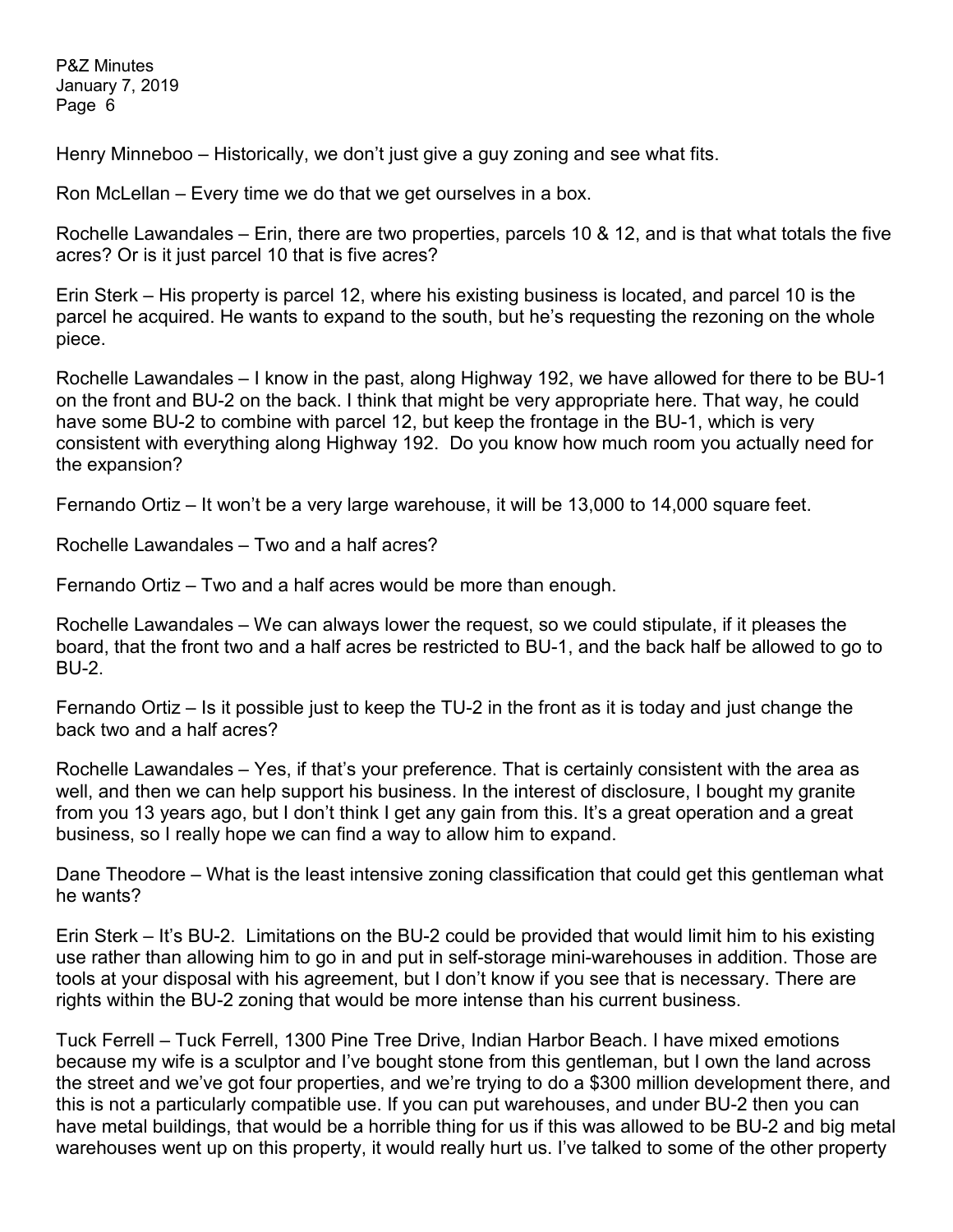owners, including Mike Renfro, who has 271 acres. I have 160 acres. I'm not much in favor of this; I think the diminution of property value might blow up the whole deal. We're trying to do an upscale development and it's just not compatible to put commercial warehouses along Highway 192; it's a creep of commercial coming down to Highway 192, it's a bubble of really nice development that is planned. TU-2 is compatible with us, and that's what I had before I went into West Melbourne, and it allows hotels and retail, but this is a different animal. What scares us is if this whole thing goes warehousing and we have warehousing across the street, that's just going to mess up the window of what we're trying to do, and what other people are trying to do there. From the back we're getting a different use, we're getting a quasi-industrial use with the BU-2, and we're getting warehouses, and that's a real concern to us and some of the other property owners. The other property owners asked me to come today, and I sent a letter, but we're concerned that it could hurt us, especially the steel building, that's one of our biggest concerns because it's not compatible with the upscale thing we're trying to do, and this is going to be across the street from it, exactly where our driveway is going to be coming out. The stone yard is not pretty right now; I appreciate stone yards, but like somebody else said earlier, you could have a hodge-podge of zoning, and it creates things that are not compatible. This is a window coming into Melbourne and West Melbourne, and it's a shame. I've turned down over 30 truck stops on that property; I've turned down construction yards; I've turned down FP&L when they wanted to put a junky construction yard there; I've turned down so many things because we're trying to keep it clean. I appreciate what this gentleman is trying to do, and I'm not normally against business, but I'm really concerned that it could affect what we're all trying to do to make it pretty there. I don't know what he's going to do and what it's going to look like. There should be a site plan or something. I don't know what the bottom line is for us. There should be some buffer there of a different zoning because it's just not compatible, industrial is not what we have there, and that concerns us with what we're trying to do. I've talked to some of the other property owners, including Mr. Renfro, who asked me to speak for them.

Rochelle Lawandales – Would your objection go away if the front two and a half acres is left as TU-2?

Tuck Ferrell – That would be a lot better. I'd still hate to see metal buildings. I still don't know what they're doing. They are selling stuff out there and it would be good to get it inside, I guess, but I don't know the size of this, and I still don't know what's happening and that's a little bit of a risk. I like your idea of trying to buffer Highway 192 because it really needs it, because I don't think we need warehousing in the front with hotels and the things that are going to happen there. We have a lot of people signed up; we've got anchors, and I might lose the whole thing over something that's unsightly. I don't know what they're planning, it could be very unsightly and it could blow everything up. There are a lot of plans, with the new parkway there and all the other things that are happening with the new interchange. If we get too much industrial it's not going to mix with the multi-family, the residential, the hotels, and the retail. Apparently, this is not a showroom, it's warehousing for his stone; if it was showroom it might be a little different. I don't know, but your idea is better than nothing. Thank you.

William Turnbaugh – William Turnbaugh, 4910 Suapres Lane, off of Columbia Lane. I've known this gentleman for 17 or 18 years and the entire street, as you know, is compatible with BU-2, BU-1, and TU-2. The front piece that you suggested as TU-2 for a certain distance south, and then the BU-1, whether it's industrial or commercial, I would think that if you worked with the gentleman that can be done. I own the adjacent frontage across from Mr. Ferrell, so we're all going to look for commercial compatibility in there to enhance Mr. Ferrell's property. These are very good business people, so I'm not asking for leniency, I'm asking for knowledge.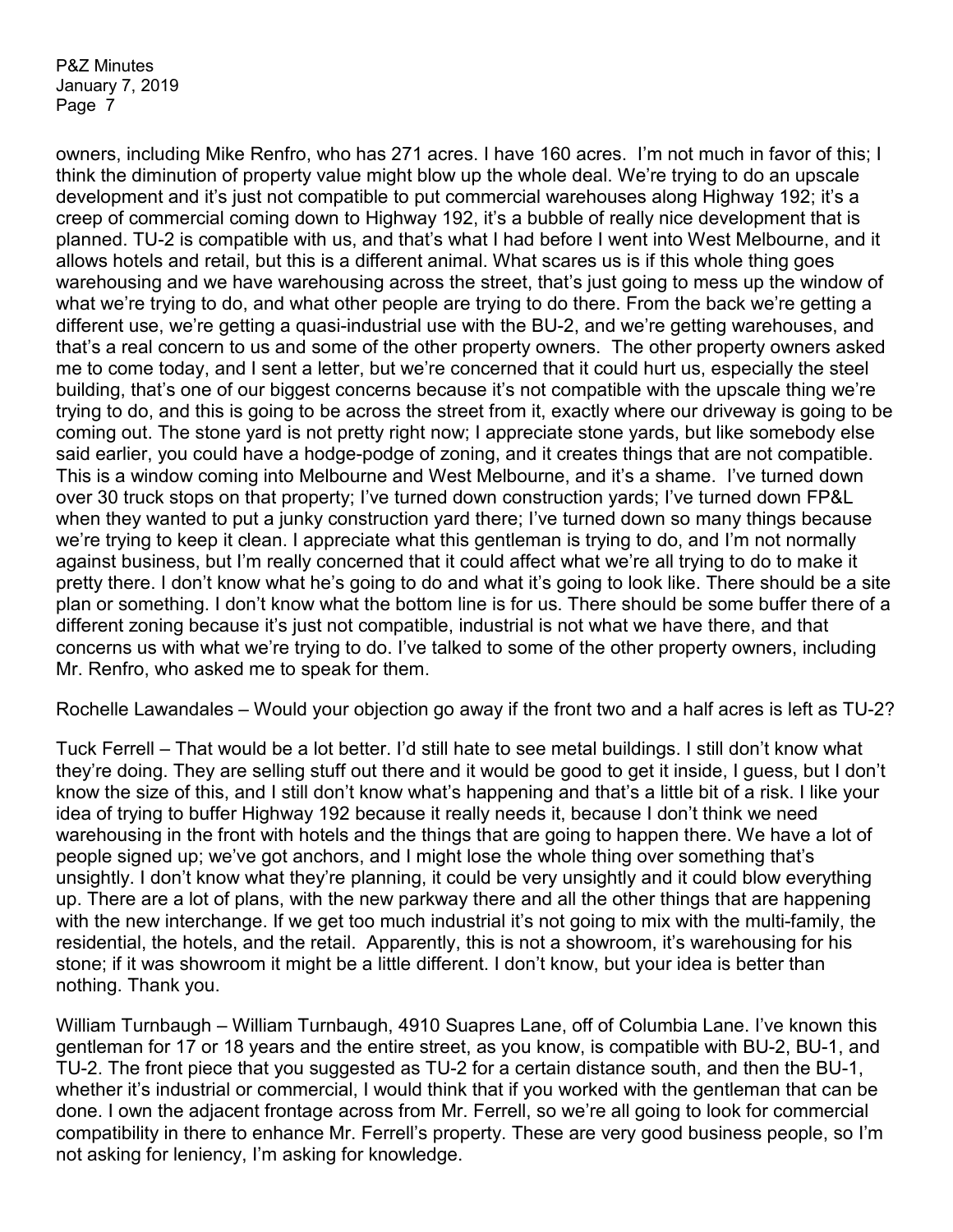Henry Minneboo – There is no site plan, no one has any idea. If it's good, everyone else did it; and if it's bad, then it's this board's fault. In light of what you've heard, do you have any help for us?

Fernando Ortiz – I totally agree with the property as TU-2 in the front, so it is compatible with whatever project he is hoping for. What I'm actually doing is attaching a canopy to my existing building; I have two other canopies attached to my existing building because of growth. The building is just going to have one more canopy attached to it; it's already there and it won't really change anything. It's not a huge canopy, it is 12,000 to 13,000 square feet.

Henry Minneboo – That's what we needed.

Fernando Ortiz – I couldn't start working on anything before knowing I could attach both properties into one property, because I wanted the canopy to be attached.

Henry Minneboo – Theoretically, you're only going to put a canopy on roughly one-third of an acre.

Fernando Ortiz – Yes.

Henry Minneboo – Can we rezone one-third?

Erin Sterk – I think so. I would ask, without some type of survey delineation that we are fairly specific in what portion of the property we're rezoning today. If it's the northern one-third, that's reasonable.

Henry Minneboo – Can you live with the northern one-third?

Fernando Ortiz – I don't think one-third will allow me to do what I want to do.

Scott Langston – My suggestion for you is to go and see exactly what you need and bring it back with a more detailed plan, and I'm sure your neighbors would be less objectionable if they knew your plan, specifically. Then we can make a better suggestion on whether it's a half-acre, we give you a development plan, or whatever. If we approve it, then it's a full BU-2, and he's correct, you can do a lot of different things there. We're trying to make everyone happy, but we do want to help you.

Fernando Ortiz – I'm going to do a site plan as if everything was possible.

Scott Langston – You pay for it and do what you want to do and just get an idea, then we can better help you.

Henry Minneboo – If that's the case and he agrees upon it, then lets table it.

Rochelle Lawandales – I was going to offer another idea, because we're dealing with a small business owner here. I think there's a way to accommodate everybody; I think we can limit the use to his business under a binding development plan; I think we can limit the acreage, but I wouldn't go with one-third of an acre, I would say at least one or two acres so that he can accommodate moving the product in and out; that there be no metal buildings; and that the remaining front property be left as TU-2. I think that solves everybody's issues. He can't do anything without doing a site plan, so we don't need to see the site plan, so I just think we can help everybody and preserve the appearance of the area if we do it in this scenario. I think that gives him room to do retention and movement.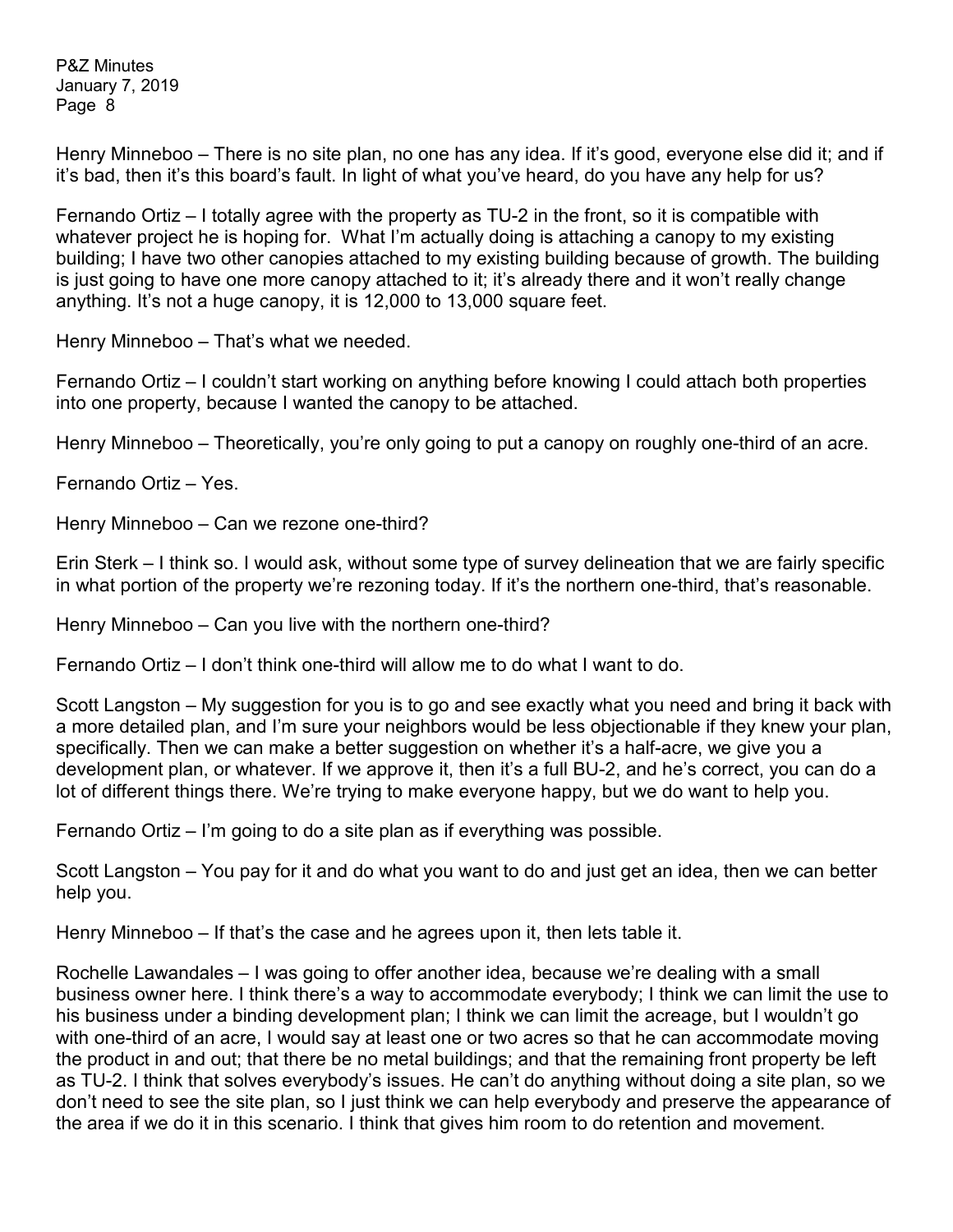Erin Sterk – Can I ask for clarification? The request for a limitation on uses by the applicant for the expansion of his existing business, is that how you want to word that, or is there a specific use within the Code? We need to be very specific that he knows what he's agreeing to.

Rochelle Lawandales – Expansion of his existing business is what I'm talking about.

Erin Sterk – The parcels are not combined now, so that business is not on this property which would be encumbered by this language, so we would need to refer to that business by Tax Account number, or something in the language of that condition. That would mean you couldn't do any other BU-2 uses in there. Regarding metal buildings, does that mean if he were to want to put in a second metal building later, because I'm under the impression your existing structure is metal, and your intention is to do a metal addition. Are you trying to prohibit the addition of new metal stand-alone buildings, accessory structures, or things like that.

Rochelle Lawandales – Correct.

Erin Sterk – I'm clear with what I think you're looking for, and the northern two acres, is that accurate?

Rochelle Lawandales – That's what I was proposing.

Erin Sterk – Would you mind restating the motion?

Rochelle Lawandales – I'll make a motion and we'll see what happens. I'd like to move approval of this item for Sylvia Properties, 18PZ00120, with the condition that a binding development plan be drafted and approved by the County Commission that would limit the use to Mr. Ortiz's existing business, that it would be limited to the rear two acres of Parcel 10, that the front three acres of Parcel 10 remain TU-2, and that there be no additional metal buildings constructed on the property.

Fernando Ortiz – Will a canopy be allowed?

Rochelle Lawandales – Yes, because that's part of your existing, but no additional buildings, no separate additional buildings.

Fernando Ortiz – That's exactly what I'm here for.

Erin Sterk – The only clarification I would ask for is that in the front and back we be sure that we're rezoning the northern piece.

Rochelle Lawandales – Correct.

Henry Minneboo – And only the northern.

Dane Theodore – Second.

Ron McLellan – I just don't like the idea of starting this, because every time we do something like this we end up coming back in two or three years and adding more and more. I know that area very well, and the more traffic you get in there with trucks and semi's that close to that area, right across from I-95, that's a brand new Hampton Inn there, and that area is for that, and if we let this keep going, I'm afraid we may be shooting ourselves in the foot.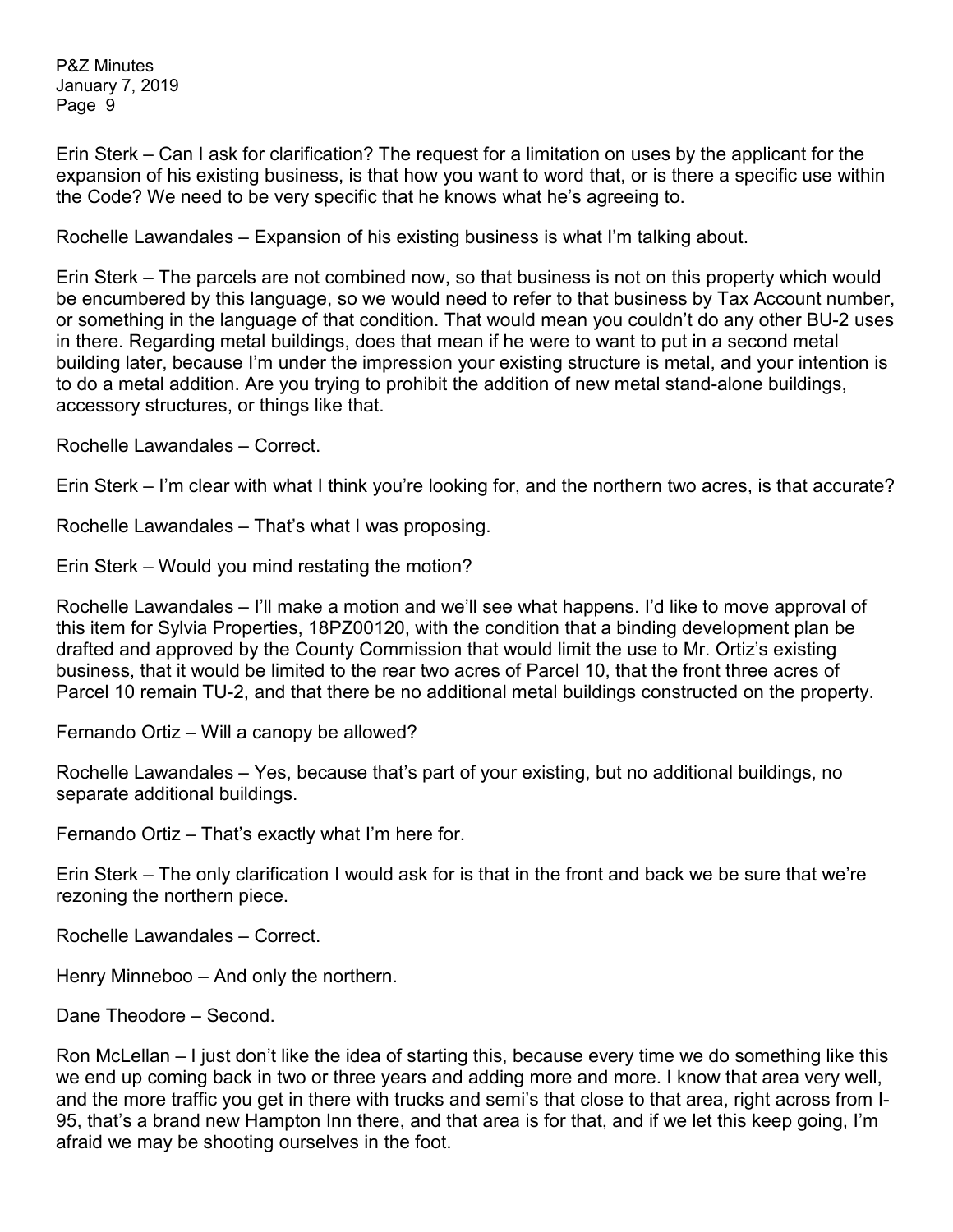Ben Glover – I fully support Rochelle's motion. As a small business owner, I'm sure this gentleman worked very hard to buy this land to expand his business, and I don't think it would be right for us to deprive him that right, so I fully support this motion.

Henry Minneboo called for a vote on the motion as stated, and it passed 8:1, with Ron McLellan voting nay.

## **7. Peggy Townsend:**

(Dale Townsend) requests a change of zoning classification from AU (Agricultural Residential) and RU-1-9 (Single-Family Residential) to RU-1-7 (Single-Family Residential). The property is 0.69 acres, located on the south side of Bevis Road, approximately 540 feet south of Lucas Road. (No assigned address. In the Merritt Island area.) (18PZ00123) (District 2)

Dale Townsend, Jr. – My name is Dale Townsend, Jr., 1435 Taurus Court, Merritt Island, Florida. Right now, this property is two different zonings, RU-1-9 and AU, and neither one of them conform. The AU doesn't fit the acreage and RU-1-9 doesn't fit the lot size, so we're trying to rezone it to RU-1- 7 to make it fit and make it all uniform into one lot, and then we want to build an 800 square-foot, twobedroom house for my mother. The area has five houses around it, two houses are under 800 square feet, and the other three are over 800 square feet, so that's pretty much what the area is supporting.

Dane Theodore – What is the minimum square footage?

Dale Townsend, Jr. – 700 square feet, but she's trying to build an 800 square-foot house. We're just wanting a house so my mom can be closer, right now she's in Texas.

No public comment

Ben Glover – I'll make a motion to approve the applicant's request.

Brian Hodgers – Second.

Henry Minneboo called for a vote on the motion as stated, and it passed unanimously.

#### **8. CP Venture Five-AMC, LLC:**

(Venkar Puskar) requests a CUP (Conditional Use Permit) for Alcoholic Beverages (beer & wine only) for On-Premises Consumption in conjunction with an Indoor Family Entertainment Center, in a PUD (Planned Unit Development) zoning classification. The property is 40,000 +/- square feet, located on the east side of Colonnade Avenue, approximately 0.24 mile east of Lake Andrew Drive. (6729 Colonnade Avenue, Unit 130, Viera) (18PZ00124) (District 4)

Venkat Puskar – This is for an indoor entertainment park in the old Sports Authority space. This is basically for parties, company parties, or birthday parties, and it will have bowling, laser tag, and rock climbing, among other things. It will be the largest indoor entertainment park in Brevard County.

No public comment.

Scott Langston – I make a motion to approve.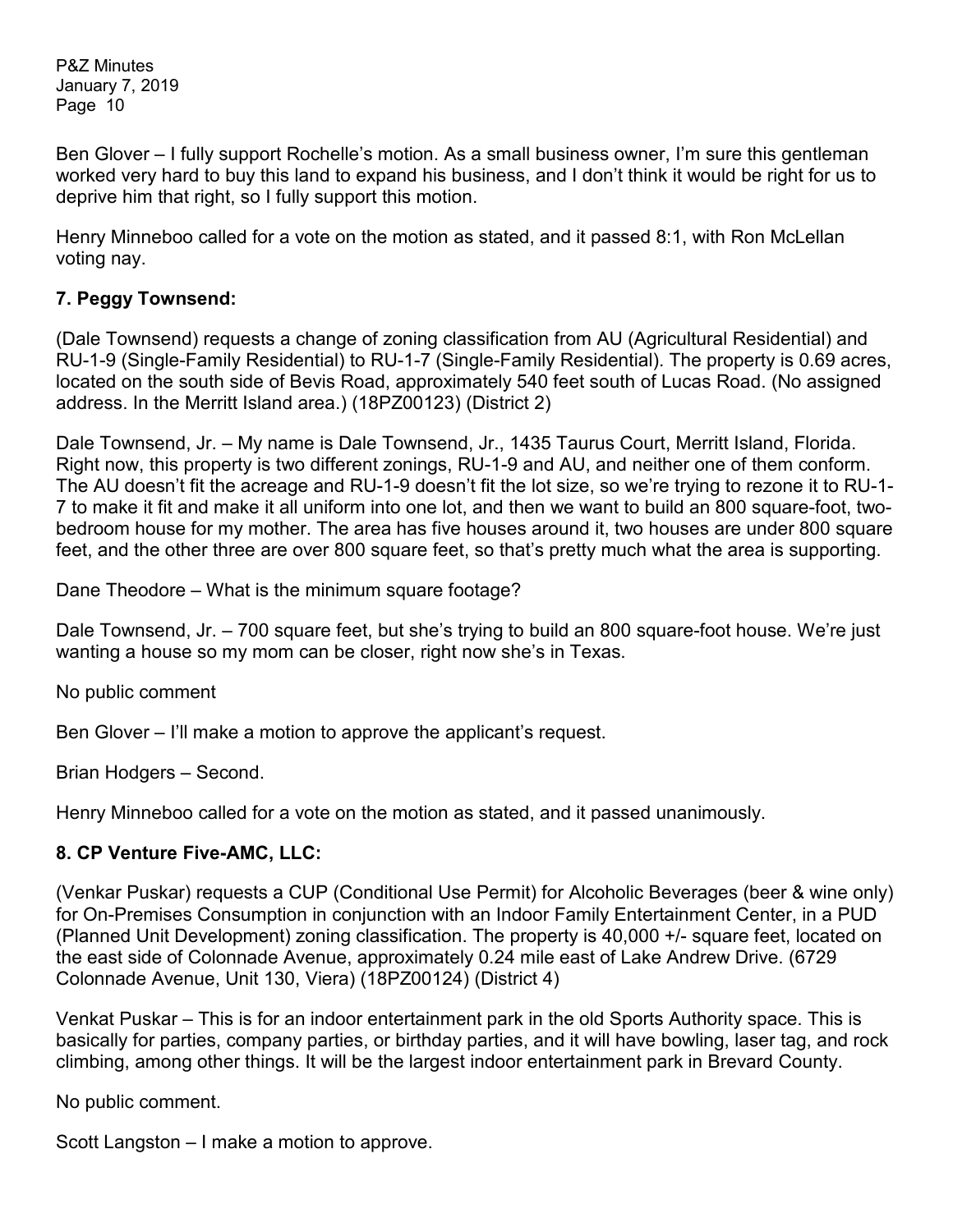Rochelle Lawandales – Second.

Henry Minneboo called for a vote on the motion as stated, and it passed unanimously.

## **9. Market Street Viera Senior Real Estate:**

(William Watson Jr.) requests a change of zoning classification from IN(L) (Institutional Use, Low Intensity) to BU-1-A (Restricted Neighborhood Commercial). The property is 3.66 acres, located on the northeast corner of Murrell Road and Crane Creek Boulevard. (6865 Murrell Road, Viera) (18PZ00126) (District 4)

Phil Nohrr – My name is Phil Nohrr, 1795 West Nasa Boulevard, Melbourne. We're here today to request a rezoning from an Institutional, Low Intensity, zoning, to BU-1-A. Originally, this property was designed with the idea that it was going to be part of an extension of an assisted living facility, which is our neighbor immediately to the north. That has not worked out well, and as a result of that, we are seeking a change of use of the property to bring in someone that is the largest real estate facility in the north and central part of Florida, Watson Realty. The use of the property is going to be not only for selling real estate, it's going to be all inclusive and include things like mortgages, title insurance, insurance, and it will cover the spectrum of someone coming into the area and looking for help in real estate development. They are already in the area, on Wickham Road, they have been a good neighbor and we believe they will be a good neighbor in the future. As important as that is, our property owner to the immediate north is in favor; they are the seller; and they look forward to this possible rezoning. With me today are two of the principals of Watson Real Estate, and they can answer more specific questions. There is nothing in the staff comments that indicates it is not compatible; there is plenty of access; there is access on Murrell, and there's access on Crane Creek Boulevard, so we think this particular parcel will fit this use very well. I'd be happy to answer any questions you have; otherwise, I'd request that you approve this rezoning.

No public comment

Rochelle Lawandales – Erin, in the staff comments you talked a little bit about access management and cross access. Do you feel there's a problem with accessing Crane Creek Boulevard?

Erin Sterk – We just wanted to ensure that because of the limited opportunities to make a left coming out. If there wasn't access provided to the north through a cross access easement, then there may be potential for a request for a driveway cut onto Wickham Road, and that would be a right-in/right-out situation, so we're just commenting on that. They've reviewed the plat, which evidently we missed when compiling our staff comments, and there is platted cross access to that site to the north, so turning should be covered.

Rochelle Lawandales – I make a motion to approve.

Ron McLellan – Second.

Henry Minneboo called for a vote on the motion as stated, and it passed unanimously.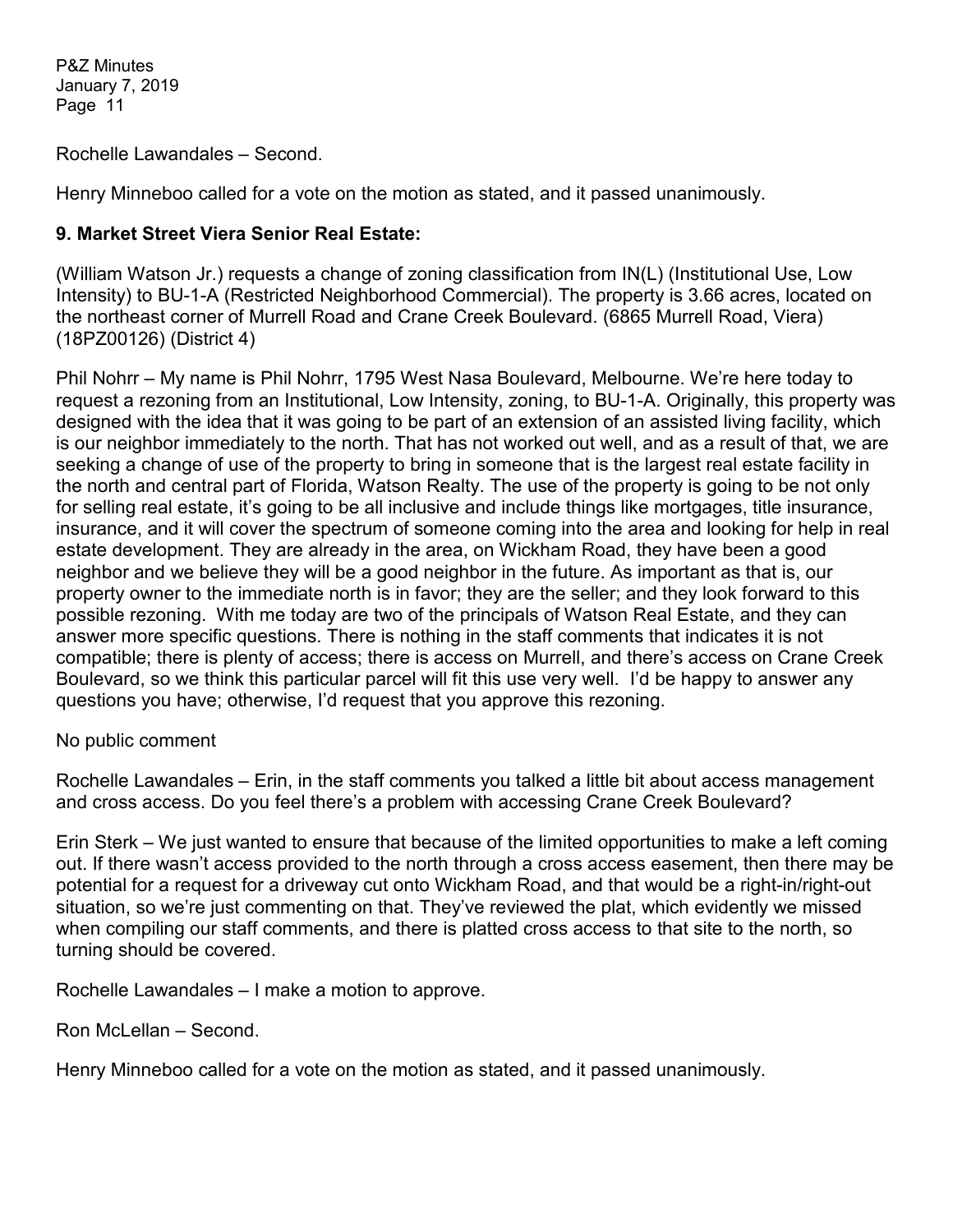#### **10. Clark A. and Patricia A. Simms:**

Request a change of zoning classification from RU-1-9 (Single-Family Residential) to RU-2-4 (Low-Density Multi-Family Residential). The property is 0.93 acres, located on the west side of North Tropical Trail, approximately 685 feet north of Lucas Road. (700 Saint Lawrence Lane, Merritt Island) (18PZ00130) (District 2)

Henry Minneboo – Is the applicant here? I don't see anyone.

Rochelle Lawandales – Mr. Chairman, I'll move to table.

Ben Glover – Mr. Chairman, in the history of the board, has an item been denied if there is no notification of them not showing up?

Henry Minneboo – We try not to, only because it's very costly to come in front of us, and they could have blown a tire out here or something trying to get here.

Ron McLellan – I'll second the motion to table.

Rochelle Lawandales – What meeting are we tabling it to?

Henry Minneboo – It has to be the  $28<sup>th</sup>$ .

Henry Minneboo called for a vote on the motion, and it passed unanimously.

## **11. Nestle Larracas and Tony Andrade De La Torre:**

Request a Small Scale Comprehensive Plan Amendment 19S.01, to change the Future Land Use designation from Residential 1 to Residential 6. The property is 0.18 acres, located on the west side of Highway A1A, approximately 83 feet north of Cardinal Drive. (5970 Highway A1A, Melbourne Beach) (18PZ00134) (District 3)

## **12. Nestle Larracas and Tony Andrade De La Torre:**

Request a change of zoning classification from RR-1 (Rural Residential) to BU-1-A (Restricted Neighborhood Commercial). The property is 0.18 acres, located on the west side of Highway A1A, approximately 83 feet north of Cardinal Drive. (5970 Highway A1A, Melbourne Beach) (18PZ00133) (District 3)

All documents submitted by the applicants and speakers are in files 18PZ00133 and 18PZ00134, located in the Planning and Development Department.

Tony Andrade – Tony Andrade and Lian Larracas, 2575 Bent Pine Street. We used to live at 250 Heron Drive, in the Melbourne Shores area. We lived there from 2014 to 2015. We really liked the area, we really enjoyed it, it's really peaceful and quiet, near the beach, access to the ocean and the river, and we loved the school district. We decided to buy a lot, 5970 Highway A1A with the intention of building commercial/residential, which is a BU-1-A zoning status. It was previously zoned as BU-1- A. The owners before us had rezoned it to RR-1 and we'd just like to change it back to BU-1-A so that we can do what we want to do and build a small bakery for my wife on the first floor. What I want to point out to you is that we bought on A1A only because that was the area that tends to have both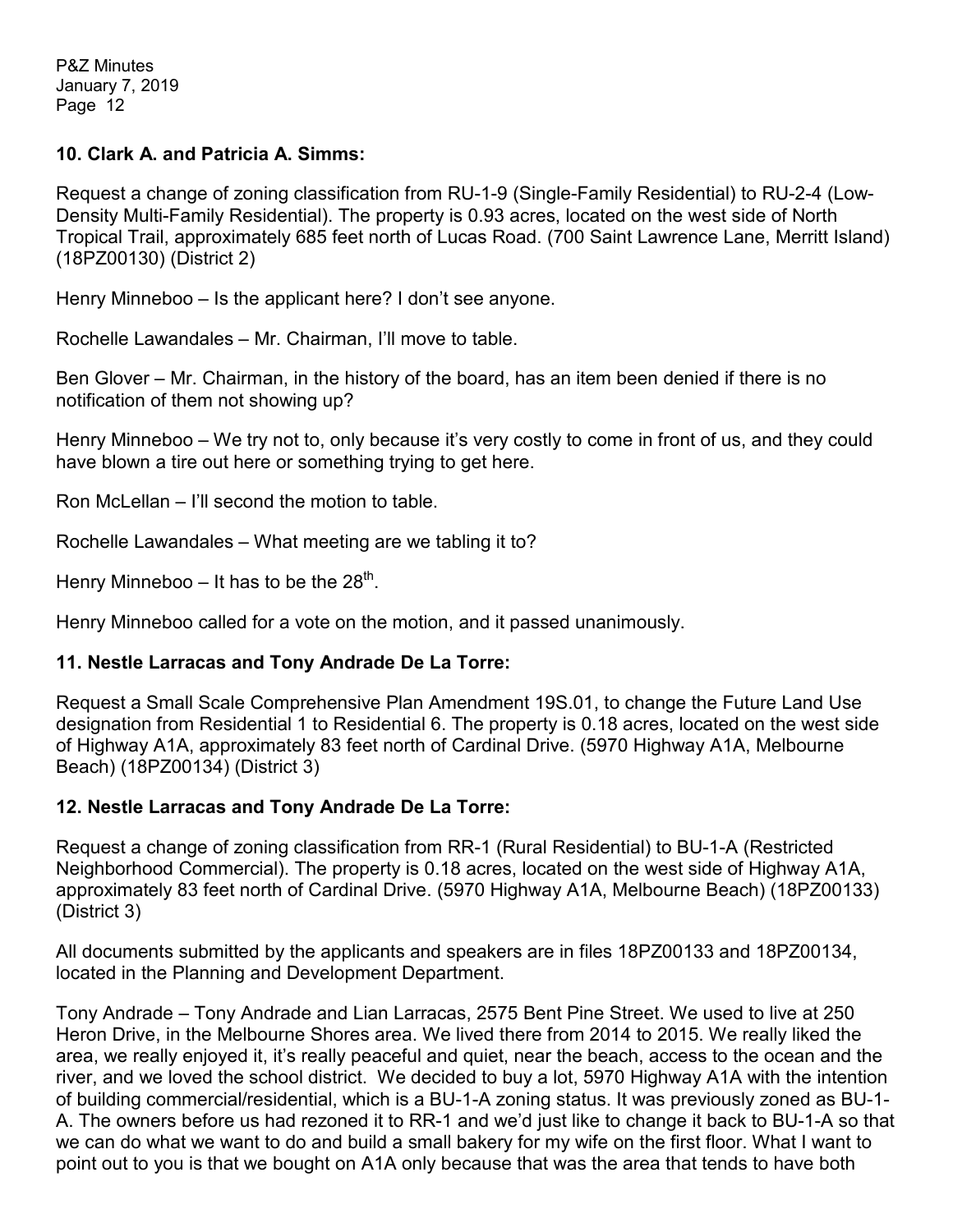commercial and residential, so we felt like that was a good spot to put our small bakery and our residence as well. There are other lots within Melbourne Shores that were available, but we saw the best opportunity was right there along A1A, so that's where we purchased the lot. We just got approved for a variance in late December, so we got approval for a five-foot setback on the backside, and we got approval for a variance of 1.5 feet on the side, because for BU-1-A we needed at least a minimum of 75 feet of width, and we only had 73.5 feet. Our site plan shows what it will look like. It meets the 50-foot setback from the front, and then we have a 20-foot setback on the rear, with 5 feet on one side, and 15 feet on the other side. We have a 3D rendering of our house/commercial; it is primarily a house, it's going to be our home; we have three children, a two-year old, a 6-year old, and a 16-year old, so this is the place we're going to live, but we also want to put a bakery inside of it, because my wife has a dream to retire in a place where we have a bakery on the bottom. The only commercial part will be the first floor. It's a 2-car garage, 3-bedroom home. This is our ideal house we'd like to live in and eventually retire in, and have a small bakery.

Brian Hennessey – Brian and Theresa Hennessey, 5960 Highway A1A, the property right next door on the north side. In looking at this, it's an extremely small lot at .179 of an acre. The future zoning use of it is Residential 1. Each block in the neighborhood has one commercial and the rest are residential; there's not adjacent commercial lots, so 75% of that block is already residential. The owner was saying there are multiple other BU-1-A zoned lots, there is one 1,000 feet away, so it's not like there's anything special about this lot, just that it's small and affordable. One of the things we had to do when we built our house was look at the sewage requirements that dictated the size of house we could build. At .179 of an acre, that's 268 gallons per day, and the rendering I saw looks like about 2,000 square feet, which is questionable whether or not that's with pretty strict regulations. They also have sewage flows for a 500 square-foot bakery, and just that alone is nearly double the daily allowable limit. In looking at the Future Land Use, I know Residential 6 requires city water, and we're all on septic and well down there. It's supposed to have centralized potable water. It's not in accordance with the neighborhood; at the end of each block there is one commercial, but everybody wants to keep it as residential, this has settled as a residential area. The fear is that if it turns out that it's not feasible as a zoning for a bakery and a house, it could be used as anything, and I have a list of all the different things that this could be turned into if the zoning is granted. It seems like it's wildly incompatible with the regulations with the water and sewage, so I don't see how at some point it's going to be used for its intended use.

Henry Minneboo – Is the area down there still on water and sewer?

Theresa Hennessey – Septic.

Henry Minneboo – You're on a well?

Brian Hennessey – Yes.

Henry Minneboo – If it wasn't a bakery, would that disturb you?

Brian Hennessey – Actually, it's a wholesale bakery.

Henry Minneboo – If they didn't have a bakery, you wouldn't have an objection?

Theresa Hennessey – If it was a single-family residence we would have no problem with it. Any commercial property we'd have a problem with, not just a bakery. It's an online wholesale catering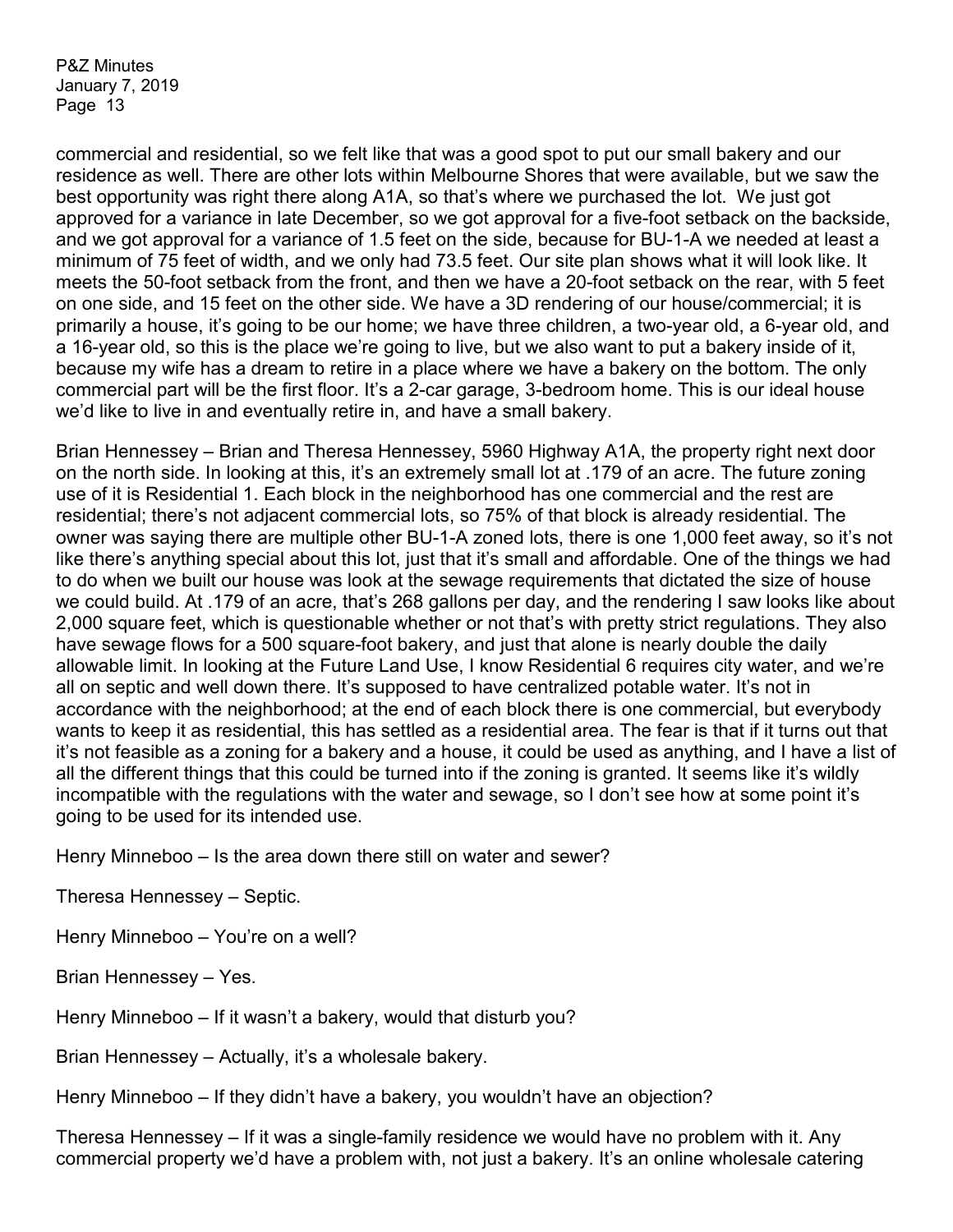bakery that's already got an established website; it's not just a small bakery where we could meet for coffee. They are shipping in the morning, there's trucks, there's pollution, there's traffic.

Brian Hennessey – There's a school bus stop there as well, so kids walk right by.

Theresa Hennessey – We also presented a petition with over 100 neighbors' signatures against it, the commercial, not a single-family residence. When we bought our land in 2015 we did a feasibility study, we did all of our due diligence for all of the requirements before we built our home for our retirement, and both lots were residential. We built everything according to Code to retire there and have residences next to us. Our problem is that regardless of whether it's a wholesale bakery, if it's changed to BU-1-A, in the future if they sell, it's already rezoned and it can be a used car lot, it could be a motorcycle club, a laundromat, or anything qualifying under BU-1-A, which would definitely lower our property values and hurt the peace and quiet of our 5-block community.

Henry Minneboo – There's methods here that we have that can control that, but that's not what we're talking about.

Rochelle Lawandales – As the Chairman just said, we can control what the uses are, so if it was just limited to the bakery would you have any problems with that?

Theresa Hennessey – Yes, because it's a wholesale bakery, it's not a bakery where you can go sit, it's going to have trucks coming in the morning, shipping, catering, online ordering, and we're worried about the traffic, the bus stops, the pollution, the noise, the dumpster, and vermin. We don't have a problem with a single-family house, we have a problem with any commercial, including this bakery.

Delores Conway – I'm Delores Conway, I live at 123 Cardinal Drive, and that's on the street about 83 feet south of the lot. The first thing that they mentioned was that it's peaceful, quiet, near the beach, and there's a bike path that goes past it. The reason they want to live there is the same reason we want to live there, the quiet enjoyment, and it's safe to send your grandkids to the beach. Our beach access is right across the street, and just down a little bit from the bike path of joggers and cyclists; it's the last unspoiled area of Melbourne Beach. If they are allowed to do this there's going to be a blind driveway; it won't be on the end of a street where you expect a car to come out, or a truck; it's going in the middle of a block, and it's going to come right out on the bike path and there may be delivery trucks picking up or delivering right in front of that area where they cross over from the beach. That's my main problem. Then, it's not just traffic, it's where the traffic is. When we had the variance meeting on December  $16<sup>th</sup>$ , it was basically saying to the residents that they want a house with a 500 square-foot bakery, very minimal impact. Then, today, at this meeting, I see that they want a future zoning for Residential 6, not just the house and the bakery on top of that. Our neighborhood has gone residential; it's basically not commercially oriented. One of the things to prove that is we've had restaurants that were there and they have all gone back to residential, except Chuck's Steak House. We had the Sebastian Inn, which was a restaurant that closed permanently last month, and they have gone residential also. This bakery as proposed will have to have a prep area for cooking, ovens, cooling racks, counter space, shipping and receiving, and a dumpster. The other problem is my niece owns the lot right behind theirs, so it's definitely going to impact them, and they probably won't even build. Those were the points I wanted to make.

Ron McLellan – The adjacent parcel to the south is zoned BU-1-A and has a mixed use of commercial/residential.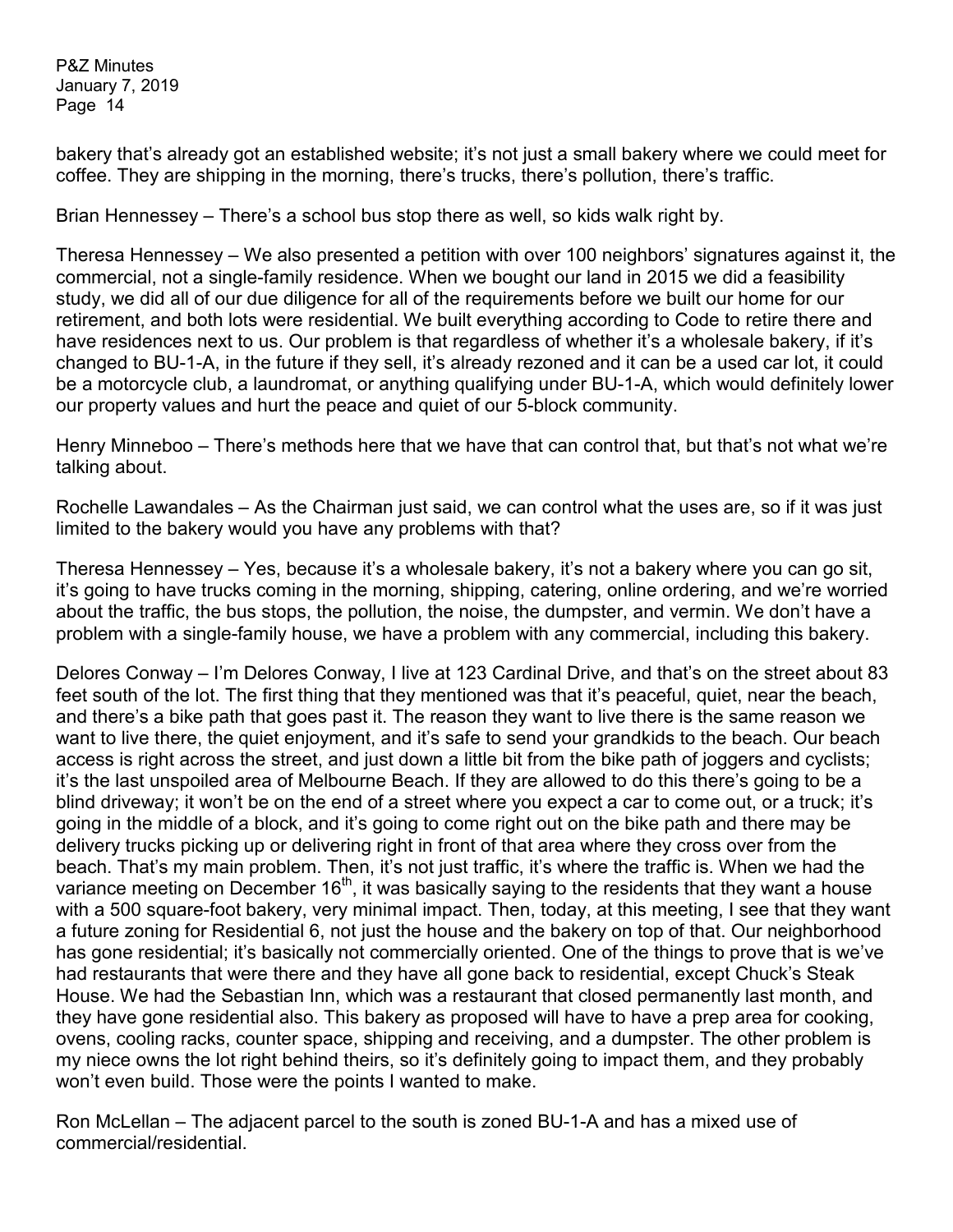Delores Conway – My niece's lot is right behind, she's right behind their lot, but it faces Cardinal Drive.

Ron McLellan – My point is that BU-1-A is all along there, and the parcel to the south of these people is doing the same thing that they're wanting to do. How in the world can we tell them no?

Delores Conway – They were already in business, it's a hair salon, and it's a corner property.

Ron McLellan – But, all along Highway A1A there's BU-1-A.

Erin Sterk – I can clarify the difference between the standard request for commercial zoning and what's before you today. If they were just seeking BU-1-A zoning there's multiple paths to get there, and those are outlined in the Comprehensive Plan report. One of those is with the existing Future Land Use designation of Residential 1. They could be considered BU-1-A, and could be considered consistent with Residential 1 if it were to be deemed transitional. That would be a decision that this board would need to make that we did not evaluate in the staff comments because that would leave them with the development rights for just the commercial component. In our conversations with the applicant, they have not indicated that they want to go from residential to commercial. If that were to be the board's wishes, they have declined taking that as a potential outcome. They only want to have the commercial rights if they retain residential development rights, so that eliminates that one path with the current Future Land Use designation. The other option available to the applicant to get BU-1- A would be to propose Neighborhood Commercial Future Land Use designation. That, again, would just leave them with just commercial development rights and no residential rights. So, the only way to get both residential and commercial development potential from this property is to get the Residential 6 Future Land Use designation, which gets them one unit on .18 acres, and then to rezone to BU-1-A consistent with that. The challenges with that are that Residential 6 requires connection to potable water, where Neighborhood Commercial does not require that. If they were proposing to go to BU-1-A it would be much more feasible, but the Residential 6 is really the decision that this board is faced with in this area of the South Beaches.

Rochelle Lawandales – From a standpoint where the Comprehensive Plan would require potable water and it's not available, they would have to be allowed to go on septic until such time as public water and sewer utilities were there. Is that correct?

Erin Sterk – The question is whether or not this board should consider approving it without that available.

Rochelle Lawandales – I think that's a legal issue. If it's not available, what are those limitations?

Erin Sterk – We talked to the applicant about multiple ways to get BU-1-A zoning, and those other options weren't possible to them.

Henry Minneboo – What does legal think about this?

Jad Brewer – It's in your staff report that staff is saying it's not consistent with the land use regulations, but the applicant is applying, so it's up to this board to decide on a recommendation to make to the County Commission.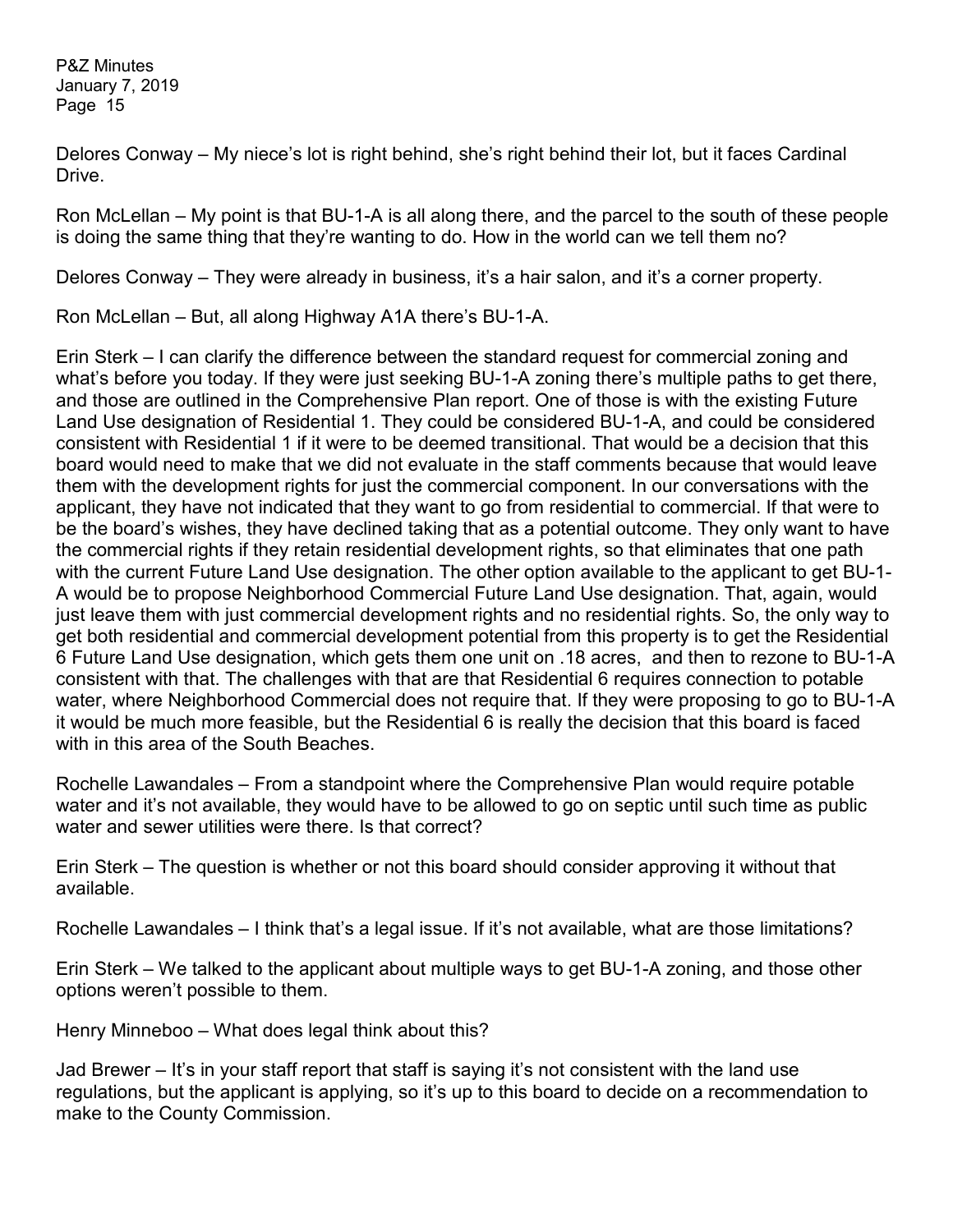Rochelle Lawandales – If the board were to go down one path of approving it, could they stipulate approval of the Residential 6 that they be allowed to use septic until such time as there is public water and sewer utilities available? Since there are none in the South Beaches and there are no plans to provide them.

Erin Sterk – I think there are plenty of properties that have a land use designation that don't meet all of the criteria for that, and if they have the zoning generally they get to a place where they can submit development plans if they already have that zoning. The question is whether or not they should be granted those rights today without meeting those criteria.

Rochelle Lawandales – And it could be stipulated that there be no more than one unit, in a binding development plan, even though it doesn't, just by virtue of the math.

Erin Sterk – Yes, by the math you can't get more than one single-family residence.

Rochelle Lawandales – What would the regulation be on a home occupation?

Erin Sterk – Can you restate the question?

Rochelle Lawandales – What would the regulation be on a home occupation, if they built their home, could they have a home occupation to sell muffins?

Erin Sterk – There are allowances, and maybe George can speak to this more technically, but there are allowances for them to operate a bakery, it's one of the uses permissible by the State without the commercial zoning as a home occupation.

George Ritchie – The Department of Agriculture has a use as a Cottage Food Operation where you can actually get a license from them to sell bakery items and certain other items directly from the residence.

Rochelle Lawandales – That might be the best answer all around.

Delores Conway – Without changing the zoning? That would definitely be a good thing, it wouldn't affect the residential zoning in that area. The main thing is that it is mid-block, it's in the middle of the block. We have cyclists go by there because there's only two lanes, one going north and one going south, no turn lane, and the bike path. There are a lot of cyclists every day, especially on the weekends there's many of them and they come from all over, and they go down one side and up the other. And like I said, it's unique to this area, this little block, that they wouldn't have if they just went half a mile down the road and got a different kind of property. This one is right near the beach access, kids come from our neighborhoods and cross over with fishing rods, surfboards, I mean, it's something to see if you want to come by and see it.

Henry Minneboo – The issue with A1A for years has always been spattered commercial, starting at Sebastian Inlet going north. I think someday it's all going to be commercial.

Delores Conway – But the community doesn't support it; the restaurants come in and they go out, all of them.

Henry Minneboo – That's just Melbourne Beach, unfortunately.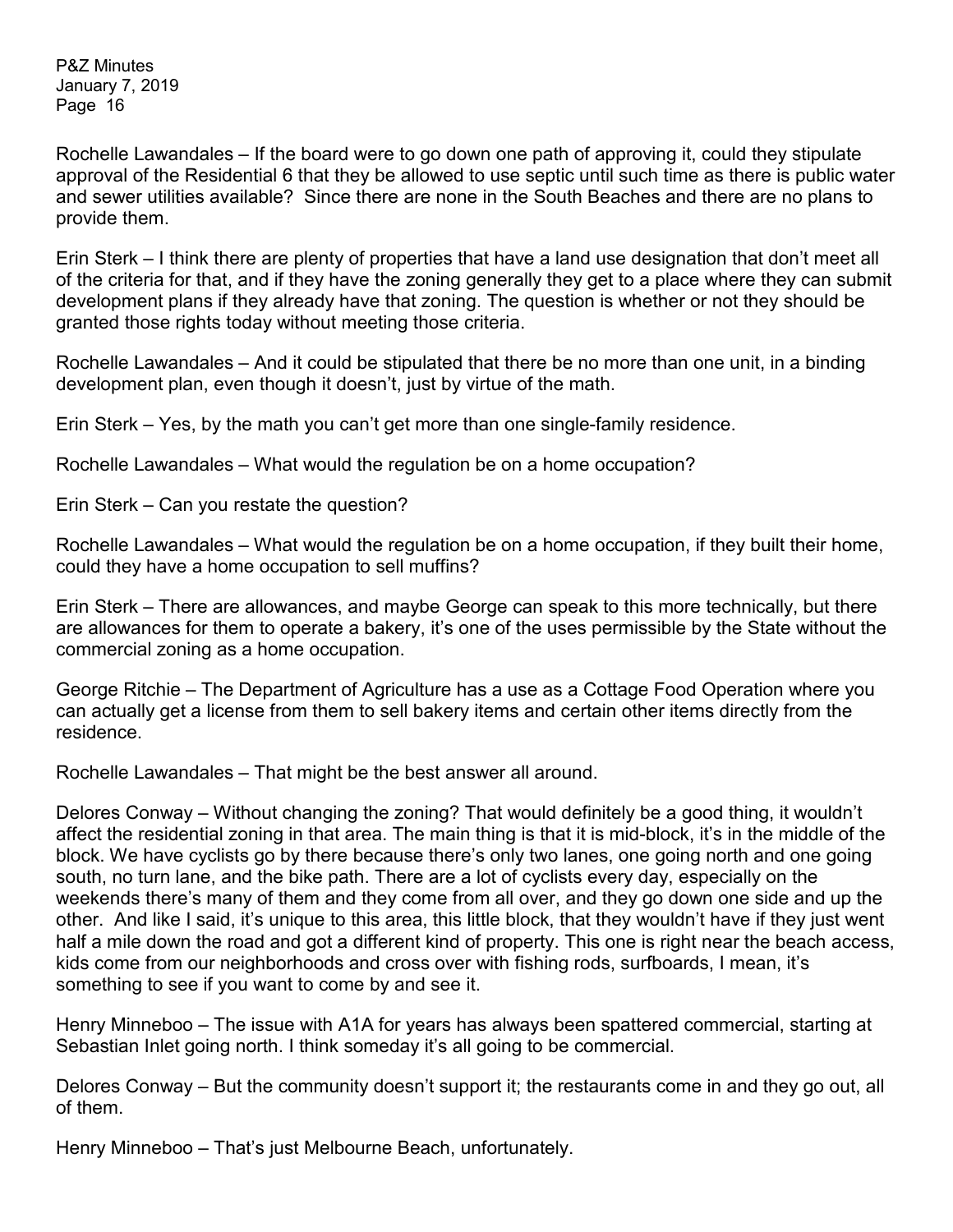Delores Conway – This is Melbourne Shores.

Dane Theodore – I'm looking at this presentation by the neighbors and it talks about onsite sewage capacity for that size of lot, 265 gpd for .179 acres, which is a maximum. That's a threshold of 3 bedrooms at 300, so the 265 allows two bedrooms between 751 to 1,200 square feet, and that doesn't include a bakery. Is that a correct interpretation of this package?

Erin Sterk – I can't speak to what the applicant provided because that's not Brevard County that does that, the Department of Health manages that criteria, but it's certainly something that if the applicant had done the due diligence and gotten with the Department of Health that could demonstrate that what they're proposing could be constructed and the site would post that, but I haven't seen any of that information provided.

Dane Theodore – I have a question for the applicant. I don't know if you've done enough due diligence on sewage flows, but my question to you would be, if in fact the maximum buildable area, based on Department of Health sewage, is 1,200 square feet and two bedrooms, and that doesn't include a bakery, are you still willing to go forward with this?

Tony Andrade – Yes, we have hired a septic designer engineer, and he is designing the septic system that's called a Performance Based System, which allows us to put more. Just the zoning itself, we're required to use performance based, but he also stated that we can consider the lots, and not only the plotted lot, but the lot between the street and the line that goes to our lot, he said there's a rule that allows us to include that space as well, because when the water flows out when it rains, the flow the septic has when it expels its water, it's allowed to go onto the streets and we're allowed to include that in the design. The Performance Based System would meet the requirements, so we have done our due diligence and talked to a septic designer, and he's willing to do it. The only thing we're waiting for is to get this rezoning because he charges \$7,000 to do the design.

Dane Theodore – So, you're relatively confident that you can build what you want to build?

Tony Andrade – Exactly.

Cheryl Hernandez – My name is Cheryl Hernandez, 122 Pelican Drive. With the BU-1-A classification, it says, 'limited retail shopping and personal services to serve the needs of the nearby low-density residential neighborhoods'. Their website advertises wholesale bakery online sales, and things like that, so my question is would BU-1-A allow that, because it's not serving just the lowdensity residential neighborhood, it's opening it up to a much greater area and would increase the traffic and the business that's going on there, greatly.

Henry Minneboo – Erin, I don't think that's going to have an impact, do you?

Erin Sterk – Do we anticipate a significant amount of trip generation from the bakery?

Henry Minneboo – The fact that they're wholesale.

Erin Sterk – I don't think the evaluation that we did at this level looked at those differences. The Institute of Transportation Engineers that we use for the trip generation rates, I don't think they break it down that far about wholesale versus a commercial location.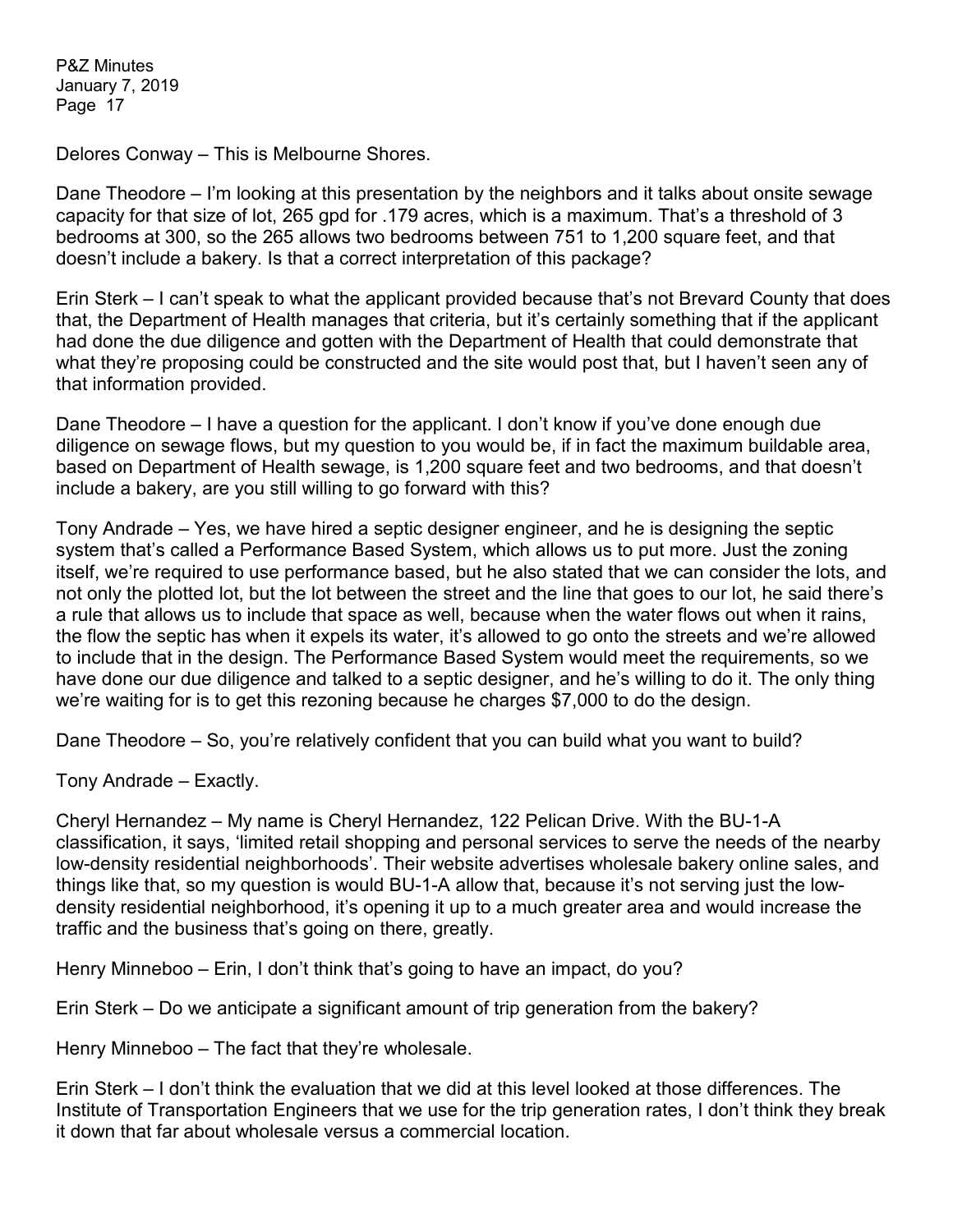George Ritchie – The BU-1-A zoning does not allow wholesale, it only allows retail. They would not be able to get a Business Tax Receipt for any kind of wholesale operation with this zoning.

Delores Conway – That was my question, because they do advertise that they are a wholesale business. Thank you.

Mitchell Roffer – My name is Mitchell Roffer, I live at 6025 Highway A1A, Melbourne Beach, about 500 feet away from the proposed change. We welcome them to the neighborhood, we enjoy having new people in the neighborhood in a residential type of development, not in commercial. You talked about the traffic, and my mailbox was taken out about two weeks ago, and it was a metal mailbox. If I had been standing there getting my mail I'd be dead right now, so the traffic is an issue in our neighborhood and we wish something would be done about it. Adding more commercial businesses to our neighborhood is going to change the composition of the neighborhood. We all want to see the composition that we have, and I don't believe A1A will be commercial. We plan on living there until we die, and I think everyone here in our neighborhood as well. We just put together a half-cent tax to Save Our Lagoon, now we're bringing in another commercial operation that's going to use an excess amount of water; the neighborhood already suffers from flooding, from over-saturation of water, regardless of this supposed new septic system they have, the water doesn't just disappear, it goes downhill. There, at the northern top of the neighborhood, that water is going flow and the neighbors to the south of them are going to suffer from the water that's coming down the street into their houses. In addition, I don't know if you've ever lived near a bakery, but at certain times of the day and night they re-heat the ovens and that smells. That's commercialization and it stinks, to be honest with you. I've lived by bakeries before when I lived in New York and when I lived in Miami. This is not a pleasurable experience in a residential neighborhood, so this is not what we're looking for. We're happy to have them as residential in our neighborhood, but changing this to commercial at all times of the day and night is something we don't like. Thank you.

John Mueller – My name is John Mueller, I live at 118 Cardinal Drive, Melbourne Shores, and I'm 75 feet from the proposed zone change. I don't know if you've been provided the petition with all the signatures from our neighborhood. I'm pretty sure you didn't get the pictures of the wildlife sanctuary, which I'll get into when I talk about it, and also about the bike path and beach access. I'm opposed to the proposed zone change for other reasons than previously stated. The pedestrian traffic is quite an issue, we have two school bus stops on Ibis and A1A, and Flamingo and A1A, and I have pictures of that right here, where they are next to the proposed lot. (Pictures shown by Mr. Mueller were not given to staff). There's a lot of kids in our neighborhood, the school bus stops there and unloads kids, so there's always traffic. People coming to the beach access use the bike path; bikers use the bike path; and now you're dealing with a commercial piece of property that is going to have trucks coming in, they're going to be dropping off goods, they're going to be picking up goods. There's no turn lane on A1A whatsoever, and that's a busy street, people go flying there. There's no alley for any kind of commercial trucks in order to drop off the stuff. As far as a dumpster location, the lot is very small, so you put a big house on it, and a parking area, because there has to be parking, so where is the dumpster going to be located? There cannot be just a couple of trash cans, there has to be a dumpster, and which of the three neighbors get the dumpster alongside of their house? It's a small lot less than 75 feet wide. There is noise when the dumpster is emptied, Waste Management picks up the dumpster, flips it up and then it bangs. The closest street is DeAngelo's restaurant and they have pickup and I hear it at 5:00 a.m. all the time, and it is quite noisy. That is a little bit more distant than if it was at Brian and Theresa Hennessey's house right next to this property, and to the back, which is the Conway's. Which neighbor actually gets that dumpster? They won't empty it every day, so there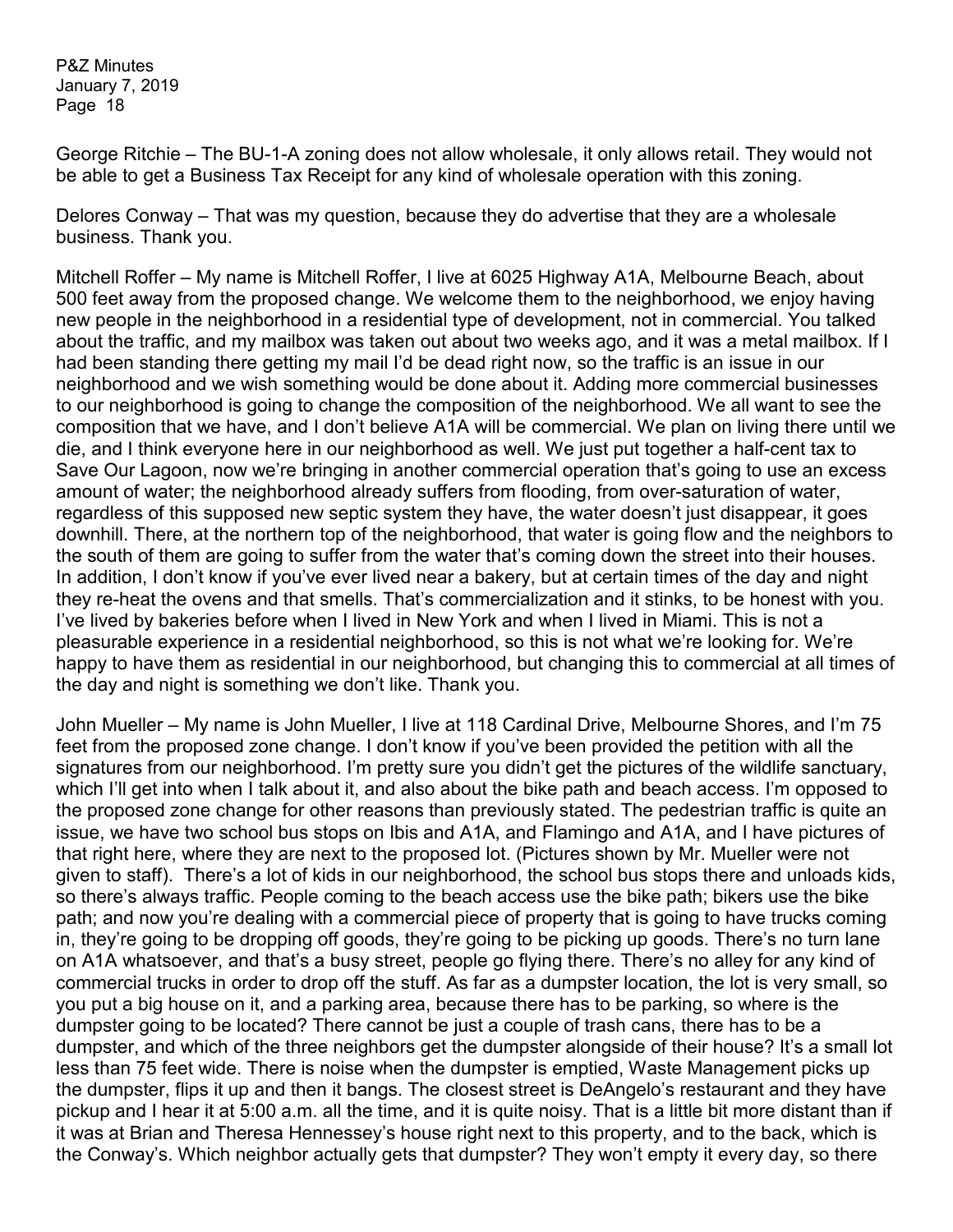will be a build-up, and remember it's not dry goods. Melbourne Shores, our neighborhood itself, sits by a bird and wildlife sanctuary, and we also border the Maritime Sanctuary, and that means there's a lot of animals. I have a bobcat coming through my yard all the time. What we don't need is more attraction for animals to come into the neighborhood. Having a residential house with a regular trash can will not cause more attraction of animals. By allowing the zoning change you'd be almost granting a strip mall effect, which is not a Melbourne Shores residential neighborhood character. We don't want to be a Town Star, but at least with Town Star just to the south of us, they have a blinking yellow light, which means there's really high traffic. Somebody was killed there years ago and they put a blinking yellow light there. So, you will have two businesses now between Cardinal and Flamingo, so now you're creating that strip effect. To me, we don't mind residential, everybody in the neighborhood would welcome them as residents. There are plenty of businesses, or lots, that are available for business that would meet all of their conditions rather than trying to change an RR-1, which it is now. They bought the property knowing it was residential, the realtor who sold it to them sold it as residential, and now they want to come in with intentions of changing it to BU-1-A. If that was the case, why did they buy residential? If you allow that to happen on the other side of the Hennessey's property, there's another empty lot, so if you grant this variance on this south side of the Hennessey's lot, then what happens to the one on the north side? Yes, you're setting a precedent, which means they could also change from RR-1 to BU-1-A again, so then the Hennessey's who bought their property as residential knowing either side was residential, now all of a sudden they have a beautiful home and their flanks are now business. I don't think that's fair to the existing people that are already here. I just wish that they would reconsider and find another place for their business. I just don't think they have the room to support the cars, the dumpster, and the house itself; they got the setbacks last month, but there was no plan on the house itself. We, as neighbors, never even knew exactly what was going to be built, so now we see that we're dealing with nothing but concrete out there, so now we don't have the vegetation the wildlife needs. I'm dead against the variance change for these reasons, not including all of the other logistics that have already been stated.

Jane Mueller – My name is Jane Mueller, 118 Cardinal Drive, within the 200-foot range. What I wanted to mention was the Comprehensive Plan. With what has been proposed by the couple, it doesn't look like you have the trees, or the vegetation, and these are things that all of us in the neighborhood have complied with through the years; I've been there 20 years, and I remember people coming to my house asking how many hardwoods I had. I realize that probably doesn't happen at this point, but that's an important aspect of our community and the entire area where we are with the sanctuary next door. We are very compliant and try our best to deal with the vegetation, animal, and wildlife there as well. I don't see that in the picture that was shown, I see concrete. I realize it is a very small lot, and I just don't feel like it fits in with the rest of our neighborhood, and I feel the Comprehensive Plan is a very important aspect to all the people that live in our neighborhood and the surrounding area. Thank you.

James Tuohig – My name is James Tuohig, I live at 113 Cardinal Drive. I'm concerned that this is going to become a commercial hub of the South Beaches area. This is the only area where two contiguous properties are going to be zoned commercial. Melbourne Shores is a very tight little residential area; we have all of these kids going by these driveways to get to the entrance to the beach. I'm astounded that the County does want to make this a commercial hub; it's very interesting because we have all types of places in all types of areas north and south of us that aren't heavy residential. This is very tight little residential community, and another business does not belong there. I'm dead-set against this. We have 100 signatures, but we could have had 300, except it was just right before Christmas and I didn't have time to get them. Nobody wants it, and certainly everybody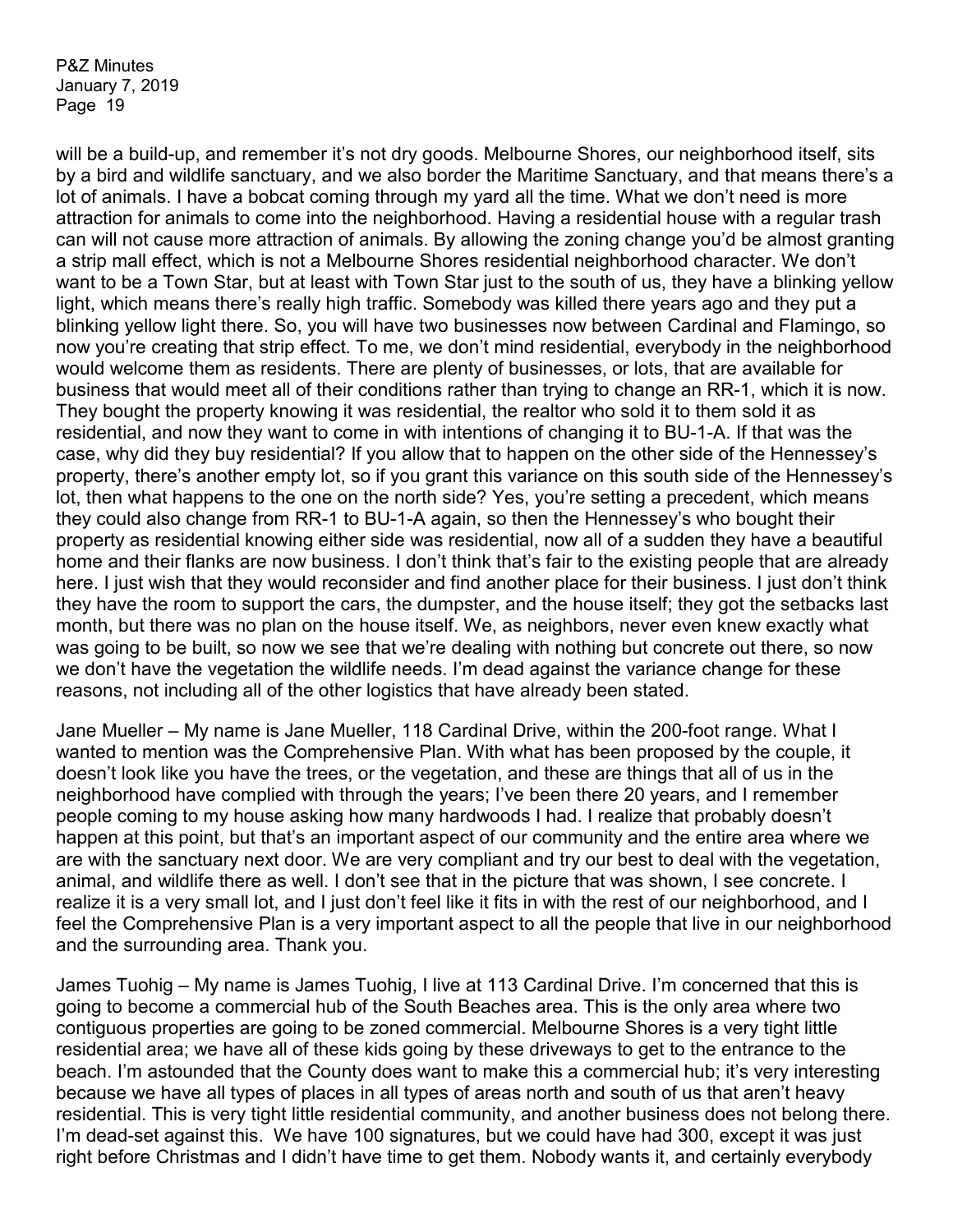with kids are really upset because of the bus stop and because of the entrance to the ocean. Thank you.

Tony Andrade – We agree with them 100%. That's why we like the community, we lived there before and we love that it is quiet, it is isolated. We're not trying to change things, we're moving in there to conform, we have kids ourselves, so safety is a big issue. James talked about it being a commercial hub, and yes, my wife has started the business. She started it in California.

Lian Larracas – My name is Lian, I've been baking for a very long time, and for me it's therapeutic. I'm currently a full-time electronics engineer and a part-time baker. What started as a hobby evolved into a bakery business in California in 2013, and I started it in my home under the cottage food law, and then moved into a rental wholesale kitchen, which eventually the wholesale business aspect wasn't where my business income was coming from, and eventually it went to my storefront bakery. Most of my transactions were pre-orders for weddings, caterings, birthday parties, farmers markets, and festivals, most of which are transported to those locations through pick-up or delivery. My bakery was a place where I baked and the storefront had always been used minimally off the main street in a busy part of Santa Clarita in California. I would like the same in Melbourne Shores where I can continue the venture in a small town community.

Tony Andrade – Really, her business is not bringing traffic into it. She had rented a bakery on Main Street as well, in California, and what happened was we were surprised to know we didn't get a lot of traffic; the business was sustainable with just foot traffic. As a matter of fact, her business was sustainable by her doing events, going out and doing stuff like the small cottage, but she needed a bigger kitchen. This was all valuable to the people that needed the service, and they liked it. I feel like this is a service that the whole community would eventually like. I feel like we can make this work, I really do. The commercial hub, I don't see it happening, it didn't happen in our last business in Santa Clarita; we didn't have delivery trucks, and we didn't create any more traffic coming into it, and we did everything based on the vehicles we already owned, we didn't have a business truck, so I don't think increased traffic is a concern because we own two cars. Another issue they had mentioned is the mailbox and the commercial aspect of it. I'm sorry his mailbox got hit by increased traffic, but I don't think we'll be causing a lot of traffic because history shows from our previous business that it didn't create any additional traffic. We're hoping to service people that are already going through there. We don't plan to expand this larger than that 500 square-foot area; we want to keep it at a small scale; we don't want to expand it beyond what we already have built.

Henry Minneboo – Do you have established hours of operation?

Lian Larracas – No, not at the moment. Right now, I'm working full-time.

Henry Minneboo – People are under the impression it's open 24 hours a day.

Tony Andrade – No, it's not. We're talking about a process that's going to take a few years and we're not going to build this thing and start baking on day one. We still have to get the materials, the kitchen going, we have to get health and safety involved so they can do their inspections, and then eventually we have to buy equipment. We're doing this out of our own income, we're not a corporation, we're small business owners, so it's going to take time for us to accumulate, but we just want to get this rezoned because we know that's our end goal. We want to retire here, we want to have our children grow up in this area, so safety is a big concern with us as well.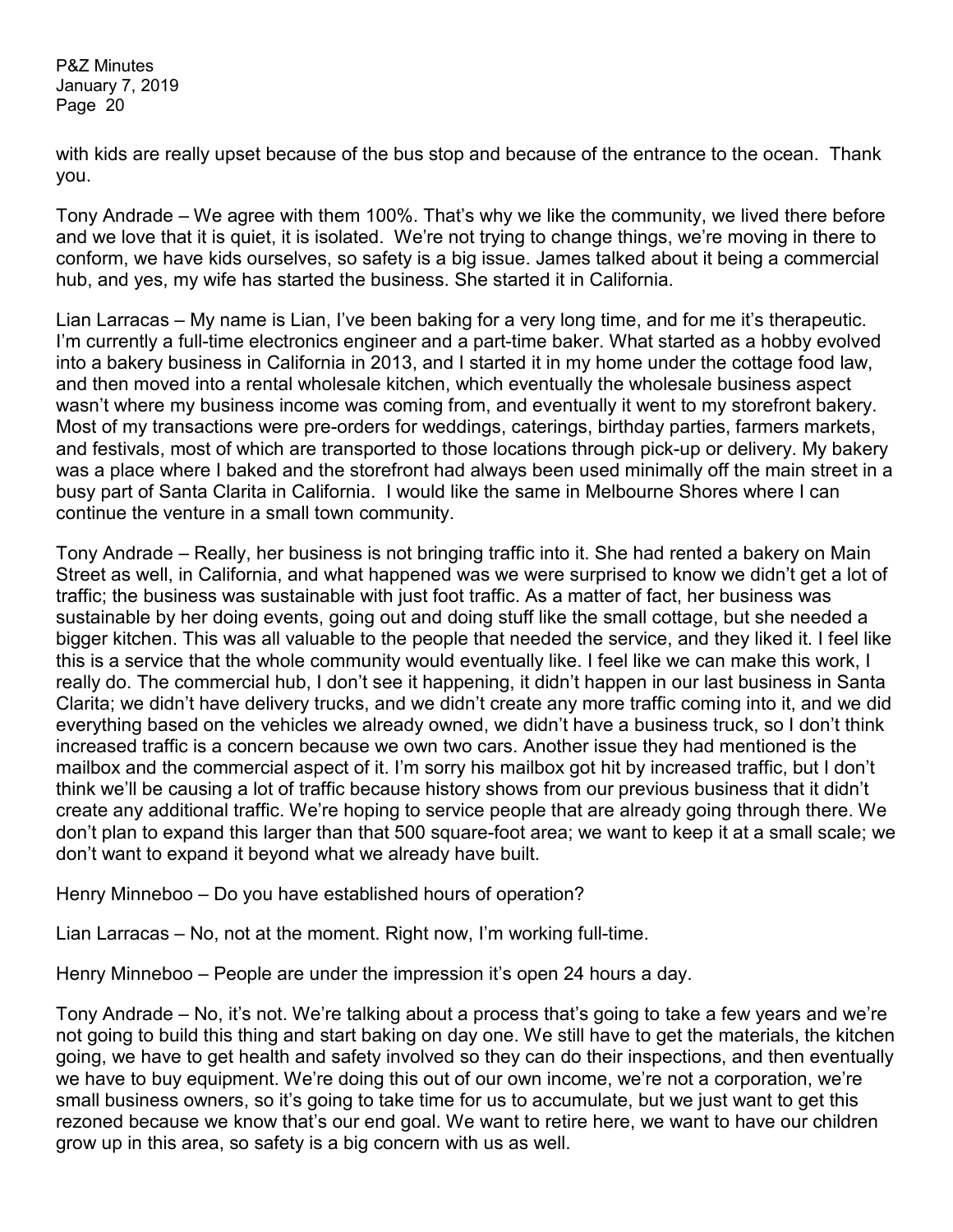Henry Minneboo – Generally, with commercial you do have a dumpster.

Tony Andrade – There's going to be a dumpster, but we haven't really thought that far into it, but if it's required by the State and the Health Department we're going to have to have a dumpster.

Rochelle Lawandales – Is there a reason you couldn't do this as a Cottage Industry and as a home occupation? I think that would be the best compromise solution to allow you to bake and for it to stay residential.

Lian Larracas – I started as a Cottage Industry, but under the cottage food law, the bakery wouldn't be under the regulations of the Health Department, which wasn't desirable to the consumer, so I went into a licensed bakery. If I were to continue as a cottage bakery it would be unlicensed and I wanted this to be regulated under the Health Department.

Rochelle Lawandales – Doesn't the Health Department regulate any kind of food production, not just the Cottage Industry.

George Ritchie – If it was run from the house as a home business, the Cottage Food Industry is not a full bakery, it gives you a range of which items could be done and which items could not be sold, so they actually want you to sell them from the residence and not on the internet or a marketing scheme that takes the product away from the house. Under the home business as a home occupation you're limited to the family members living there on the site and one non-resident employee, and we limit visitation that would come to the property, so you're limited to two parking spaces, so we don't have a lot of traffic coming to the home. There is a big difference in how you want to license the business.

Lian Larracas – Also, if we want to serve coffee, cottage food won't allow certain drinks, and it has to be packaged with plastic and labeled. Based on my experience starting as a cottage food industry it was undesirable with the consumers, so I transitioned to a licensed bakery.

Rochelle Lawandales – Where would you sell coffee? Would you have seats outside?

Lian Larracas – No, it's a take-out bakery, and if we had seating we would have to accommodate with public restrooms, which we do not have capacity for.

Tony Andrade – We're balancing a home being built and bakery being built, and the issue a lot of people brought up is it's going to increase traffic and it's all concrete. We're required to put in three levels of vegetation, so what you saw in this picture, the draftsman didn't put what was required by Brevard County. The neighbors do have a petition, and when we found out they had a petition, we went out to our neighbors, including Amy's Salon, which is right next door to us, and is also BU-1-A, and she was okay with it. We talked to other residents along that street. There is a realtor that is BU-1-A and he is fine with it. We went deep into the neighborhood and asked people if they signed a petition against us, because I felt like we needed to explain what we're really trying to build because somebody mentioned that we were going to build a bar, and no, we have kids, we don't want a bar, we want to build a family-safe environment. We chose the lot on A1A because we thought that was a good place to put a commercial residence. We didn't pick anything where all the houses were, we picked A1A, and I thought we picked a good location. You can see all along there's empty lots within Melbourne Shores that are BU-1-A, and we're preventing someone else going in there and building what they don't want to have built. We bought the lot and our intentions were to convert it, but it was previously zoned BU-1-A, so we just want to get it back to its original zoning.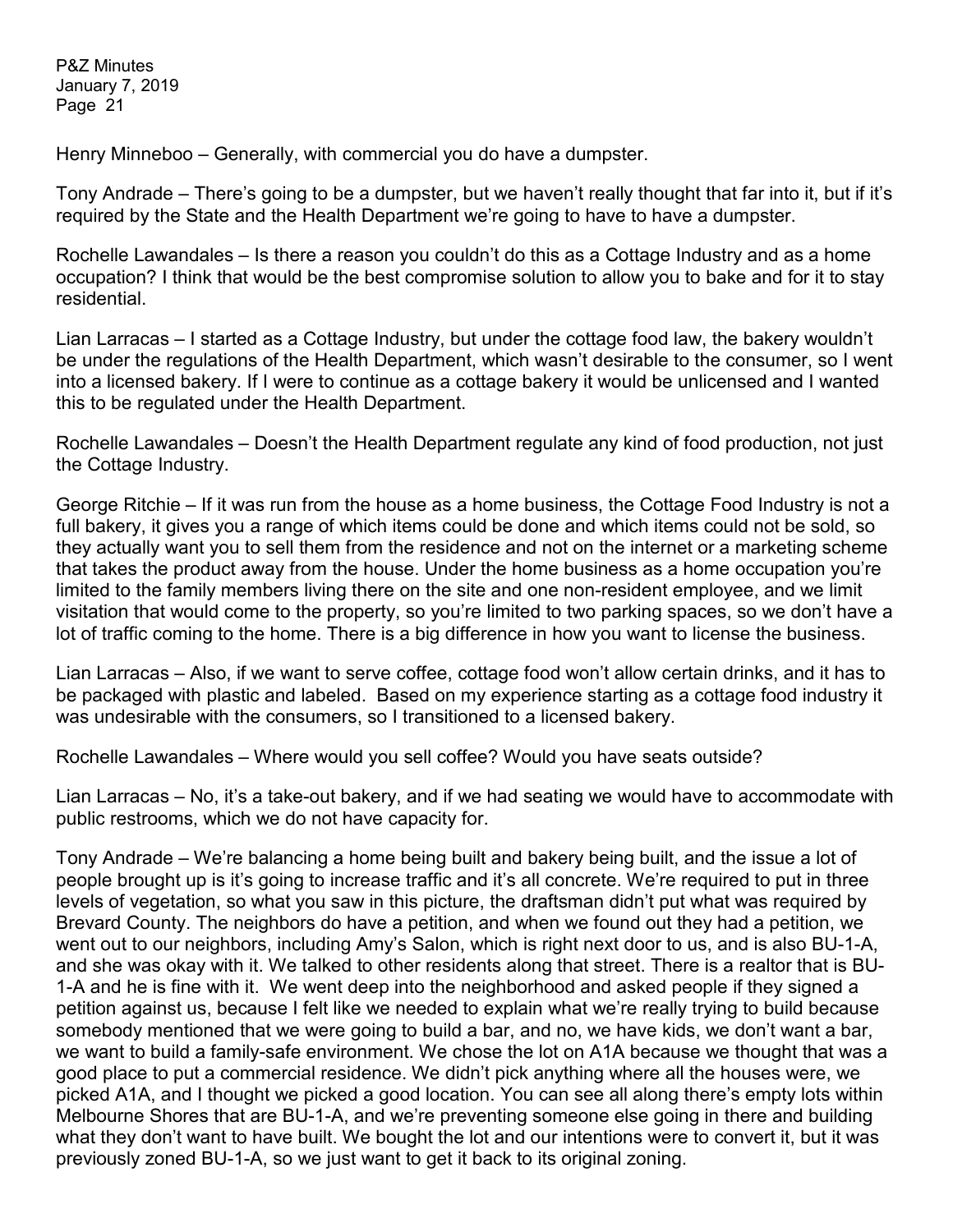Brian Hodgers – From what I've heard from the people in opposition, it seems as if the main issue is that this is a wholesale thing that's going to create traffic. I heard from them that they don't want anything commercial, I get that, but I haven't heard from you guys directly, and it sounds like you want to maybe sell coffee and do a little bit here and there, but to me it does sound like a wholesale commercial application. You're not going to have a lot of people coming to the property to purchase things, it's possibly going to be some shipment by FedEx or UPS, so can you give us, for our own edification, are you really looking for foot traffic, are you looking for people to walk up and buy things from you, or is this really a wholesale online thing only?

Tony Andrade – This is not wholesale only. We do want people to come to our house and look at all the baked goods and make a decision for them to see the product they like and come back. We kind of wanted a storefront.

Brian Hodgers – There won't be seating?

Tony Andrade – No, there's no seating.

Brian Hodgers – They will come in and see a display case?

Tony Andrade – Yes, and pick their items. We want to retire in a home where we can do this and have a business downstairs.

Lian Larracas – Also, the wholesale, it's a different requirement from a regular bakery. There's a lot more requirements from the Health Department to build a wholesale, requiring an office, a drainage system, and a separation. It's not a wholesale bakery, and that wouldn't be allowed in BU-1-A.

Erin Sterk – Mr. Chairman, at the opening of this hearing, I read into the record Item 11, but usually if there's an associated item I read both into the record. Just to clarify, we're talking about the Comprehensive Plan amendment to Residential 6 and the rezoning to BU-1-A, so we'll need separate actions.

Henry Minneboo – We have 18PZ000134 first.

Rochelle Lawandales – The problem as I see it is that they want to do a mixed use like that which exists on the corner. I think that's very compatible. I think you've got BU-1-A all up and down A1A; I'm looking at a zoning map, so I don't know whether the community understands that, but at every endcap, with the exception of the south corner of Flamingo and A1A , it's all BU-1-A.

Henry Minneboo – How long does that BU-1-A run?

Ron McLellan – It's the whole block.

Henry Minneboo – Through all of Melbourne Shores?

Rochelle Lawandales – It is all BU-1-A.

Ron McLellan – I don't see how we can legally tell this man he can't do that, with BU-1-A next to him doing the same exact thing he wants to do.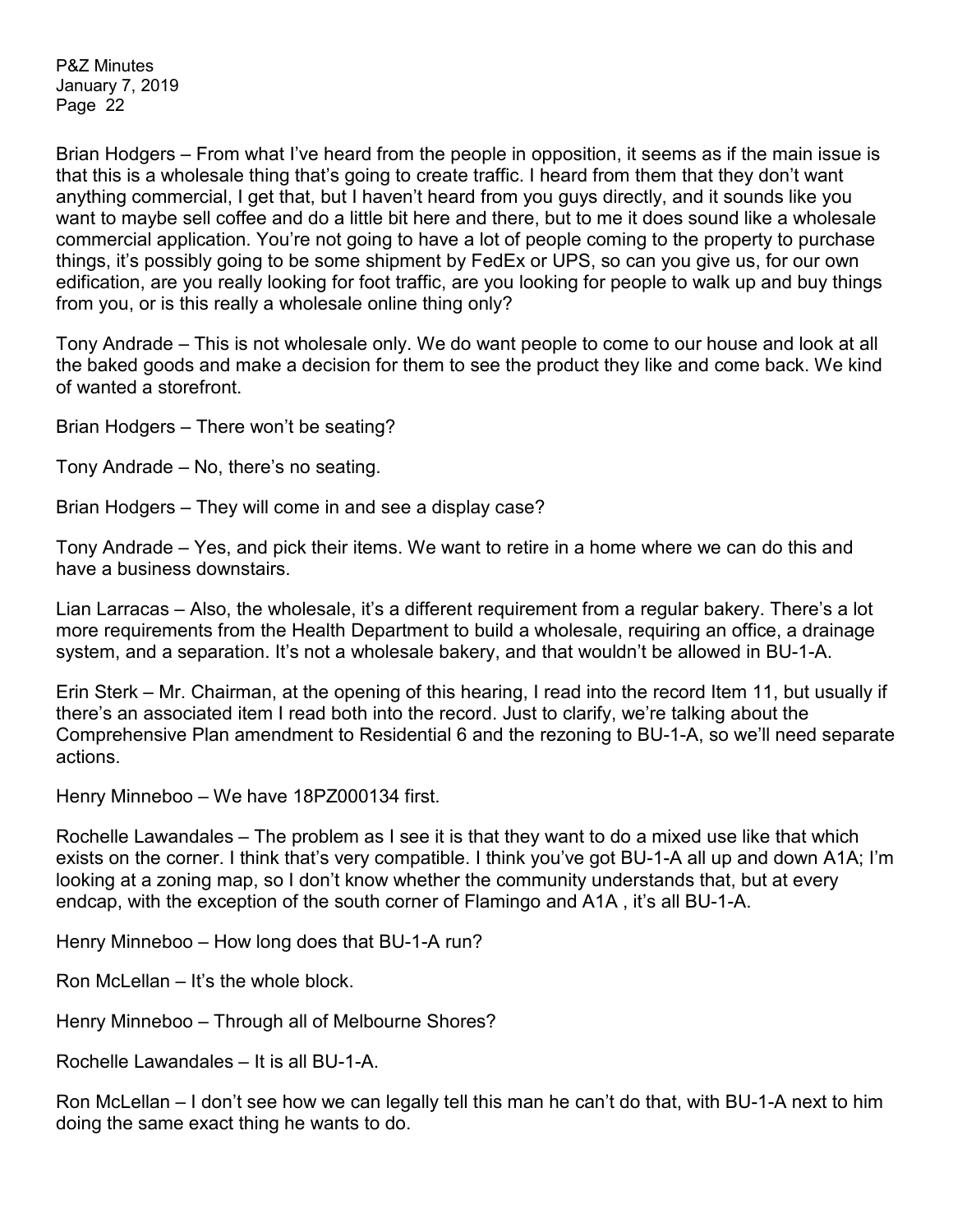Scott Langston – It was already zoned that before. We understand, too, the fact of the residential close by, but it's kind of going that way because of everything else around there, according to our maps.

Rochelle Lawandales – I do have concerns, and I think we can't go into this blindly. I think we have to recognize that there are concerns. From the standpoint of the mixed use, I don't have a problem with the mixed use, the problem is how you get there. The other problem that I have is, I think you look at the structure and see a residence, what goes on inside, whether she stays up from 2:00 a.m. to 6:00 a.m. baking and sells at farmers markets, I can't imagine that anybody would care about that. They can't do wholesale because that's not allowed by the zoning. I see problems with dumpsters, I see problems with accessibility, but I also see just a house and somebody who wants a home occupation. If it's going to be a house and a home occupation, I can vote today very easily. If they want to go for the BU-1-A, I think there's a lot of reasons to do BU1-A; if they are going to stay residential, that's easy.

Ron McLellan – Would there be any way we could do that if there's a binding development plan, to satisfy the neighbors?

Rochelle Lawandales – I think you can.

Ron McLellan – When I was a kid, my fondest memories are of riding my bicycle to the bakery in the morning and getting a hot donut. That's how I see this; I don't see it as commercial with people coming in, I see it as a neighborhood bakery. I think we put some kind of binding development plan on them where they have walk-ins and take out service, no parking. I think it would work, and I think these people would like it.

Ben Glover – And we limit it to just the bakery?

Ron McLellan – Yes, and then they can't do anything else.

Erin Sterk – You could do a binding development plan if the applicants were amenable to those conditions.

Brian Hodgers – Can you have a mixed use in a BU-1-A?

Ron McLellan – Yes, there's one right beside it.

Erin Sterk – The one beside it is a tricky question. The answer about how the one beside it came to fruition is a mystery because our records retention requirements do not go as far back as when that was developed. They permitted the property, and we can see that they've pulled a single-family residential septic permit on that property south of them. We do not have the plans, so whether or not they identified that there was a salon component of that development to the south, it's certainly not something that the zoning and land use would have allowed for. If it was missed on the plans we don't have those plans because it's beyond our records retention timeframe. If it was there it was missed and it should not have been approved. The zoning and land use on the property to the south would not allow for that to be developed today.

Rochelle Lawandales – That's why they have to go to the Residential 6 land use in order to allow the residence and the BU-1-A to allow for the bakery.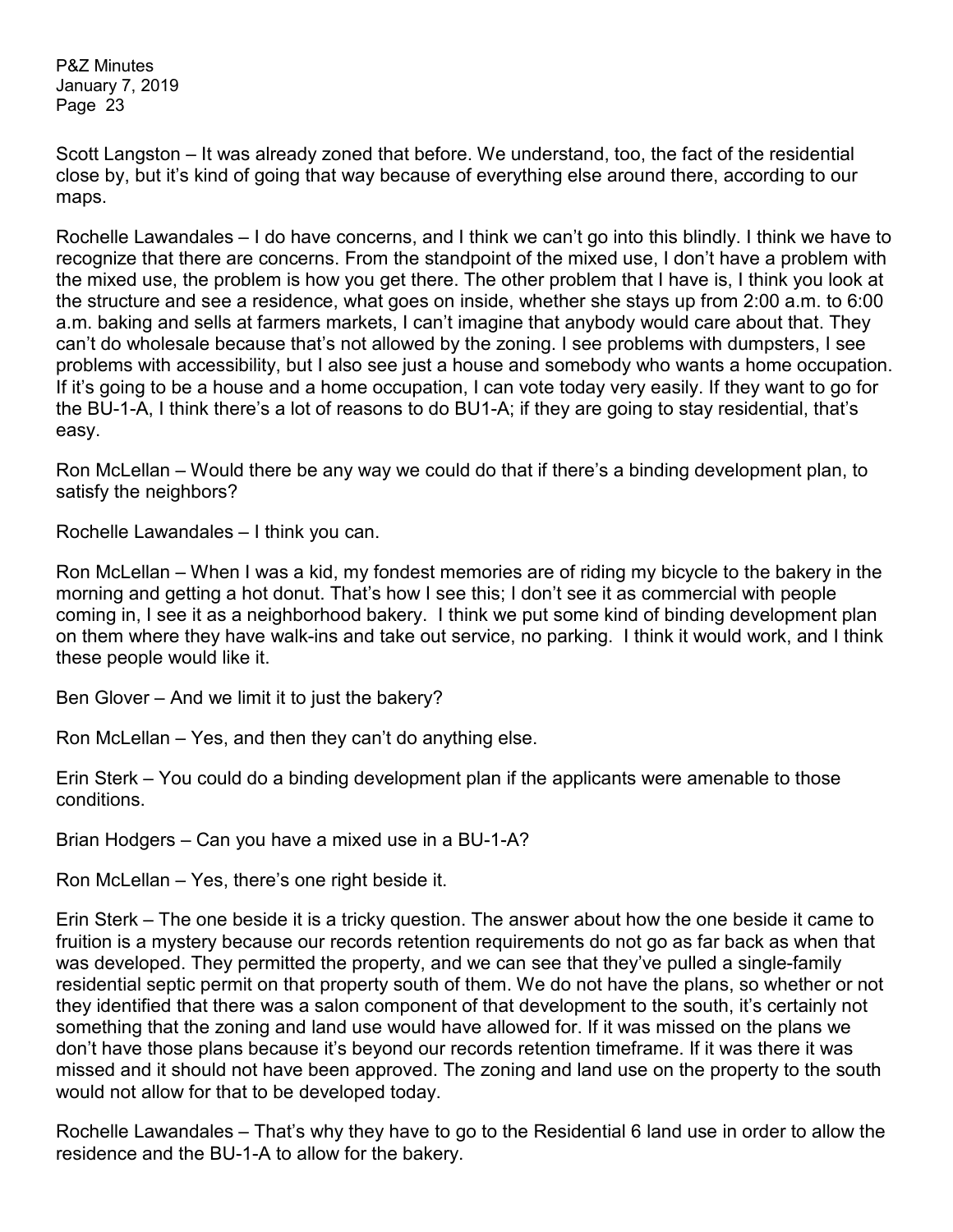Ron McLellan – It states it right here in our staff comments.

Erin Sterk – It is there, we just do not find a record that it was permitted appropriately. We have the numbers of the permits, we just don't have the plans, so we can't tell whether or not that commercial component on the first floor was identified in the plans, or if they converted it after the fact.

Mark Wadsworth – The zoning restricts the footprint, the 500 square feet?

Erin Sterk - No, if they had the BU-1-A zoning, even if they go to the Future Land Use and the zoning, they could build a commercial component much larger than that depending on what the stormwater would allow for.

Dane Theodore – I'm looking at the land use map and everything is Residential 1, everything north and south and east. We're contemplating changing this one lot within this huge swath of Residential 1 to Residential 6, simply to manipulate the Future Land Use and the zoning to allow this bakery. How does staff feel about that? It just seems that it's spot land-use.

Erin Sterk – The history of the Comprehensive Plan in this area is interesting. When this was proposed to have the entire area reduced to Residential 1, some of you may have worked for the County then, it came before the Board and the Commission decided not to take action on that, and they put that decision to referendum, and when this property became Residential 1 it was a vote and a no action. To undo that and potentially change a piece of property to Residential 6 after that action occurred, to allow for a new use on a lot this small, it is a serious decision to make. You can see it has not been changed in that area since that time.

Rochelle Lawandales – That sheds a different light on things to me. How do you reconcile all of the other BU-1-A properties that are there in light of the Residential 1 land use? If somebody came in for BU-1-A business license, or a site plan to do something, how would you deal with that?

George Ritchie – In the BU-1-A zoning classification one of the listed uses is a single-family residence, that's what's causing the land use amendment part of this request. They can do commercial operations with no residence as long as they are considered a transitional use to buffer the properties west of A1A, so we can put in the BU-1-A west of A1A. We can put in the BU-1-A zoning and Neighborhood Commercial land use, but with Community Commercial land use, nobody would really want to see that type of land use go in here because it would promote additional commercial zoning classifications. In some instances, in residential zoning, we have an asterisk that says when deemed a transitional use it could also be heard. To get the commercial aspect of a bakery, that can be done in BU-1-A, BU-1, or BU-2 zonings. The least intensive one is to match the adjacent BU-1-A zoning. To get the residence to remain on the property, we're dealing with lots that were platted before the zoning code, they're non-conforming lots of record, and there's the Comprehensive Plan that was added after the zoning. If the lot was already in existence and used for residential purposes, it's grandfathered in, but now we're taking that zoning away, replacing it with a commercial zoning classification, and now they still want to retain that residential use, so we need to bump up the land use classification to be consistent with the lot size that they have. If they had a one acre lot we could have kept it at Residential 1 and they could have done both uses there, but unfortunately they don't have a one-acre lot to be consistent with the Comprehensive Plan for the residential purpose.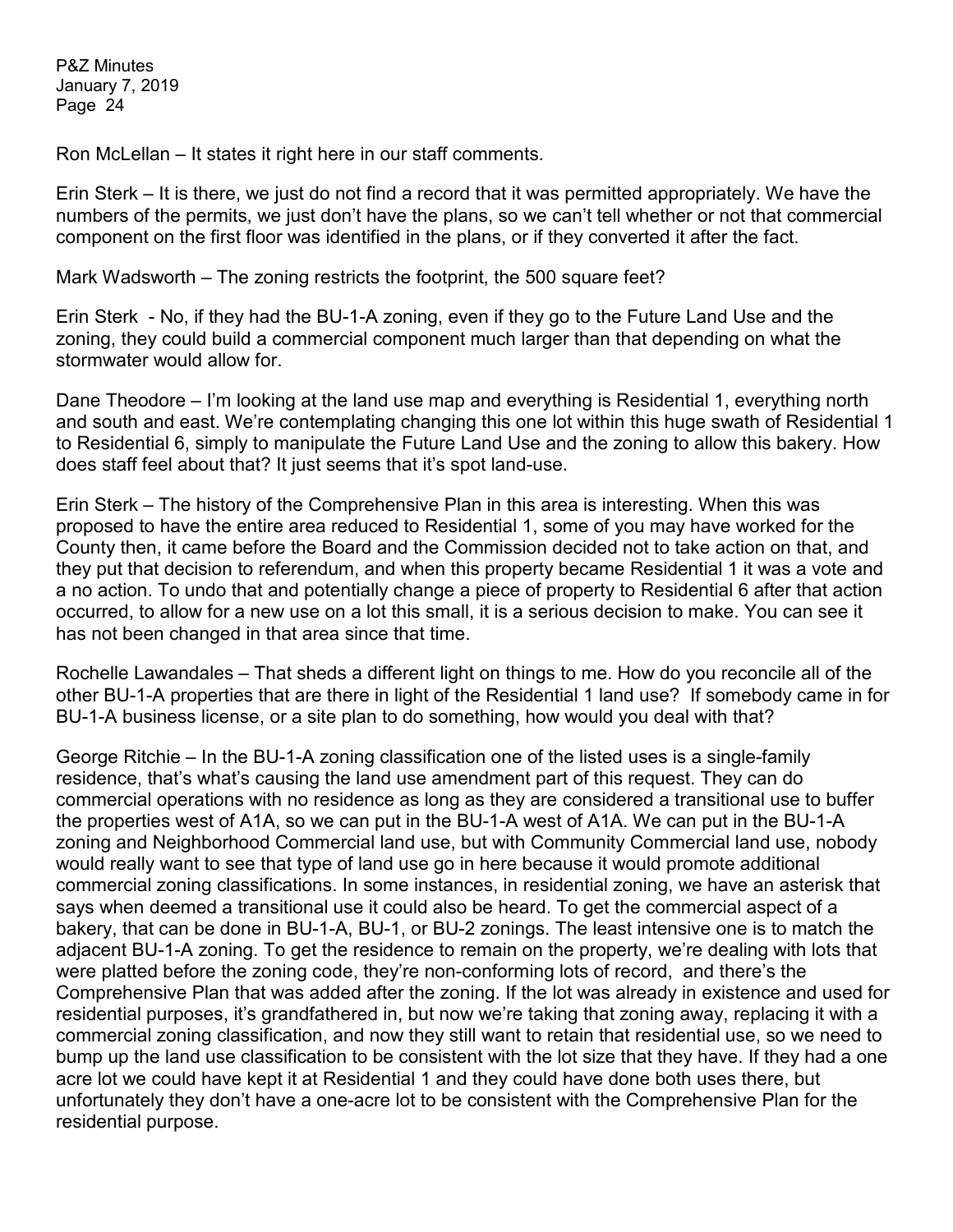Rochelle Lawandales – So, on the lot to the north, and that whole block that is BU-1-A, they can do commercial in there under the Residential 1 because they can also do residential and it's a transition?

George Ritchie – Yes.

Rochelle Lawandales – So, there wouldn't be an inconsistency. If these folks just kept it as a commercial use they could do it under Residential 1, if they got the BU-1-A zoning. Or they can do the residential.

George Ritchie – To change from the current residential zoning to BU-1-A, it's a commercial classification, it's not looked at as a residential classification anymore, so they'd have to be consistent with the Comprehensive Plan to get a residential unit, but in BU-1-A.

Rochelle Lawandales – But if they didn't want to do that they can still do that under Residential 1.

George Ritchie – They could, and that is something that we would enforce by zoning.

Ben Glover – Can you limit it to one structure, even with the Residential 6?

George Ritchie – Under Section 62-2106, which is the mixed use activity that's allowed by the zoning code, you can have a freestanding commercial building, you can have a freestanding residential building, or you can combine them and have them both in one building. If you want to limit it to one building that's fine, it's still consistent with Code, but I haven't heard the applicant say they want to make two different buildings on the lot, but that is something, if you wish to require them to have as part of the binding development plan, you can ask the applicant to do that.

Henry Minneboo – You'd spend more money on the septic tank than the lot is worth with two separate building structures with the septic tank where it is located.

Rochelle Lawandales – What I'm most comfortable with, in light of all of this discussion, is that it stay residential and that they get a home occupation to do the bakery. So, I think that means to recommend denial of the Residential 6, and then denial of the BU-1-A. We've got to take it in two steps. I don't know where this will go.

Henry Minneboo – Let's deal with one first.

Rochelle Lawandales – I'm going to move denial of the Comprehensive Plan change from Residential 1 to Residential 6.

Dane Theodore – Second.

Henry Minneboo called for a vote on the motion as stated, and the motion passed 7:2, with Brian Hodgers and Ben Glover voting nay.

Henry Minneboo – Now the second motion.

Rochelle Lawandales – They could still do the BU-1-A.

Henry Minneboo – Let's not add any confusion.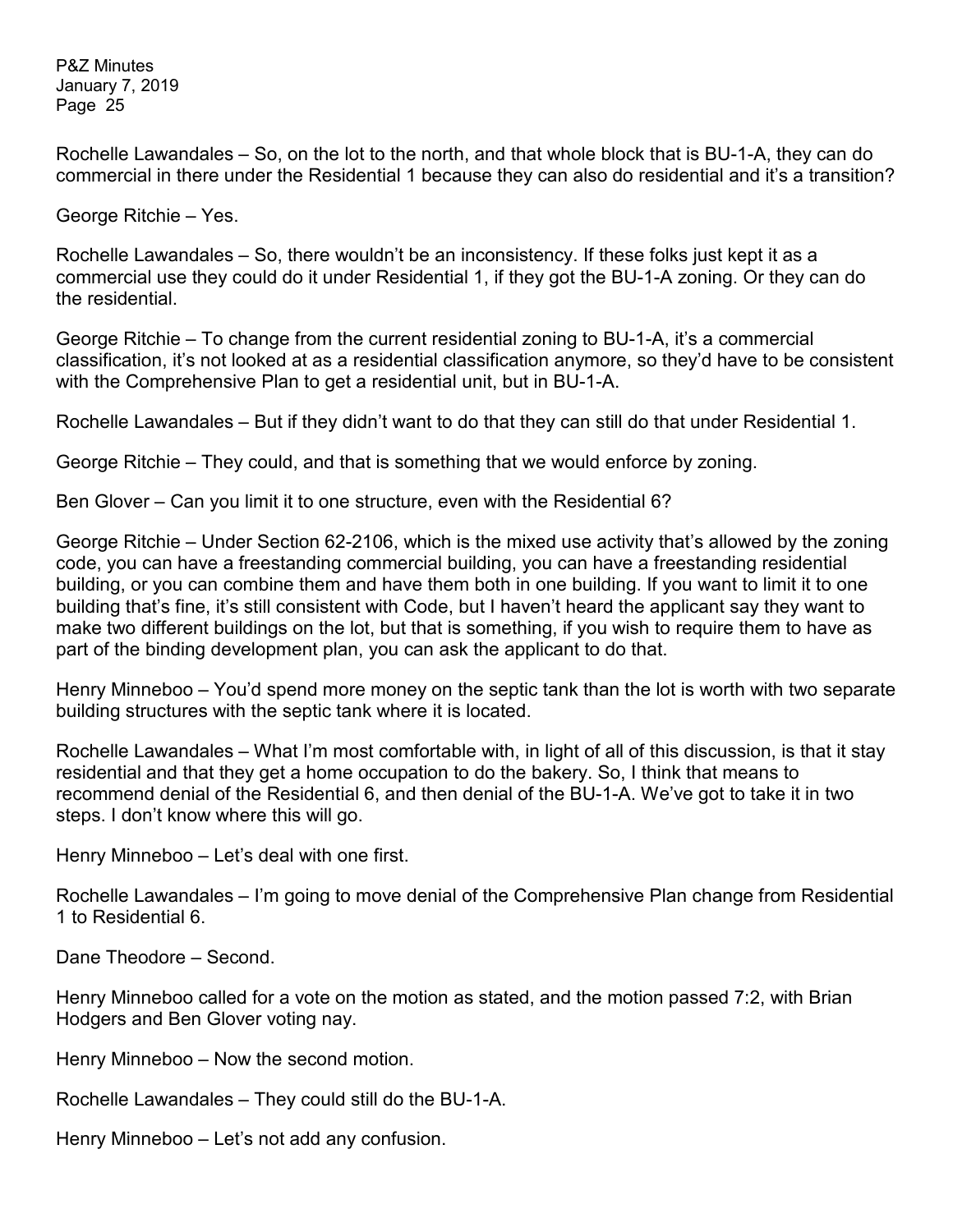Rochelle Lawandales – I don't have a problem if they want to do BU-1-A.

Erin Sterk – Staff spoke with the applicants throughout this process and if they were to receive the BU-1-A without the Residential 6 and abandon the residential rights and be only granted commercial development rights, they have requested not to have that outcome.

Rochelle Lawandales – Motion to deny.

Henry Minneboo – There's a motion to deny the BU-1-A, 18PZ00133, Item 12.

Dane Theodore – Second.

Erin Sterk – Just to clarify, if we don't approve the Residential 6 we can't really approve the BU-1-A.

Rochelle Lawandales – You can approve the BU-1-A, but it would only be limited to the commercial.

Erin Sterk – Right.

Rochelle Lawandales – You couldn't do the mixed use. They couldn't do the residential, but they could do the bakery. My motion was to recommend denial of BU-1-A.

Ron McLellan – Let me get this straight. What are we denying?

Henry Minneboo – We're denying the BU-1-A.

Rochelle Lawandales – And that's because the applicant does not want to just do the commercial component without the residential. Without their desire to just do the commercial component, there's no need to change it in my opinion. I have no problem with the BU-1-A.

Ron McLellan – I don't either, but I don't think we're accomplishing anything.

Henry Minneboo – We're not.

Henry Minneboo called for a roll call vote, and the motion failed 7:2, with Henry Minneboo, Ron Bartcher, Brian Hodgers, Ben Glover, Ron McLellan, Scott Langston, and Mark Wadsworth voting nay. Rochelle Lawandales and Dane Theodore voted aye.

Rochelle Lawandales – We need another motion.

An unidentified audience member asked for clarification on the motion and vote.

Erin Sterk – They voted to deny the rezoning to BU-1-A. The motion was to deny and it did not pass. There would need to be a second motion made.

Ben Glover – I'm a little disappointed that we voted against the other one because now we really can't go anywhere with this.

Brian Hodgers – Can the original issue be re-brought up?

Henry Minneboo – Yes, we can go back to the original.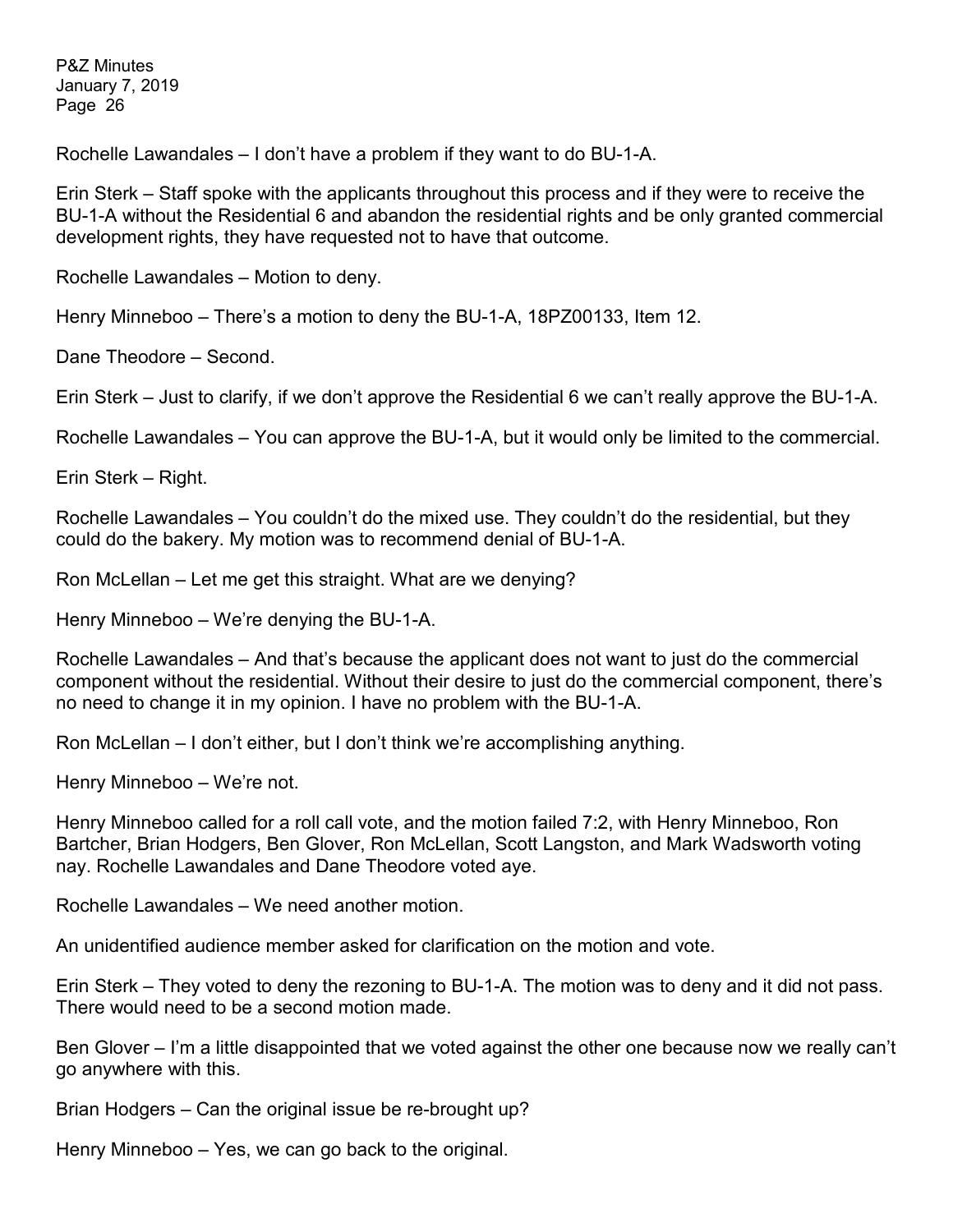Brian Hodgers – Since I'm one who voted nay, I can make a motion to reconsider.

Erin Sterk – What that would take from staff is revising the staff report. The way that you could consider the BU-1-A with the current zoning classification is if it were to be perceived as transitional. We would need to evaluate the ways that this applicant is making the commercial transition to residential. So, that takes evaluating buffering distances and things like that. Our staff report didn't really go there because they weren't looking for that outcome. There's a whole other set of analysis that considering that land use designation transitional and the zoning appropriate, that hasn't been provided to this board. We can do that analysis, but that's not the outcome they desire.

Ben Glover – Is it possible to re-vote on the item that was denied?

Henry Minneboo – We can go back to Item 11.

Ben Glover – That's what I'd like to do. I make a motion to reconsider the denial.

Ron McLellan – I second.

Brian Hodgers – I think that we're all confused because from various comments. We have people saying they are in favor of BU-1-A because it's consistent with up and down that whole corridor, but we have problems with the wholesale aspect versus the walk-up aspect, and the residential aspect. I think we need a little bit of guidance from you guys as to, can they get the BU-1-A and be residential without having to go to the Residential 6, and if not, then I think that's where we have to go back to the original vote that we took that we want to re-open.

Erin Sterk – They cannot retain residential development rights with any other path than Residential 6, plus the BU-1-A. In all of our conversations in getting to this moment with the applicants, they do not want to lose the residential development potential. They don't want to just build a bakery without living there. We did not look at those other options to get to BU-1-A zoning, because that wasn't the outcome they desire. We would need to do some work if that were to be something if the land use change does not go through we could evaluate those things, but the applicant has told us that's not what they want. I'd like to hear from them if they've changed their mind on that.

Brian Hodgers – Is there any Residential 6 in that whole area?

Erin Sterk – No.

Henry Minneboo – That's the problem.

Ben Glover – But if we limit them to only able to build one structure on the property, it's compliant, but it's really Residential 1, correct?

Henry Minneboo – The only thing that grabs us later on in a year, someone down the street all of a sudden wants it.

Ben Glover – I don't see anything wrong with what the applicants are trying to accomplish here. I made the motion to re-visit the vote, and I believe Ron seconded it.

Henry Minneboo called for a vote on the motion as stated, and it passed unanimously.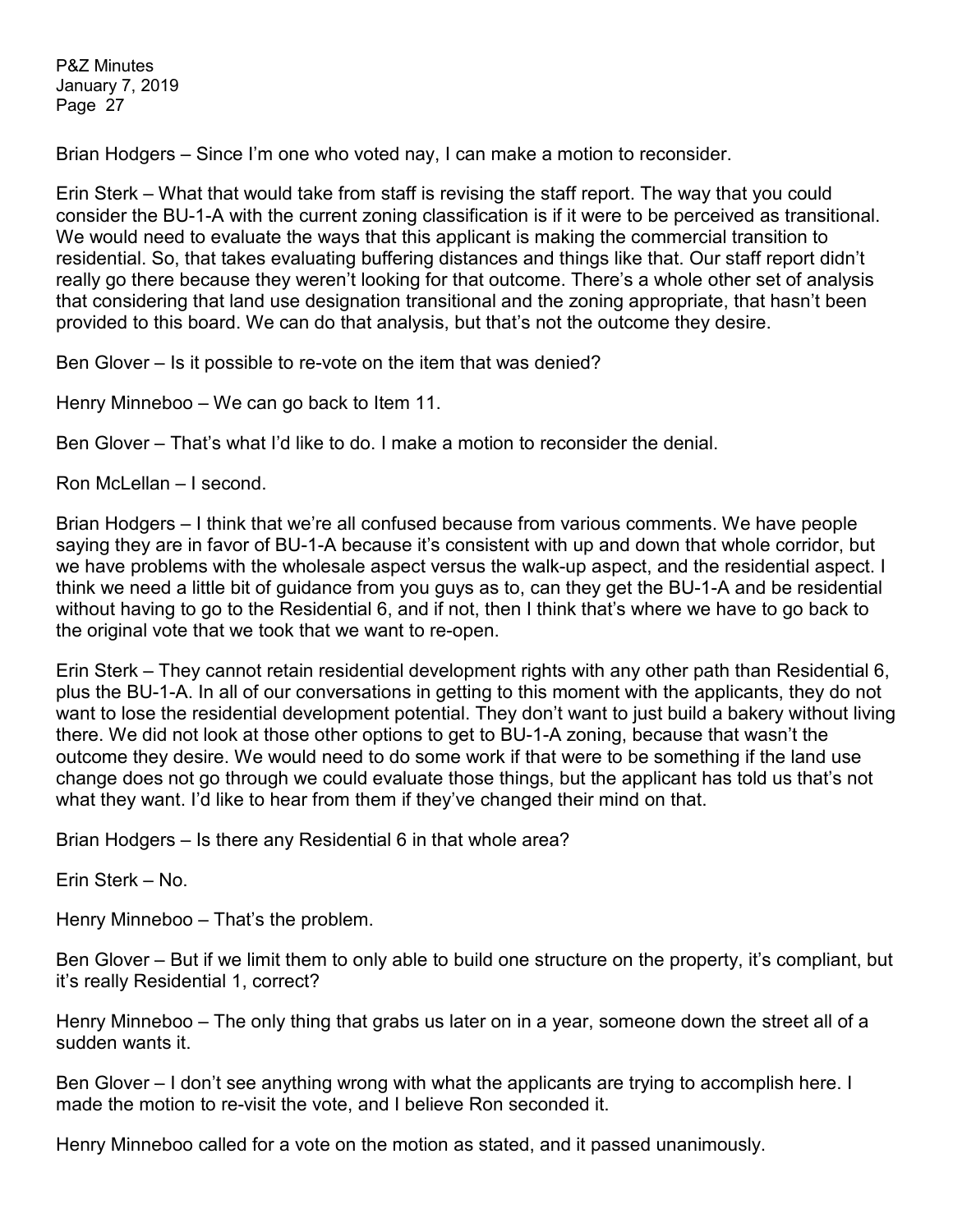Ben Glover – I'd like to make a motion to approve the Residential 6, and also the BU-1-A, with a binding development plan only allowing one structure to be built on the property and limiting it only to a bakery.

Mark Wadsworth – Second.

Rochelle Lawandales – We have to have two motions, one on the land use and one on the zoning.

Erin Sterk – Just take action twice. Considering the conditions, can the applicant attest to whether or not those are amenable to them, the two conditions.

Henry Minneboo called for a vote on the motion as stated, to approve Residential 6, and it passed unanimously. The vote passed 7:2, with Rochelle Lawandales and Dane Theodore voting nay.

Ben Glover – I'll make a motion to approve BU-1-A with a binding development plan only allowing one structure on the property and limiting it to only a bakery.

Mark Wadsworth – Second.

Jad Brewer – We need their consent to conditions on the record as binding development plans are voluntary.

Lian Larracas – I tried to catch all the acronyms, but I think there was one recommendation to approve BU-1-A limiting it to a bakery only, which we are not opposed to. I think we heard some concerns that we might turn the bakery into something more intense, like a bar or a wholesale, which we don't intend to do. If that's a recommendation then that is something we would not be opposed to.

Tony Andrade – You're telling us you're willing to approve us to just put a bakery on the first floor, no expansion, and one building, for the entirety of the time that we live there, even though it takes a few years for us to build a bakery there, that we can only leave it as bakery? If we want to do less intrusive, if we want to keep office spaces, is that allowed?

Henry Minneboo – I'm not sure you want to go there. You start talking about an office and that's a whole different game.

Ben Glover – I can clarify on what I proposed. You're only allowed to put one structure, which would be the house and your bakery, it would all be in one building, and then the zoning is only allowed to operate a bakery out of the property. You would not be able to do any other commercial use.

Henry Minneboo – You won't be able to go to an office later.

Brian Hodgers – They can use it as residential space.

Erin Sterk – So, the condition in the binding development plan would limit them to the residential development and the bakery as the only commercial use.

Henry Minneboo – Are you on board?

Lian Larracas – Yes, sir. I thought that it would only be a bakery, which we want to live there.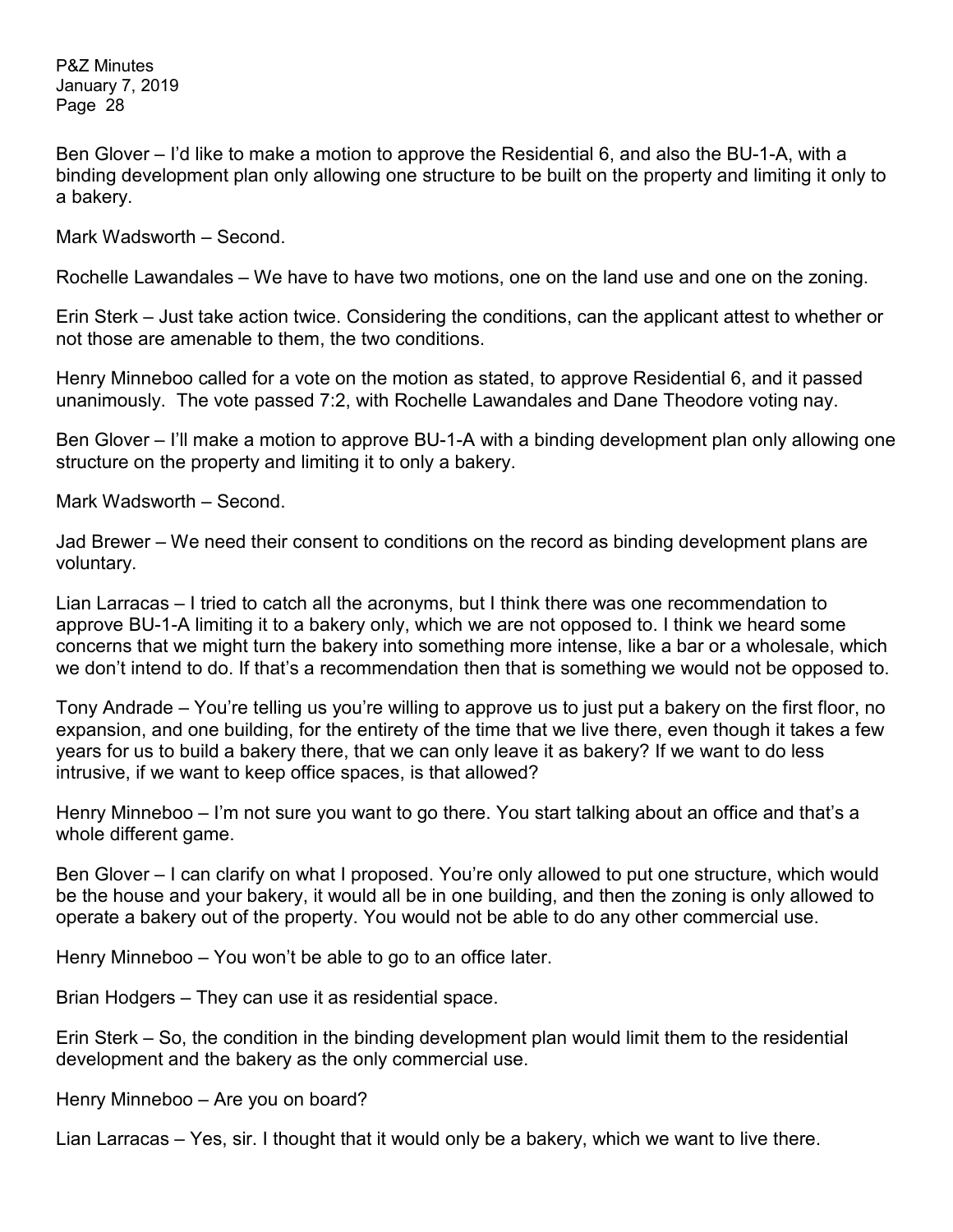Henry Minneboo called for a vote on the motion as stated, and it passed unanimously.

The Board recessed from 5:15 p.m. to 5:20 p.m.

# **13. Gregory D. Taylor and Rachael J. Fitzpatrick:**

Request an expansion of an existing CUP (Conditional Use Permit) for Alcoholic Beverages (beer & wine only) for On-Premises Consumption in conjunction with a bar, in a BU-1 (General Retail Commercial) zoning classification, and an amendment to previously approved conditions of existing CUP. The property is 0.31 acres, located on the northeast corner of McLeod Street and Myrtice Avenue. (110 & 120 McLeod Street, Merritt Island) (18PZ00138) (District 2)

Gregory Taylor – I'm Gregory Taylor, and this is my wife, Rachael Fitzpatrick, and our business address is 110 McLeod Street. I want to thank you. Last year, you approved us for our Conditional Use Permit to build what we call the Balibar, which was based on an Indonesian theme, based on Rachael's dream, and traveling, and things we've gathered. We built and have been running a successful indoor and outdoor wine bar, craft beer, and retail store. It's been well received, it's been unique, it's been upscale, and it's been called beautiful. We have entertainment two to three nights a week. We've been asked by customers to expand because from time to time we have book clubs, which could be as many as 20 people, and different parties and weddings, and things like that, and they've asked us if we could expand. In response to that, we went to the Merritt Island Redevelopment Agency and discussed it with them and they were positive about it. We've taken some actions; we've bought the adjoining lot that is just to the north; we removed a 50-year old mobile home that had been there and was very unsightly; we purchased a 20-foot by 30-foot teak Polynesian open-air pavilion that is arriving in Jacksonville in the next 30 days; and we've have a landscape development plan that would continue the theme we have around the Balibar, with Palm trees and Bamboo trees and less vegetation so it doesn't feel like you're in Merritt Island, if feels like you're in another land. We're excited about the proposal to expand our Conditional Use Permit to the second lot; we're excited also to listen and know about the potential fine dining establishment that's going into the same area that we're going into because we think that was eventually what was intended for this area, is to have different kinds of businesses in there. We know that some of the same issues probably are always existing when you try to expand, with parking. With that issue, right now we have 10 spots that we had with our current bar, and then we've had overflow parking that goes across the street into the business to the south of us, with their approval. There's a community lot owned by the Merritt Island Redevelopment Agency that is used during the day but is vacant at night, so we also have people who park there. So, there's 10 spaces that are ours, 10 spaces generally across the street, 20 spaces available in the community, and in the community parking along McLeod Street there's probably another 20 spaces. We're asking for your approval to expand something that's been well received, that has been successful, makes the area more beautiful, and add some more features that we think will be valuable to the community.

Henry Minneboo – I'm going to start because I don't know how many people on the board have knowledge of the Merritt Island area. Parking is probably a premium part of this, in my opinion. I've been by your business numerous times and it's been congested when you have cars on both sides of the road, so I don't know what's causing that, and I might have been there when there was something occurring, but I know that area fairly well. A lot of people tell us they have parking, and then later we find out that something that may have been contiguous, those owners say they don't want parking at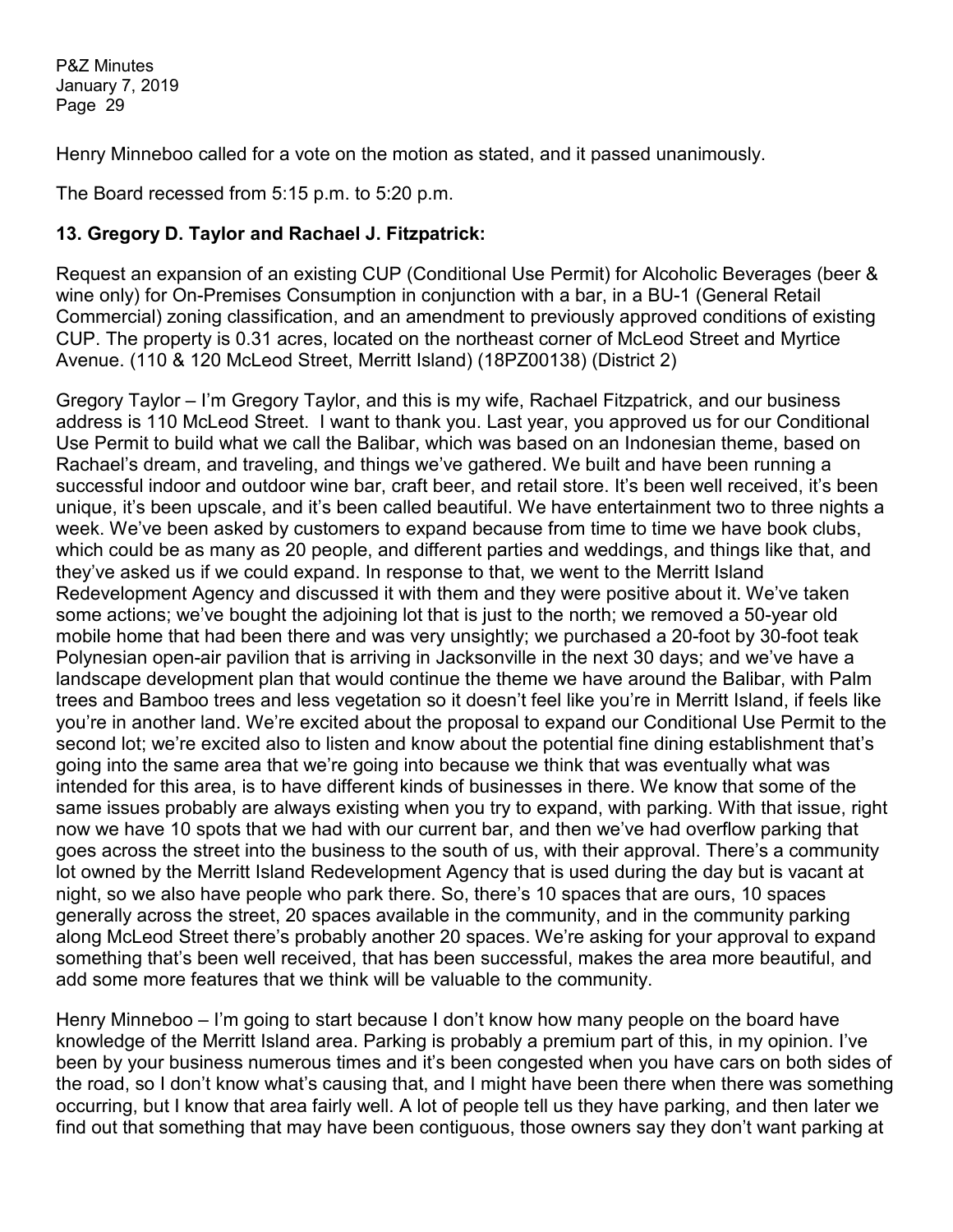their property or business. Do you have any verification that you guys are going to be able to park at these other places that you've mentioned. Do you have something in writing?

Rachael Fitzpatrick – Today, I got the shared parking agreement, and we talked to all three of the people that are around us and they all agreed that they would sign it.

Henry Minneboo – That is going to become official?

Rachael Fitzpatrick – We came before you today to find out. We have the Merritt Island Redevelopment District lot, which is the Discount Pharmacy that is open-use and that's right across the street from us.

Henry Minneboo – When you brought this in front of the Merritt Island Redevelopment Agency, were there any thoughts about their parking.

Rachael Fitzpatrick – They are all about us making this happen and letting us use that lot that Discount Pharmacy uses, along with ours as well.

Henry Minneboo – Are they all about parking?

Rachael Fitzpatrick – All about parking, and they are 100% behind us. We've been to probably four of their meetings and they're very much wanting us to make this happen.

Henry Minneboo – I'm just saying that parking is an issue there.

Gregory Taylor – It's owned by the Merritt Island Redevelopment Agency, it's not designated parking, but it's used by all the businesses that are in the area, including us.

Henry Minneboo – So, it's joint-use parking?

Gregory Taylor – Yes.

Brian Hodgers – We had another item tonight, Item 4, one block away, and parking was the same issue there, so I'm not against it, I just want to know from staff if they're seeking the same exact thing, and parking was an issue there, these people are requesting the same thing, who determines what's adequate parking, considering they're both going after the same parking area?

Erin Sterk – With both this, and the previous request, not every conditional use permit needs a site plan. If it was an existing structure and if proposed within the existing footprint like their original request – they didn't do a site plan when they got that original allowance, so when they expand the commercial nature onto the lot to the north they will have to come through the site plan process for that. The challenge that staff has regarding parking in the Site Plan Code, is that hours of operation are not something that we have codified to consider. When there's 10 parking spaces and business "A" uses them during the day and business "B" uses them at night, staff does not have codified language that allows us to count those 10 spaces twice. With shared parking agreements, when we can recognize those agreements, is if a business that's in operation on an existing developed property has extra parking spaces, not just extra part of the day, but extra in total. Those extra parking spaces, they can agree to have counted for a different use on a different property. So, it's not just that the business wouldn't be in operation and would agree to allow them to use their parking lot,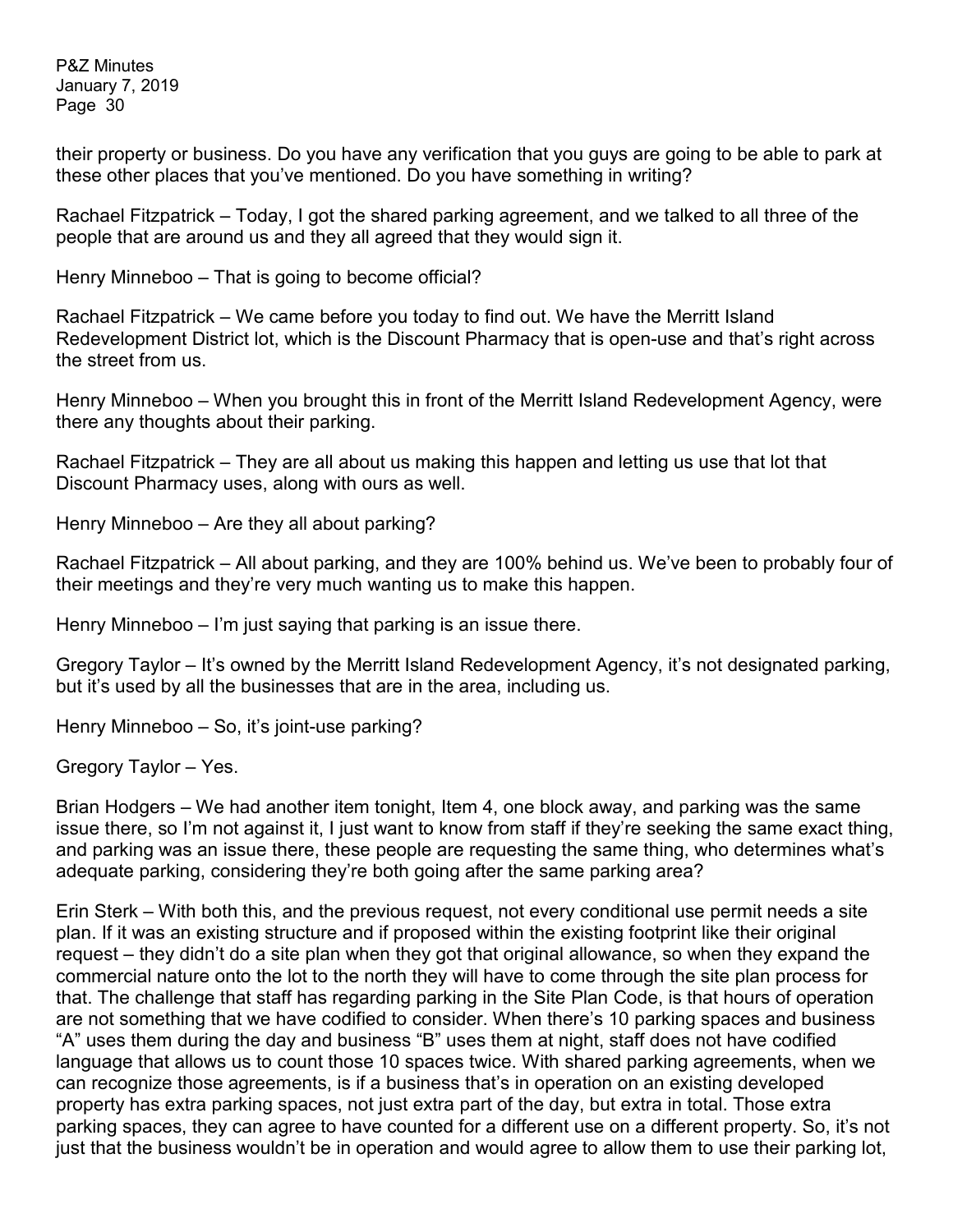it would have to be, by Code, extra parking spaces. Our Code doesn't really give us the allowance to count that Merritt Island Redevelopment Area parking lot as meeting the criteria for this additional expansion. We have some challenges, and these are the kinds of things that are worked out during the site plan process where we can get more specific about how to meet the criteria, but we don't have allowances that allow us the flexibility to count those on-street parking spaces three blocks away. Although he didn't specifically identify how he was going to meet them at that restaurant request when he comes through the site plan process he will have to identify how those parking spaces are going to be accommodated. If they're needed for another business, because their use determines how many spaces they need, and there's not extra, you can't just park there and have that meet the criteria. That's the challenge that we will face when we go through that site plan process, but every applicant with zoning goes through site plan challenges, so we face them at that time.

Rochelle Lawandales – From a process standpoint, Erin, you need us to address each of these six points within the Conditional Use Permit Worksheet?

Erin Sterk – Yes. The expansion of the Conditional Use Permit is to the lot to the north, so they are seeking the additional area, but they're also seeking a change to the conditions on the existing Conditional Use Permit, which would be replicated to apply to the area to the north if they were just expanding the area, so I would say we need to go point by point, unless you want to blanket approve the request as proposed.

Rochelle Lawandales – How many onsite parking spaces should they have?

Gregory Taylor – 28 spaces is what we were told based on the increase in the size.

Rochelle Lawandales – And how many do you have?

Rachael Fitzpatrick – 10 spaces.

Rochelle Lawandales – You can fit 10 spaces?

Gregory Taylor – Yes.

Rochelle Lawandales – With the other application today we stipulated that they get shared parking agreements, or cross access parking agreements before going to the County Commission. Would you be able and willing to do that?

Rachael Fitzpatrick – One of the issues I think you may not be aware of is that for liability reasons I'm not 100% sure everybody would sign those because it's a liability of their own lot. Whether or not they'll sign something like that is another legal entity, as you can imagine.

Gregory Taylor – For example, we talked to the people that our south of us, where our customers have been parking with their approval for the past year, and they're fully supportive, but their question to us was it was fine when they said we could do it, but if they sign something does it create a liability and can we tell them the issues that go with that. We couldn't answer that question, so they've supported us, and they want to support us, but they don't know the answer to that and neither do we.

Henry Minneboo – I don't blame them.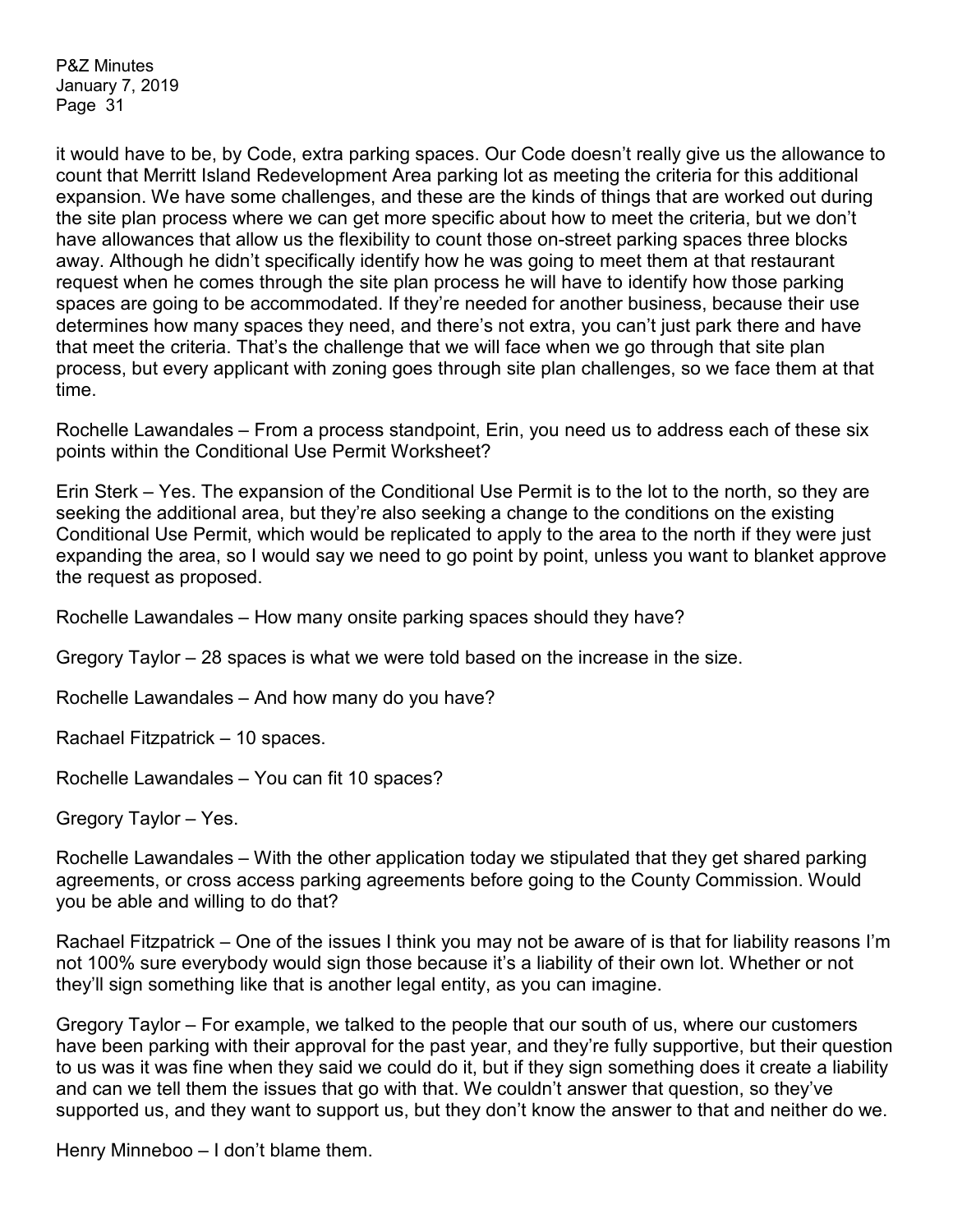Rachael Fitzpatrick – I agree.

Henry Minneboo – Does that include Rhonda to the north of you?

Rachael Fitzpatrick – She's two doors down from us, we didn't talk to her.

Rochelle Lawandales – From the legal standpoint, don't those agreements actually stipulate that if it's parking for you, you're liable; and if it's parking for them, they're liable?

Gregory Taylor – What I've been confused with is that we have 10 spots and we need 28 spaces. We have 10 spaces on our lot. There is a Merritt Island Redevelopment Area community parking lot that has spots for 20 spaces, so now we're at 30 spaces. There's parking on McLeod Street, and there's a lot of parking there. So, just off the top of my head without talking to the business to the south and without talking to the veterinarian hospital that was mentioned before, we've got more than 28 spaces.

Rochelle Lawandales – But they're not dedicated to you.

Gregory Taylor – And we haven't had an issue or complaint with anybody on parking in a year. Just like last year, people asked how we were going to solve the parking problem. There's not a parking problem.

Rachael Fitzpatrick – I agree. I don't understand why there's a concern because there has not been one complaint from anybody to us about that.

Gregory Taylor – And we're talking about walking 50 feet, 100 feet from spaces we haven't even talked about, and when I think of other restaurants in the area and how far you have to walk, it's not like parking has to be 10 feet away from you if you have a popular place.

Rachael Fitzpatrick – Coconuts doesn't even have parking.

Henry Minneboo – The City of Cocoa, for 20 years, has told me they don't have a parking problem, and you can't find a parking place. I just don't understand, I guess I'm not tuned in enough to realize that. I just refuse to go to Cocoa, and I've been here a long time.

Rochelle Lawandales – In going down these six items that we need to review, there's allowing use from both buildings, they want to remove the signage requirement. What does that mean, Erin? What's the signage that they want to remove?

Gregory Taylor – We did not request that, so we saw it on there, but we didn't request that.

Henry Minneboo – Did the Merritt Island Redevelopment Agency approve all of these?

Rachael Fitzpatrick – I think what you're talking about is that we couldn't do signage because our lot is not big enough in the front to have signage, so it wasn't applicable. We're not clear on that.

Gregory Taylor – It wasn't big enough to have two signs.

Rochelle Lawandales – The conditional use permit says that there shall be signage prohibiting parking on a certain Tax Account, and you want to remove that?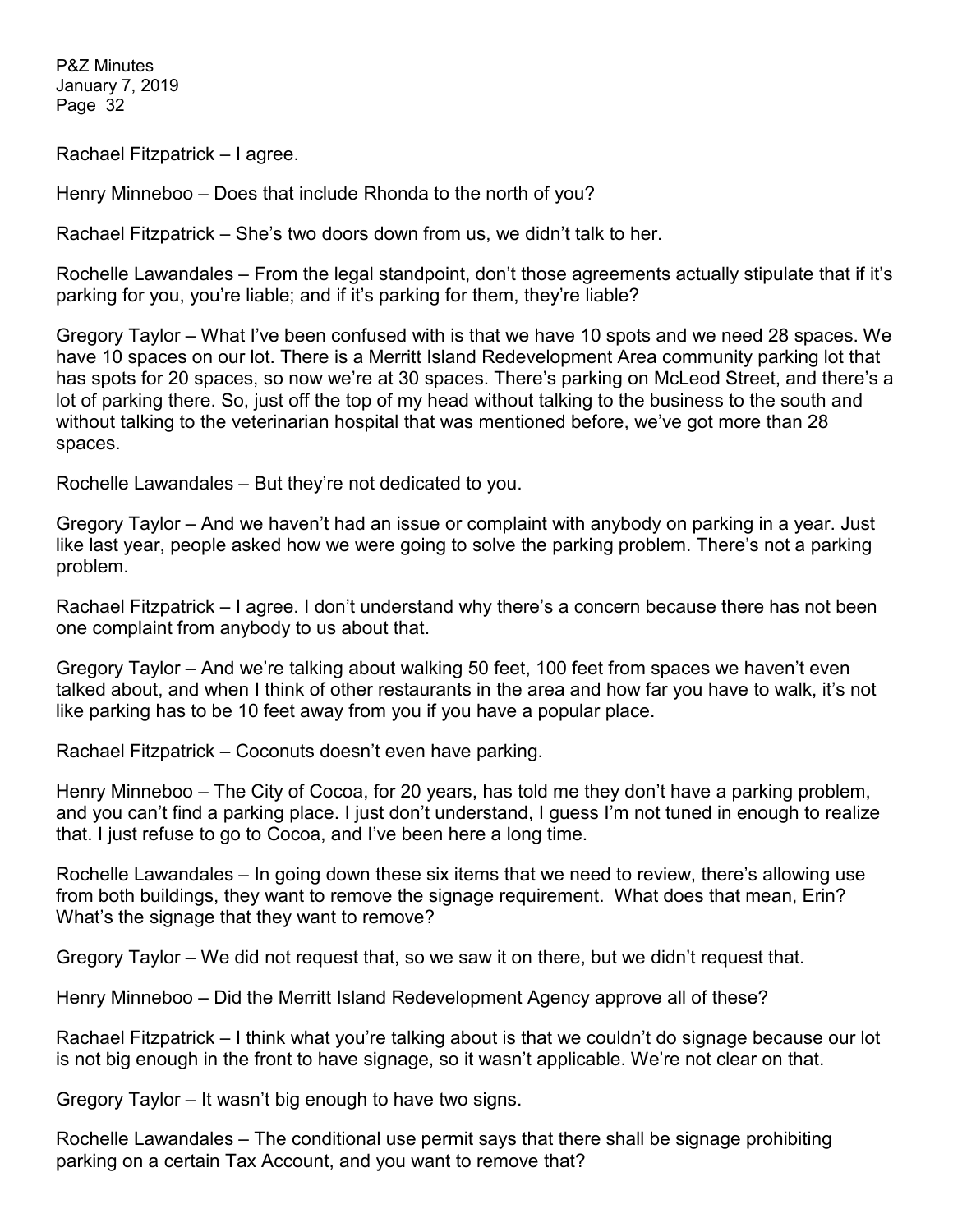Gregory Taylor – That's the strip mall to the east, and we didn't request that the signage be removed. If it is, great, if it's not, fine.

Rachael Fitzpatrick – The last time we were here there was somebody that asked for that to be part of it, so we had a sign created for that, and that might be what you're talking about.

Rochelle Lawandales – Did you ask for that requirement to be removed?

Rachael Fitzpatrick – We're not sure where that came from.

Erin Sterk – I'm trying to find the information on that, so if that's not a proposal by the applicant then that's our mistake.

Rochelle Lawandales – The next thing that I have is the hours of operation. Right now, you're allowed to operate from 11:00 a.m. to 11:00 p.m., Wednesday through Sunday, and you want to now operate from 7:00 a.m. to 2:00 a.m. every day of the week?

Rachael Fitzpatrick – I want to have the option, and I figured I would ask for that. We're potentially looking to do a couple of different things, so they told me this was my one opportunity so I thought I would ask for it.

Gregory Taylor – The issue we have is, if it is New Year's Eve, do we have to kick everybody out at 11:00 p.m.? We don't really see that our business really goes past 11:00 p.m., some people hang around a little bit, but thought we might as well ask for it because occasionally there are special events and people want to stay a little longer.

Rochelle Lawandales – I'm just going through these for the record so we all know what we're voting on.

Dane Theodore – Can you give us a quick history of where you got the hours of Wednesday through Sunday, 11:00 a.m. to 11:00 p.m., and now want to go all day. How did that occur the last time? Was that your request?

Rachael Fitzpatrick – It was our request. We didn't realize that once you put that in writing that it's solid.

Gregory Taylor – Our reality right now is we're open 5:00 p.m. to 11:00 p.m., Wednesday through Saturday, and then on Sunday we're open from 11:30 a.m. to 3:00 p.m. We're not open on Monday or Tuesday, and we're not open earlier in the day. When we were here originally we asked for earlier hours because we had a retail store and we thought people would drift in for the retail, but that didn't turn out to be the case, but if you start having something where somebody can come in, or have a group come in, they might want to come in in the afternoon. The veterinarian hospital across the street has staff that may want to come over.

Dane Theodore – So, the 7:00 a.m. is just to cover everything?

Gregory Taylor – Yes.

Dane Theodore – Would you have any objection to 11:00 a.m. to 2:00 a.m.?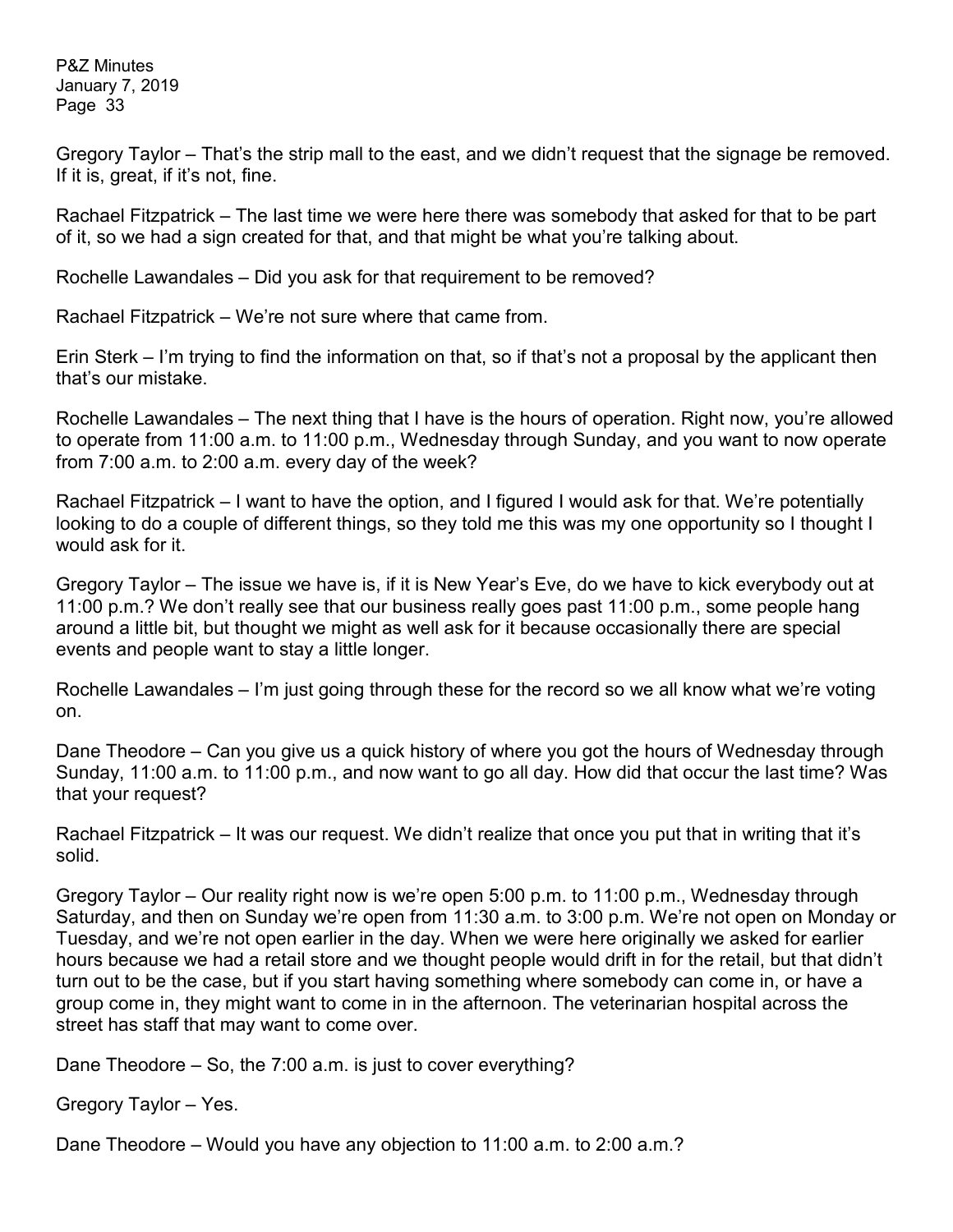Rachael Fitzpatrick – My only thought was down the road, because as a small business owner you don't know what's going to work. I've been approached about having a breakfast area because a lot of women there have small kids and they'd like to have a place to go for breakfast in that area. I don't know if you've been to my wine bar.

Dane Theodore – It's a bar?

Rachael Fitzpatrick – No, we have a full restaurant license as well. I'm just trying to keep my options open.

Henry Minneboo – Erin, did the Merritt Island Redevelopment Agency approve everything as we see it here?

Erin Sterk – They have postponed this item because they have a separate façade grant application, which is what I believe they've gone before the Merritt Island Redevelopment Agency to have heard, so that's a whole separate item. Some of those details may be dictated by this Conditional Use Permit, so they're kind of waiting to rule on that item.

Henry Minneboo – They're waiting on us before they rule?

Erin Sterk – On the façade grant application because they don't want to reimburse funds for improvements that may or may not be necessary. I think they are hearing this item on the 31<sup>st</sup> of January.

Gregory Taylor – They didn't want to approve us starting to spend lots of money with the hopes that we would get a façade grant, if at the end of the day, we were not able to expand our Conditional Use Permit, so they've been supportive.

Henry Minneboo – My only concern is that I can't see the Conditional Use Permit holding back the Merritt Island Redevelopment Agency.

Erin Sterk – You mean holding the board back from taking action? I'm not really sure of the methodology there, but we will be in attendance at the January  $31<sup>st</sup>$  meeting.

Henry Minneboo – I stay up at night worrying about this board getting shots from people. We get shots from people and we didn't cause the problem.

Erin Sterk – We looked back through our records on Condition 3 in the request to change that signage requirement, and I think we had a request to amend the conditions and no specific language requesting that, so our apologies. That request to change Condition 3 is not from the applicant.

Carolyn Weigref – I'm Carolyn Weigref and we own the property to the east of the property being discussed and I have a letter for each of you. The expansion of the number of seats is from 30 to 72 seats that they are requiring for the expansion of the bar, and both buildings will be used. I don't know what the small building is being used for now. For Condition 3, the signage, we're the Tax Account number referred to, and we had discussions before regarding the parking. The County said they would put a sign by our properties saying that there be no parking on the premises except for the people who occupy the building, so that's what the signage is. Under 'hours of operation', it just seems like the time would cause more traffic for parking and we just want to make it very clear that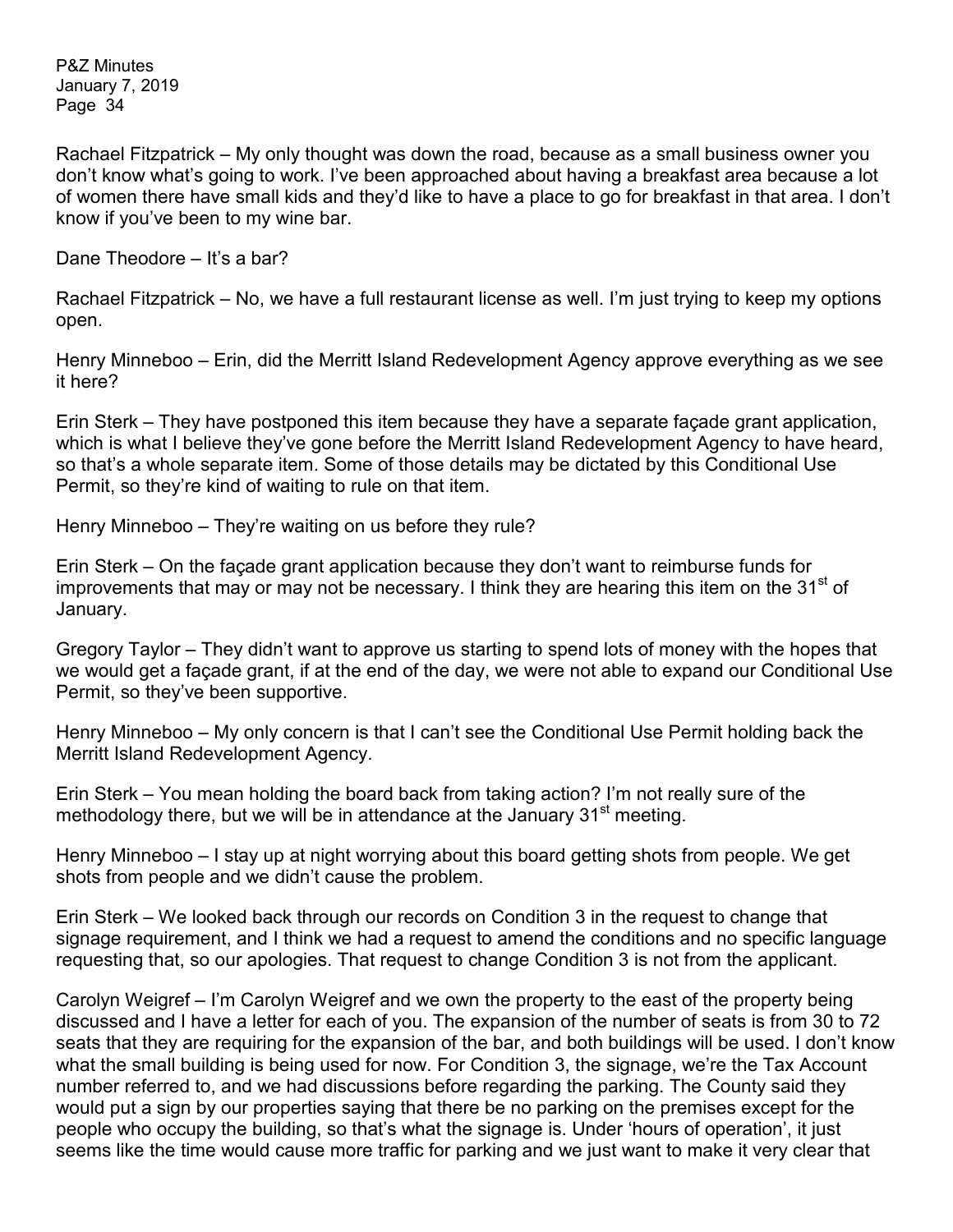we would not allow parking on our property, and we would appreciate it if the County would follow through with what they had promised before, and also, I would like to say that they have improved the property, but the property they're improving now, there's a recreational vehicle that has been parked there. I'm wondering why more parking couldn't be used in the lot they are developing to the north, as it's all landscaping and so forth. We would appreciate your consideration.

Troy Hines – I'm Troy Hines, and I own the properties at 150 and 160 McLeod Street. Earlier you were discussing a Conditional Use Permit for a 120-seat restaurant and the questions were about the parking issues. How big is that building, 850 square feet?

Gregory Taylor – 1,440 feet for the bar right now.

Troy Hines – And we're talking about parking for a 160-seat restaurant? I don't have a problem with what they're doing, the place is very nice and it's amazing. I can say that if they're open in the daytime, there will be an issue of parking. In the evenings, people do park in our spots in front of our building, and there are 10 spots on McLeod Street, both sides total, so there's not a lot of parking. If you guys put hours on it then I have no issues at all, but if they're operating in the daytime, that's not going to work with us.

Henry Minneboo – At Rhonda's place, at night when everybody is gone, do they take up some of that parking there? Do they park in the right-of-way?

Troy Hines – I think those are County-owned lots, and I don't have a problem with that, but in the daytime I would have a problem with that. That's all I have to say, but I'm for it, it's nice. You guys don't serve food, do you?

Gregory Taylor – We serve meat and cheese plates. We certainly agree with not parking in her lot, and when people ask us we tell them not to park there, so we support that. The recreational vehicle is there is because we had it at Kars Park and with the government shutdown it had to be moved, and we figured a mobile home was on there before so we can certainly park our recreational vehicle while we wait on the Conditional Use Permit.

Henry Minneboo – Parking is such a premium, and the Merritt Island Redevelopment Agency is going to have to do something about it. They never worried about the parking, even in the beginning. I know the creation of MIRA and all they ever talked about was getting businesses in there and they've done a marvelous job, but now they need to start thinking about where to park the cars. That's been my only concern.

Gregory Taylor – We're just trying to expand our business and we've been encouraged to.

Brian Hodgers – If we approve this it still goes through site plan review, and if they don't have the parking and they shoot it down, it becomes their problem and not our problem, right?

Ron McLellan – Exactly.

Henry Minneboo – Erin, are you onboard with that?

Erin Sterk – The evaluation that will take place at site plan is limited to the newly proposed development, so their Conditional Use Permit on the existing lot is in the 1,400 square-foot building.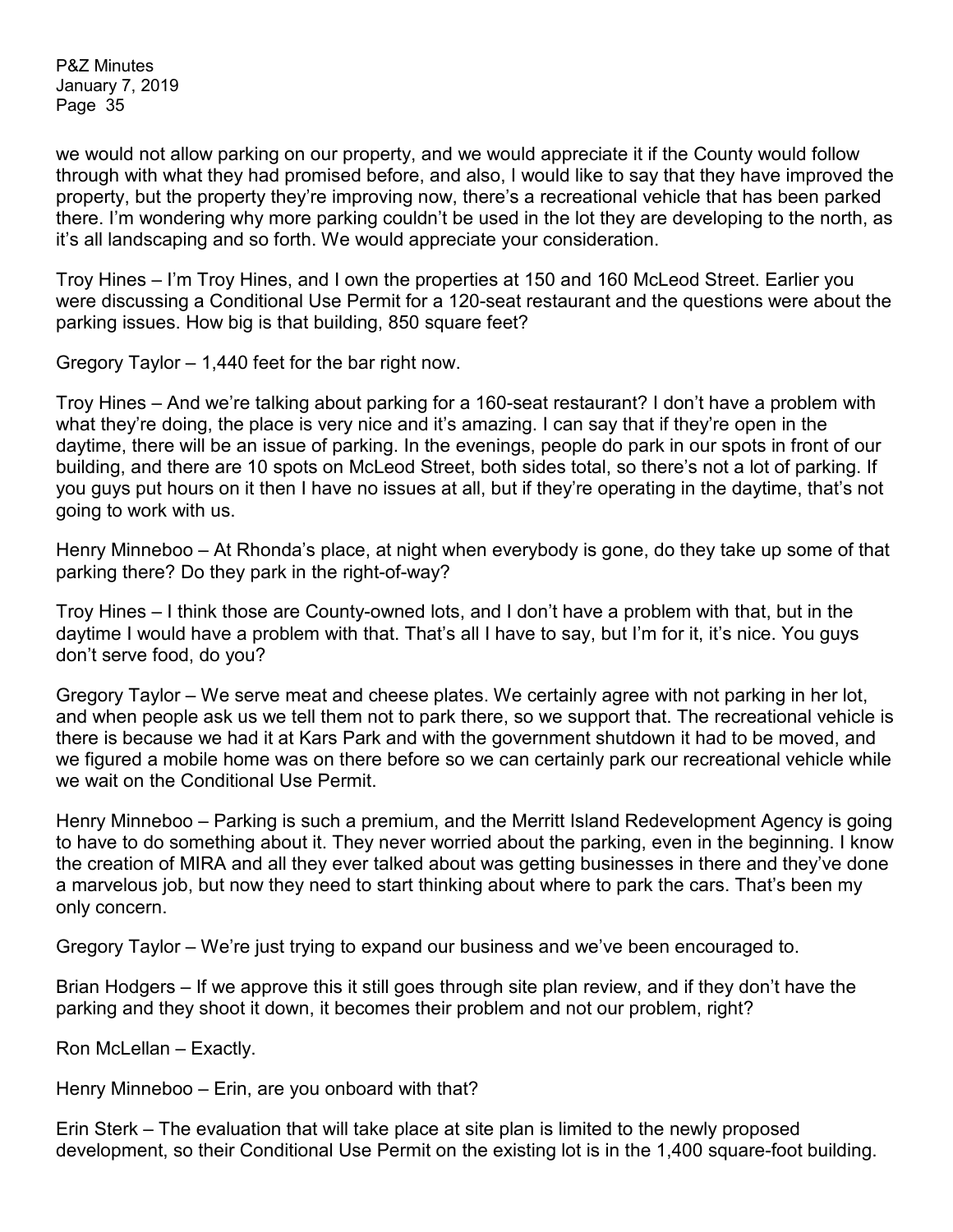There's another building on that property that she has a different business in that's part of this request, so on the existing property, that other building, they're requesting to expand the Conditional Use Permit to. Because that building is already there, that won't come through the site plan approval process, so there won't be a moment where we capture the necessary parking for that building that may currently be deficient. The newly proposed additional square footage with this open-air pavilion will be evaluated by our staff for stormwater and everything, including parking, but that other request at the 30 Myrtice Avenue, would not go through that.

Rachael Fitzpatrick – Can I explain the 30 Myrtice Avenue that's part of that property? I have a Beauty Box business there and that is typically run during the day, so that doesn't have any effect on the Bali Bar at night.

Gregory Taylor – It's a Botox filler kind of business, and at the last Conditional Use Permit request you said we couldn't serve wine there, and we have not, but from time to time, if people are there, we'd like to be able to sell wine to those customers if they request. It's not a requirement, but it would be a nice thing to add. We can take that out if that's a problem.

Henry Minneboo – Erin, what about the 'no parking anytime'?

Erin Sterk – Typically, a binding development plan binds the applicant to make the conditions come through to fruition.

Rachael Fitzpatrick – We did have the sign made, Sign Lords made it.

Erin Sterk – There was suggestion that the County was supposed to make that.

Gregory Taylor – We made it, and if it's not there we will do it again.

Rochelle Lawandales – I have a problem with the hours of operation, 7:00 a.m. seems a little early. What about 9:00 a.m.? Maybe it doesn't really matter. I'm going to move that we recommend approval of the Conditional Use Permit with the changes as noted, with the exception that the sign remain, and if it's not there that it be put in, that this meets the requirements for a Conditional Use Permit, and that you obtain letters from adjacent property owners who you have referred to that will allow you to park in their spots.

Rachael Fitzpatrick – In the Merritt Island area there are no breakfast places down the road.

Rochelle Lawandales – That's fine, I left it at 7:00 a.m., I didn't change it, I'm just saying I have a problem with it.

Ben Glover – It's all contingent on them getting the shared parking agreement executed, is that correct?

Rochelle Lawandales – No, it's not contingent upon them getting it, that's just one of the things I would like for them to have as part of this.

Rachael Fitzpatrick – If for some reason it's a liability issue, we would be out of luck.

Gregory Taylor – You're asking us to try to get that.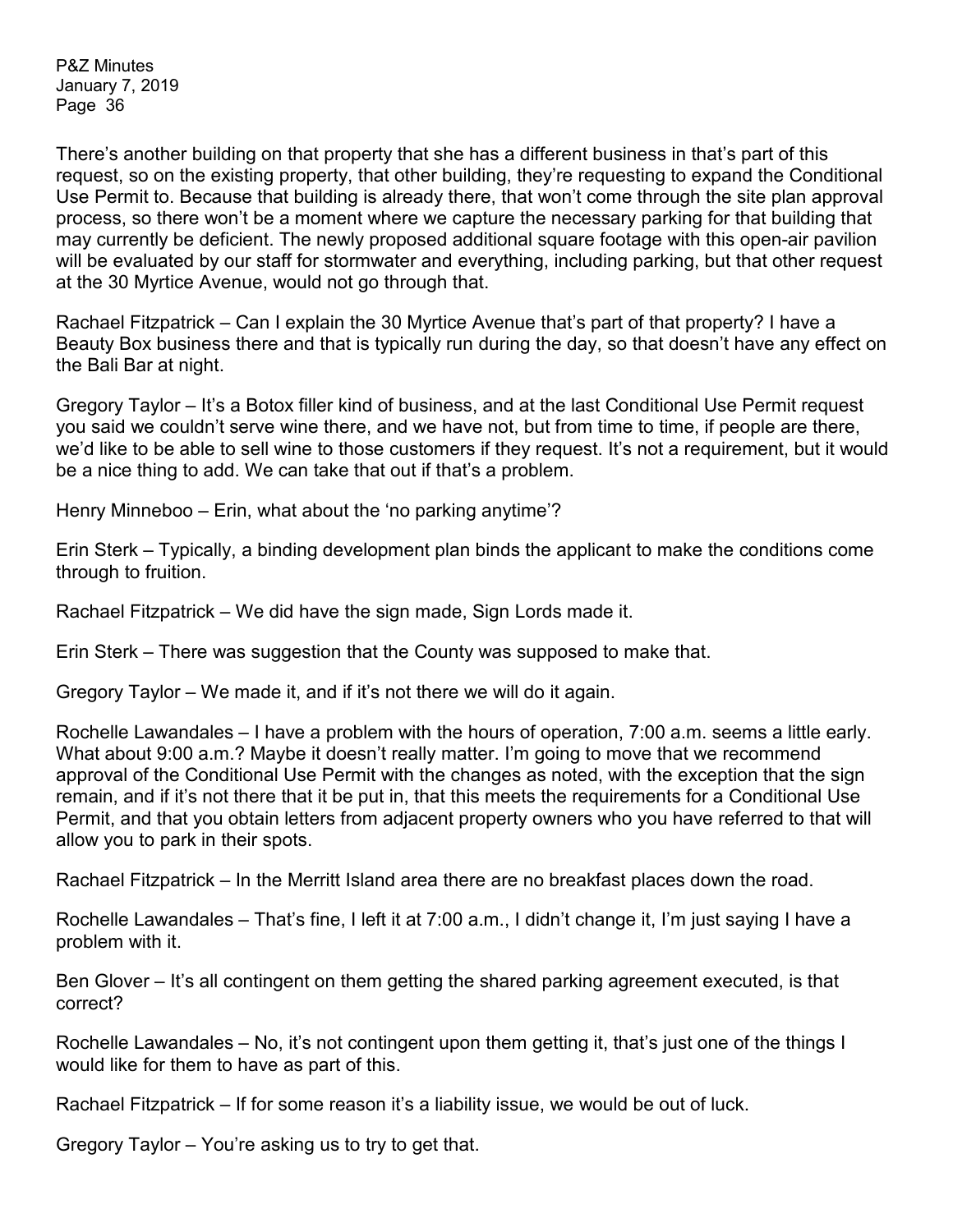Rochelle Lawandales – I am, and then I'm going to talk about what I think the Merritt Island Redevelopment Agency needs to do.

Ben Glover – So, you want them to give it a 100% shot, but if they cannot obtain that, do they have to come back and see us?

Rochelle Lawandales – No, that was not my intention.

Ben Glover – I'll second that motion.

Henry Minneboo called for a vote on the motion as stated, and it passed unanimously.

#### **Recommendation to BCC, Re: Merritt Park Place**

Rochelle Lawandales – Mr. Chairman, I'd also like to suggest that this board, as the Planning and Zoning Board for the County, dealing with these kinds of issues, make a recommendation to the County Commission to ask the Merritt Island Redevelopment Agency to do a parking study and to try to figure out some solutions to the parking in Merritt Park Place.

Henry Minneboo – I'd almost like to see the Merritt Island Redevelopment Agency do it first, and then the County Commission do it second.

Rochelle Lawandales – The County Commission can direct the Merritt Island Redevelopment Agency.

Henry Minneboo – We have a motion on the floor regarding the parking, to recommend to the Board of County Commissioners that they notify the Merritt Island Redevelopment Agency that they need to do a parking study now.

Ron McLellan – I second.

The vote passed unanimously.

#### **14. James M. and Joanne M. Thomas, Trustees:**

Request a change of zoning classification from RR-1 (Rural Residential) and BU-1 (General Retail Commercial) to SR (Suburban Residential), and removal of existing BDP (Binding Development Plan). The property is 1.25 acres, located on the west side of North Wickham Road, approximately 400 feet north of Pineda Plaza Way. (5850 North Wickham Road, Melbourne) (18PZ00112) (District 4)

Erin Sterk – This applicant is in California and we haven't heard from him. You tabled it the last time on their behalf and they haven't responded to our requests, so I'm not sure what the board wants to do, if you want to table it one more time, but we certainly have reached out to them.

Henry Minneboo – I'm going to recommend we table it to the  $28<sup>th</sup>$ . Do we want to push it to February? When did this applicant submit this?

Erin Sterk – It was submitted September  $7<sup>th</sup>$ . They had a buyer who requested this and that buyer backed out, but the owner sees the value in requesting the change.